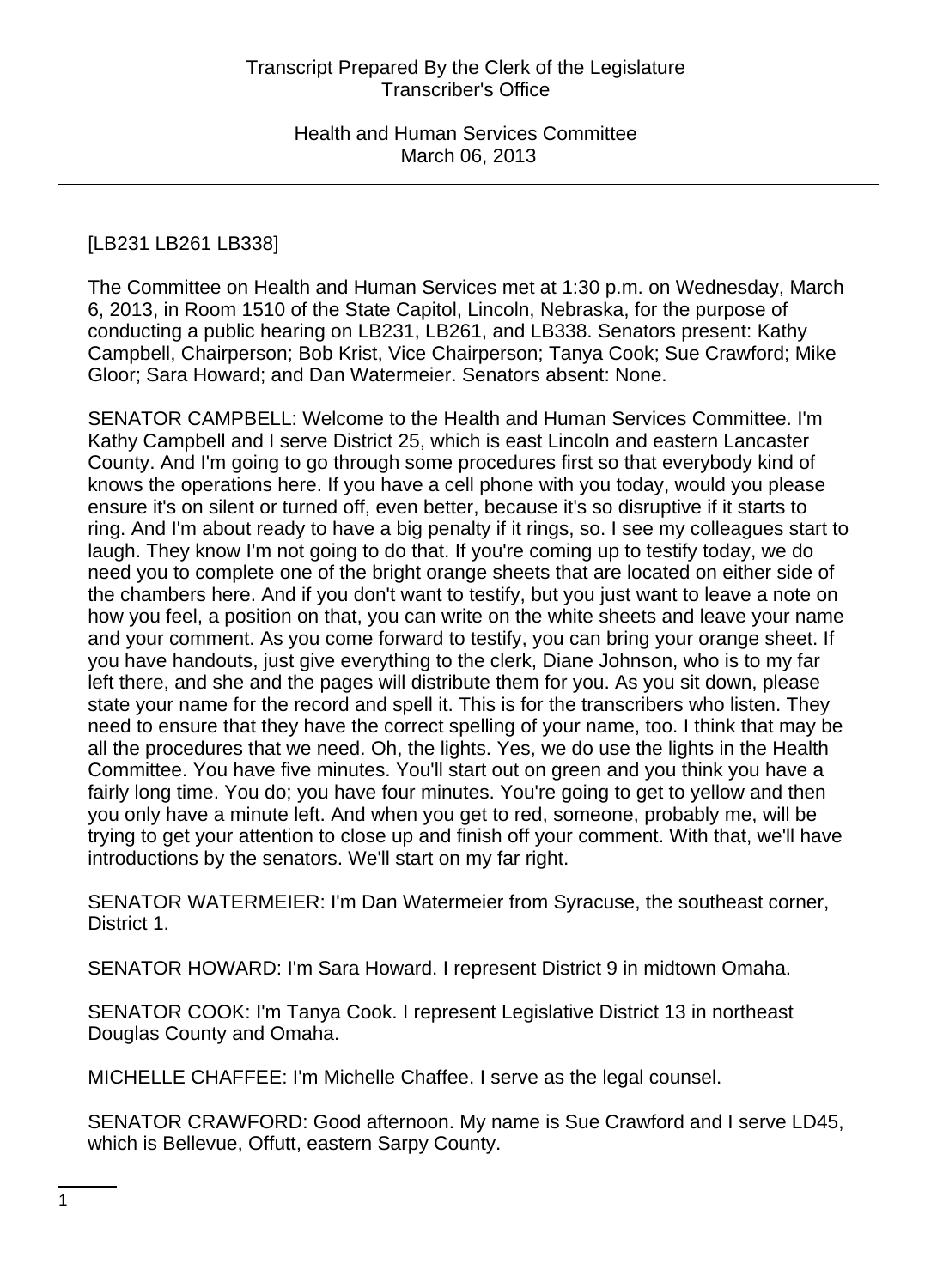DIANE JOHNSON: And I am Diane Johnson, the committee's clerk.

SENATOR CAMPBELL: And our pages today are Deven and Kaitlyn and they are two of the very best, so we're glad...we're awfully glad to have them because they take good care of you and they're very mindful of what you might need help with. So with that, we will open today's hearing on LB231, Senator Nelson's bill. Senator Nelson's bill would establish a uniform reimbursement rate for adult day-care services. Welcome, Senator Nelson. We had an interim study, I believe, this summer on this topic... [LB231]

SENATOR NELSON: Yes, we did, Senator. Yes. [LB231]

SENATOR CAMPBELL: ...and a good one. Had good testimony. So welcome back. You can start right in whenever you're comfortable. [LB231]

SENATOR NELSON: We are especially pleased to be back to provide current and additional information to the committee. Good afternoon, Chairman Campbell and members of the Health and Human Services Committee. My name is John Nelson, spelled J-o-h-n N-e-l-s-o-n, and I represent District 6 in central Omaha. We are here today to introduce LB231, or reintroduce, which will establish a uniform reimbursement rate for adult day services, also known as adult day care. I introduced a similar bill in the previous session and we held, as you know, an interim study on the subject this last fall. Almost 1,000 Nebraskans currently attend adult day care, and the Department of Health and Human Services reimburses providers at two different rates. Patients can qualify for reimbursement under the Aged and Disabled Medicaid waiver or the Social Services Aged and Disabled Block Grant. The reimbursement rate under the Medicaid waiver is \$32.97 per day, and the reimbursement rate under the block grant is \$17.34 per day. Last year, only 72 people using adult day services qualified for the higher Medicaid waiver rate while more than 850 qualified for the lower block grant rate. HHS set the original rates, but these are subject to change by the Legislature. The state should provide a uniform reimbursement rate by increasing the block grant rate to \$32.97 per day. This increase will ease the burden facing undercompensated providers and encourage others to participate in adult day services instead of relocating to facility-based care. Adult day care plays a key role in helping elderly citizens remain in their communities while providing needed respite to family caregivers. These services are an effective and less expensive alternative than relocating to nursing homes or assisted living. In 2011, the average annual cost to Nebraska's Medicaid program for a senior living in a nursing facility was \$86,000. In contrast, the annual cost for a senior to attend adult day care is about \$13,000. An increased use of adult day services in lieu of nursing facilities or assisted living will drastically decrease Nebraska's healthcare spending on the aged. Indeed, the Nebraska Legislative Planning Committee's 2012 report emphasized the need to curb Medicaid costs, and in particular, the number of nursing home placements. As members of the baby-boom generation turn 25 during the next 20 years, Medicaid's average monthly expenditure on Nebraskans over age 65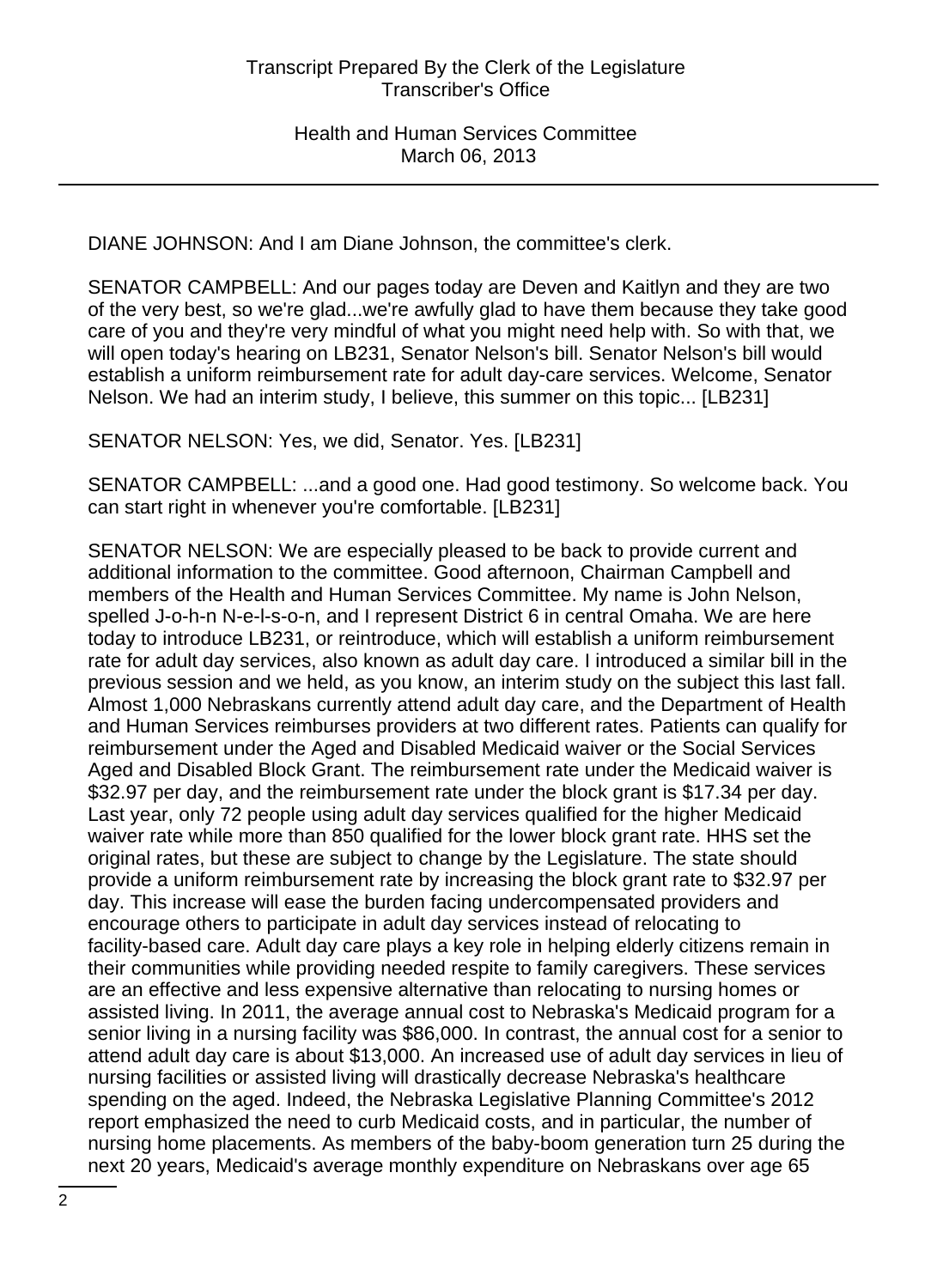Health and Human Services Committee March 06, 2013

was \$1,583 in 2011, while its average monthly expenditure on children was only \$220 in the same year. Thus, even a small increase in the aged population has a disproportionately large impact on the Medicaid budget, and the number of seniors in Nebraska is expected to increase by 67 percent in the next 20 years. The Planning Committee report placed special emphasis on the need to delay or eliminate nursing home placements in coming years. It stated, and I quote, the most effective way to delay or eliminate nursing home placement is to develop alternatives with home- and community-based services. The report offered solutions, such as providing direct financial support to family caregivers and developing microenterprises as a new homecare work force. While these may be valid ideas, I would suggest that encouraging an increased use of adult day services is a more efficient and immediate solution. Creating a uniform reimbursement rate will require no new startup programs or training, and according to the fiscal note, it could increase the use of adult day services by 10 percent in the next two years alone. In closing, Nebraska needs to encourage the care available to its elderly citizens through adult day services. Currently, the block grant reimbursement rate is simply too low. I urge the committee to advance LB231. And with that, I'm willing to take questions. [LB231]

SENATOR CAMPBELL: Questions for Senator Nelson from any of the senators? Senator Nelson, I have to say I paid attention when you talked about the baby boomers there, and I think that you meant to say the baby boomers, when they turn 65. You said 25. I'd loved to be turning 25. That's why I paid such close attention. [LB231]

SENATOR NELSON: All right, thank you. Okay. [LB231]

SENATOR CAMPBELL: So if you could do that... [LB231]

SENATOR NELSON: All right. Okay. Very good. [LB231]

SENATOR CAMPBELL: ...there's probably a job for you and a lot higher pay if you...(laughter). [LB231]

SENATOR NELSON: I would accept that job (inaudible). [LB231]

SENATOR CAMPBELL: Yeah, I'm sure. We all would, wouldn't we, Senator Nelson. Thank you. Will you be staying or do you need to go to another committee? [LB231]

SENATOR NELSON: I will remain during the hearing and would possibly close. [LB231]

SENATOR CAMPBELL: Okay. That would be great. Thank you. All right, we will take our first proponent for LB231. Good afternoon. [LB231]

JULIE KAMINSKI: (Exhibit 1) Good afternoon. My name is Julie Kaminski, J-u-l-i-e,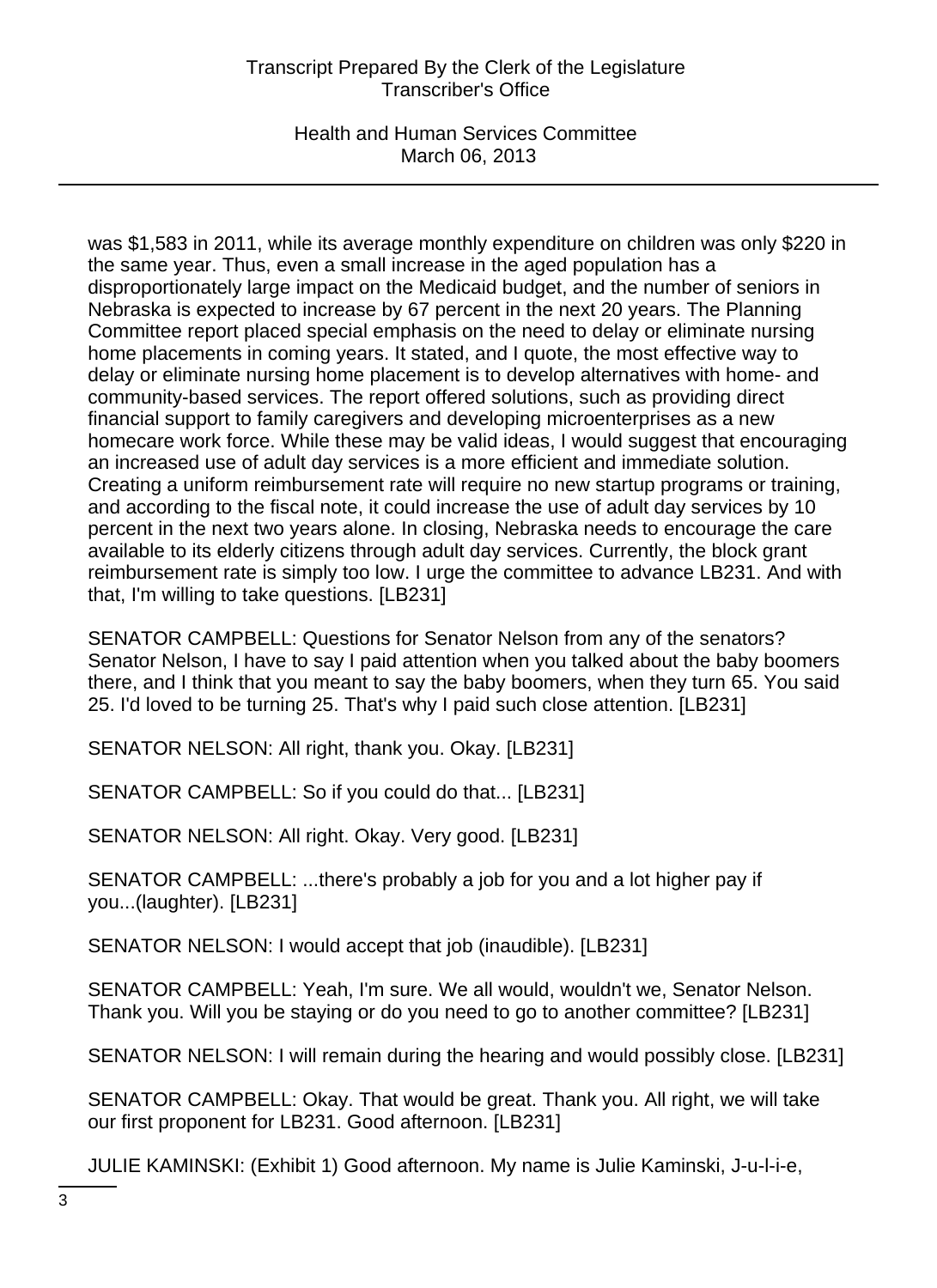Health and Human Services Committee March 06, 2013

Kaminski, K-a-m-i-n-s-k-i. And I'm the executive director for LeadingAge Nebraska. And LeadingAge Nebraska, we represent the nonprofit providers of senior housing, and services with adult day services being one of those components. And, you know, we're here today to support LB231 and asking to equalize those two rates. And I think it's safe to say that most of us in this room have some sort of experience with long-term care, whether it's caring for a family member, being in a nursing home or assisted living, you know. And what we know is baby boomers. I teach an intro to gerontology class, and that's what we talked about last night, was baby boomers, that they want a radically different look at long-term care than we have right now, and one of those pieces is staying at home and aging in place for as long as possible. And that's where adult day service really allows that to happen. It allows the senior to have a respite and the caregiver to have that respite, so they would go to the adult day service. And I've got providers after us who are going to talk about what the program actually looks like. But when we look at how adult day service is reimbursed, there's those two components. One is the Med waiver which is the \$32.97, and then the block grant is \$17.34. And as Senator Nelson mentioned, most of the seniors are reimbursed under that \$17.34 rate as opposed to the higher rate. You know, I was on a conference call, so LeadingAge is part of a national association with some other people, and we are the fourth lowest in the entire United States when it comes to adult day service reimbursement, which, you know, we talked about this kind of in jest, but when I take my dog to adult day care it costs more than what we're reimbursing the \$17.34. So I just feel like for our Nebraska seniors we can do better than this, in this reimbursement rate. I've put the link to that study if any of you want to see it. There's a Web link on there to see that shows that Nebraska is the fourth lowest in all of the states. You know, I'm sure you guys would be rich if you had a dollar for every time someone says this will save you money down the road. But this is truly something that can save you now. You know, if you look at the second page, it kind of shows a graph--because I'm a visual person more so than words--that shows the continuum of long-term care, the different...how much this costs from a Medicaid standpoint. So you've got adult day service all the way up to nursing home. And so for that Medicaid waiver rate, you have to be nursing home level of care to tap that rate. So we know those are individuals who would be living in a nursing home at \$147 a day as opposed to even that \$32-a-day rate. So this is something that if we can reimburse our providers, you know, their cost is right about \$50 a day, so most of them are doing it at a loss, and they'll talk about that a little later. But this is something that I think can really save us now as opposed to down the road. So I just respectfully ask that you consider to equalize these two rates and, you know, give our providers that chance to innovate. Like I said, the baby boomers, you know, having my mom and dad that my mom said, feet first is how I want to come out of this house, so you figure out how you you're going to get me to age in place. And this is one of the vehicles to make that happen. So thank you for your consideration. If there's any questions... [LB231]

SENATOR CAMPBELL: Thank you, Ms. Kaminski. Questions from the senators? I have a question. So in other...to draw down that waiver, your testimony I think I heard you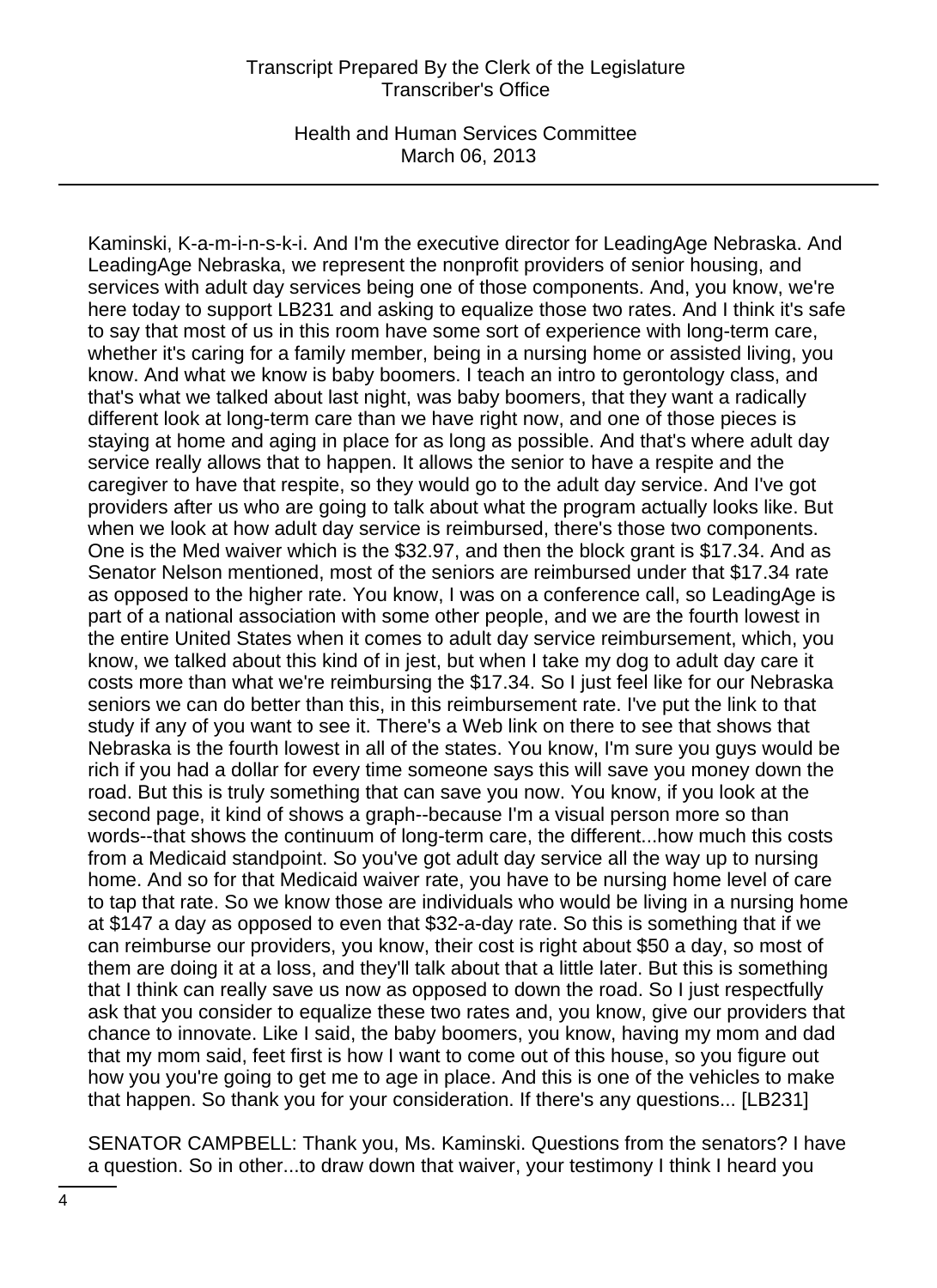Health and Human Services Committee March 06, 2013

say, you have to be nursing home-eligible. [LB231]

JULIE KAMINSKI: Correct, for the Medicaid waiver. [LB231]

SENATOR CAMPBELL: So that "but for this service," this person could be in a nursing home. [LB231]

JULIE KAMINSKI: Correct. [LB231]

SENATOR CAMPBELL: Okay. [LB231]

JULIE KAMINSKI: Exactly. [LB231]

SENATOR CAMPBELL: What is the eligibility then, or criteria, for the block grant person? [LB231]

JULIE KAMINSKI: That is income based. Yes. [LB231]

SENATOR CAMPBELL: Okay. [LB231]

JULIE KAMINSKI: I don't think there's an acuity rate with that, is there? They might be able to answer that. I'm pretty sure that's just income based only. [LB231]

SENATOR CAMPBELL: Okay. So do you happen to know off the top of your head is it 200 percent of the federal poverty level or...? [LB231]

JULIE KAMINSKI: I don't, but they might know behind me. [LB231]

SENATOR CAMPBELL: We'll see. Somebody behind you probably knows it... [LB231]

JULIE KAMINSKI: Yeah, yeah. [LB231]

SENATOR CAMPBELL: ...because it's probably benchmarked against the federal poverty level. [LB231]

JULIE KAMINSKI: Right, right. And I don't know if that's at 150 percent or if it's 200 percent. I don't know. [LB231]

SENATOR CAMPBELL: Okay. Is there also an age? [LB231]

JULIE KAMINSKI: Yes. Yes. And it's the 65. [LB231]

SENATOR CAMPBELL: It's at 65? [LB231]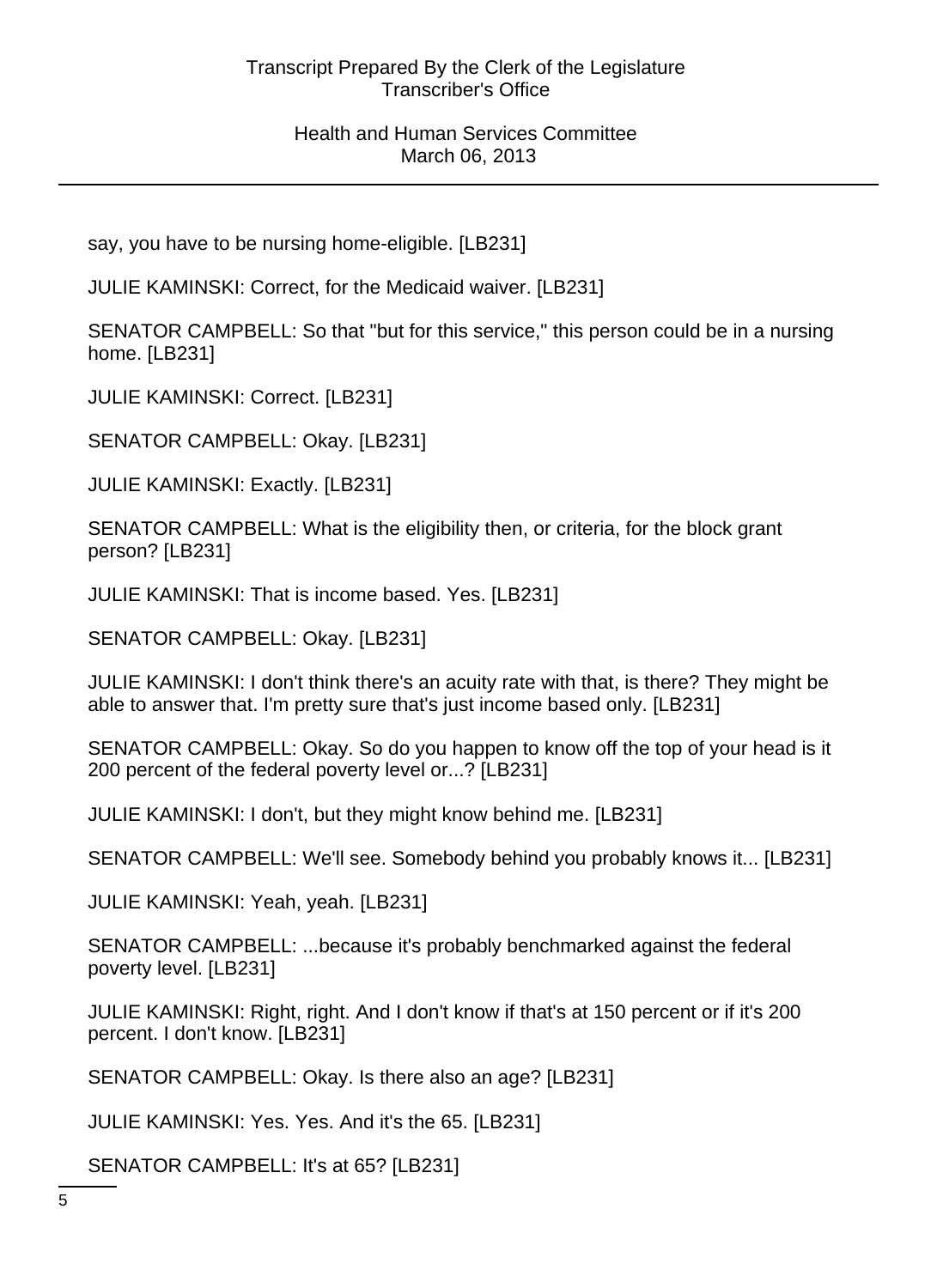JULIE KAMINSKI: Um-hum. [LB231]

SENATOR CAMPBELL: Okay. Because some programs... [LB231]

JULIE KAMINSKI: But it is one that you can tap into through the League of Human Dignity, and again, they might...the providers I think, if you'd ask that question. [LB231]

SENATOR CAMPBELL: Okay. Sure. [LB231]

JULIE KAMINSKI: And if not and we don't know that answer, we'll get it for you. [LB231]

SENATOR CAMPBELL: Because some programs, you know, might be eligible. Like Social Security, you can start drawing at age 62, and I just didn't know... [LB231]

JULIE KAMINSKI: At a decreased rate. Right. [LB231]

SENATOR CAMPBELL: ...whether it was tied to the Social Security rate, the date age. [LB231]

JULIE KAMINSKI: Right, right. [LB231]

SENATOR CAMPBELL: Okay. Any other questions from the senators? Oh, Senator Crawford. [LB231]

SENATOR CRAWFORD: Thank you, Senator Campbell, and thank you for your testimony. So what I just think I heard you say was that the waiver is for people who qualify because they otherwise would be in a nursing home, and the block grant is more income and age qualification. [LB231]

JULIE KAMINSKI: Correct. Right. [LB231]

SENATOR CRAWFORD: So are the services currently provided different in those two...for those two populations? [LB231]

JULIE KAMINSKI: They would be very similar, the services that both are getting. And I think that's the concern is that the services are still the same, but the reimbursements are different. So you still might have individuals who still need the additional care and activities and nursing services as well. [LB231]

SENATOR CRAWFORD: But that they just weren't able to qualify. [LB231]

JULIE KAMINSKI: They were not able to qualify, because you have to have three of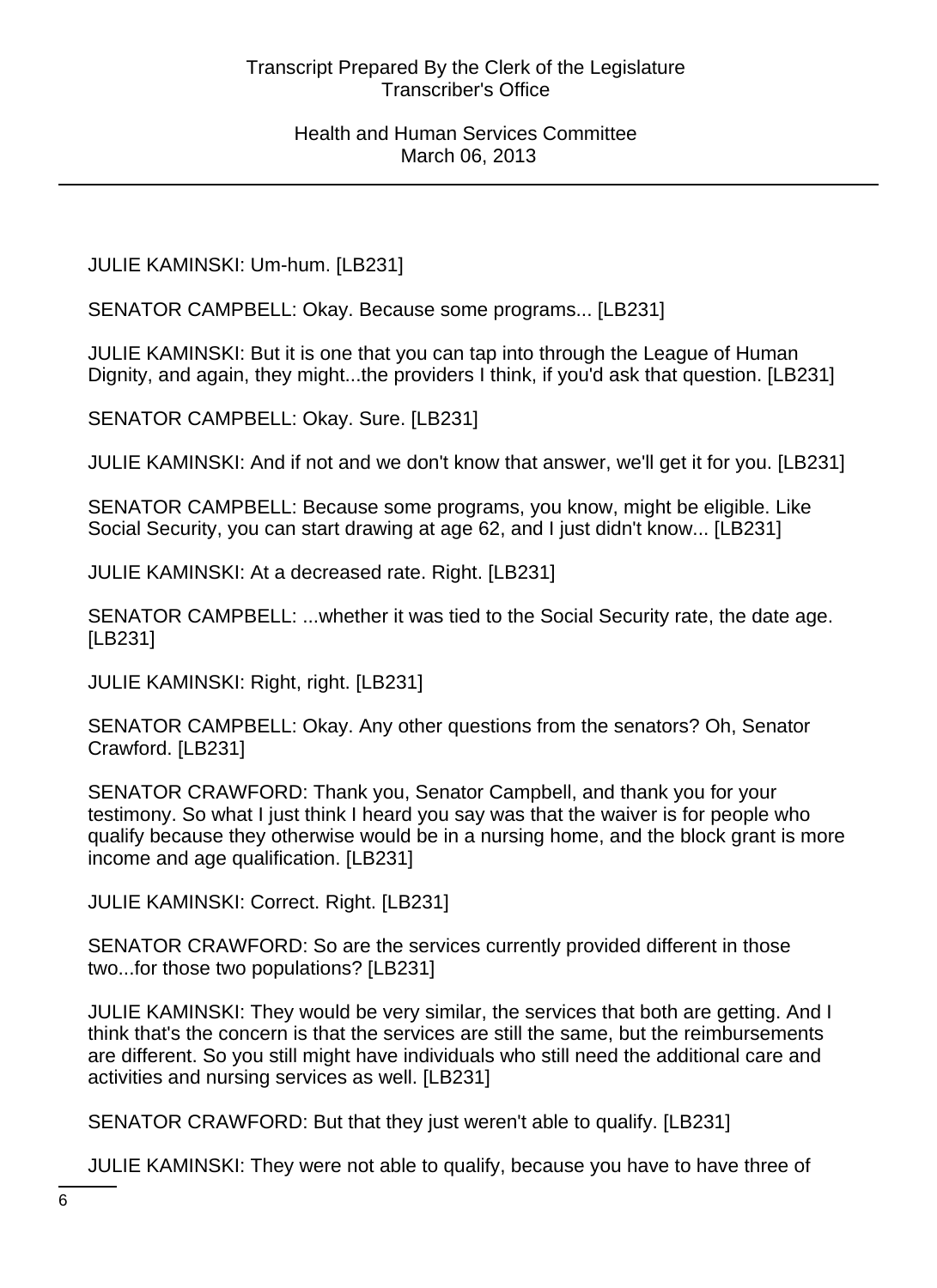your five ADLs that you need assistance with to be nursing home level of care. [LB231]

SENATOR CRAWFORD: Okay. [LB231]

JULIE KAMINSKI: So maybe they need two ADLs as opposed to three, so they're still needing that assistance but don't quite have that third one at that point. [LB231]

SENATOR CRAWFORD: So in your practice and from what you see from the day-care centers, are they often mixed centers or do some centers specialize in the waiver-type of care while others do block grant care? [LB231]

JULIE KAMINSKI: No. No, it definitely would serve both. But we have many providers, in fact, one that's, you know, that they won't take the block grant just because they cannot...it doesn't meet their costs, so they have just stopped taking the block grant altogether. You know, on the VA rate, right now, is on average \$45-50 a day, is what the VA rate pays. So even that is above what our Medicaid block grant is. [LB231]

SENATOR CRAWFORD: Thank you. [LB231]

SENATOR CAMPBELL: Any other questions? [LB231]

SENATOR COOK: I have a question. [LB231]

SENATOR CAMPBELL: Oh, Senator Cook. [LB231]

SENATOR COOK: Thank you, Madam Chair. And maybe I'm just not seeing it on this paper or within the proposal. Do you want it all to be reimbursed at \$32...where's the number you all want it to be at? [LB231]

JULIE KAMINSKI: \$32.97. [LB231]

SENATOR COOK: \$32.97 [LB231]

JULIE KAMINSKI: Yes. [LB231]

SENATOR COOK: So when you're asking for parity, you're not asking it to all go down to \$17.34. [LB231]

JULIE KAMINSKI: No. No. (Laugh) [LB231]

SENATOR COOK: I couldn't find it... [LB231]

JULIE KAMINSKI: Yes, yes. [LB231]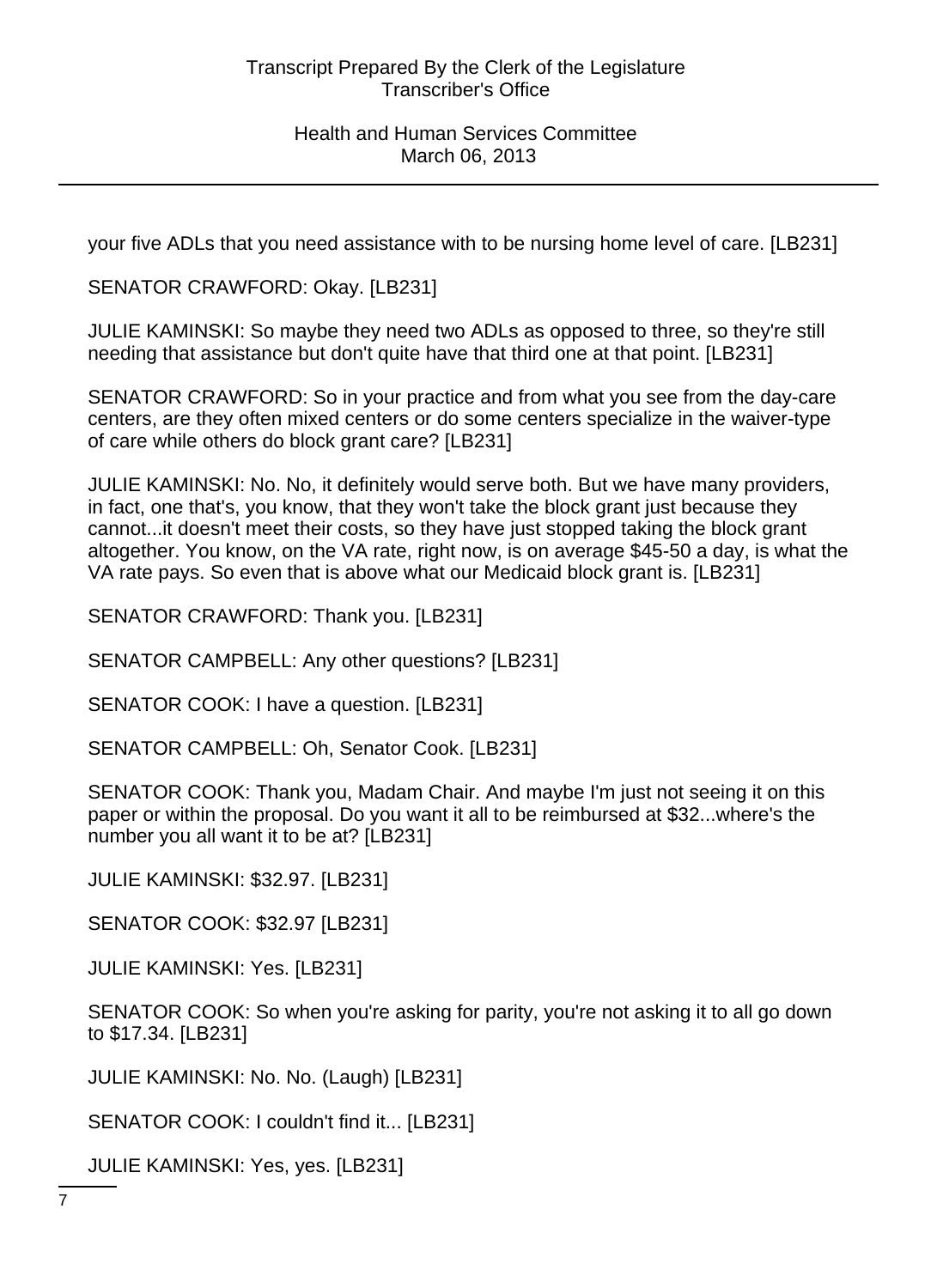SENATOR COOK: ...and that just might be me. Thank you. [LB231]

JULIE KAMINSKI: No. To have all of it come up to that \$32.97. [LB231]

SENATOR CAMPBELL: Okay. Thank you very much for coming today. [LB231]

JULIE KAMINSKI: Okay. Thank you. [LB231]

SENATOR CAMPBELL: Our next proponent? That was a nice trick, Senator Cook. Good afternoon. [LB231]

JOSEPH SCHULTE: (Exhibit 2) Good afternoon. My name is Joe Schulte, J-o-e S-c-h-u-l-t-e. I am the administrator of New Cassel Retirement Center in Omaha, Nebraska. New Cassel was started in 1973, and in 1985 we started the Franciscan Adult Day Centre. I think you all may know of someone, an elderly person who really wasn't very eager to go to a nursing home. You probably also know of someone who was caring for that person and the troubles that they went through and the stress that they felt in being a caregiver. This is one of the great things about adult day services: Adult day services takes care of both of these people. It takes care of the client and it takes care of the caregiver. They both benefit. Since the Franciscan Centre was opened, it has served 1,343 elderly people. It is open from 7 a.m. to 6 p.m. The Franciscan Centre provides activities, meals, bathing, medication administration, in a secure environment. For the caregivers, we have support groups. Adult day centers are wonderful programs, as I said, because they serve both the client and the caregivers. They are popular alternatives to nursing homes in most other states where the average reimbursement averages about \$65 a day. At the Franciscan Centre, our revenue comes from four different sources: private pay, Veterans Administration, Medicaid, and Title XX. Private pay and veterans pay is \$50 a day for our services. Medicaid pays us \$32.97. Title XX pays us \$17.34. I want to repeat that: \$17.34. The actual costs of taking care of a client during the day is close to \$50 a day. At the Franciscan Centre, we take care of about 25-30 people on a daily basis. Currently, we have 11 Title XX clients. Adult day services save the Medicaid program significant amounts of money. A nursing home would probably cost these 11 people \$150 a day. It is uncertain how long we can continue to operate at this low reimbursement. In recent years, hospitals in Omaha and Lincoln both have closed their adult day centers. Financially, for the last several years, the Franciscan Day Centre has operated in the red. The low reimbursement of \$17.34 is a financial hardship. In recent years, we have offset these losses by the positive gains in other programs, mainly the assisted-living facility. We're not asking for \$50 a day reimbursement. We're just asking to raise the Title XX rate to the same as the Medicaid rate. Thank you. [LB231]

SENATOR CAMPBELL: Senator Krist. [LB231]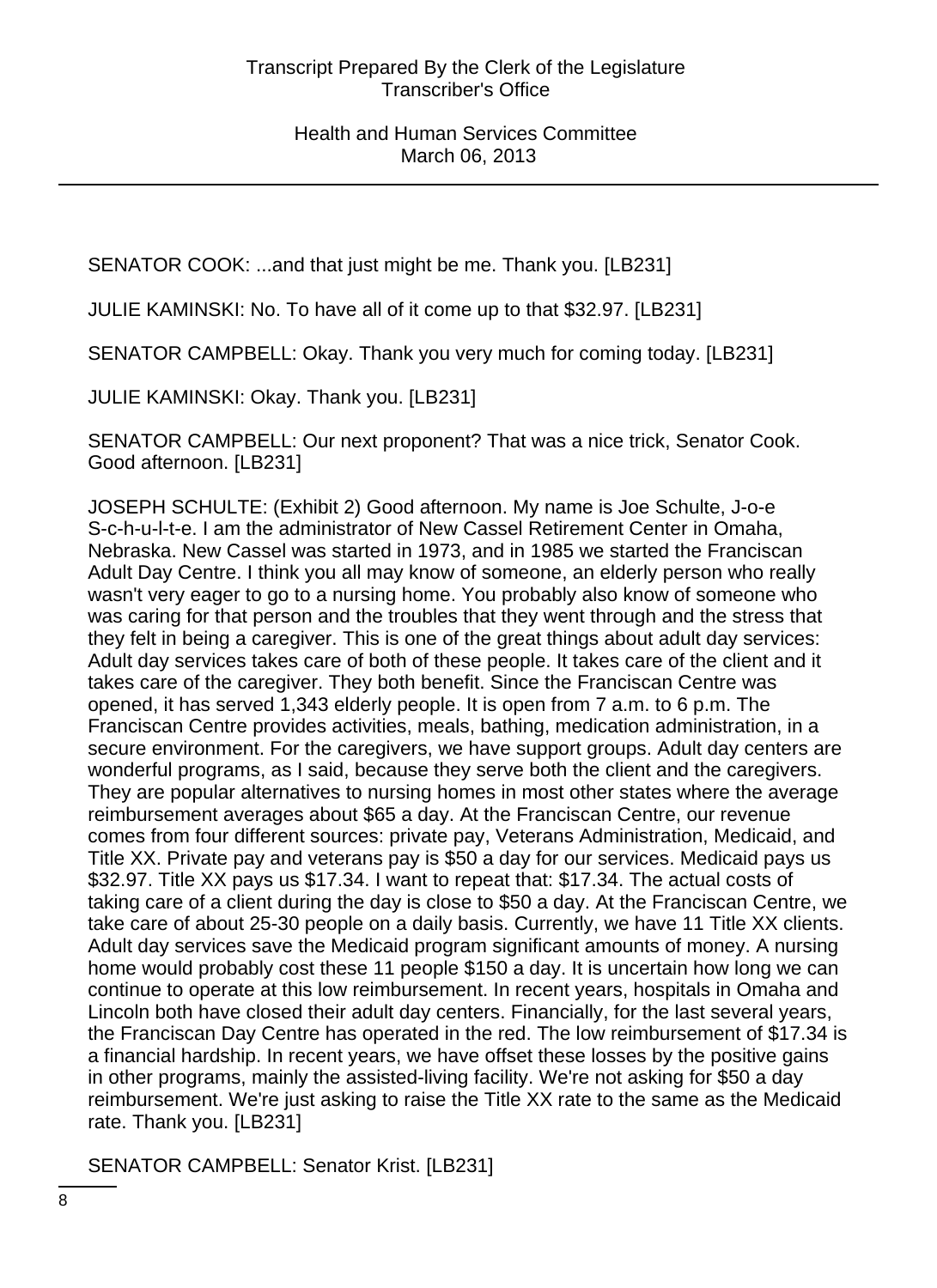SENATOR KRIST: My mother spent the last few years of her working life as a registered nurse at New Cassel, and I don't think it's changed much. It's probably gotten better. You've got a wonderful facility. I'm just sorry it's not in my district, but that's okay. My question is this: Obviously we've heard over and over again in this committee, we cannot continue to work at this rate or how much longer we can work at this rate. It should go on record knowing you're actually fund-raising or you're bringing in a different activity, if you will, to try to subsidize this program as it exists today. [LB231]

JOSEPH SCHULTE: We also have a foundation which raises money. [LB231]

SENATOR KRIST: So again we're relying on the nonprofits and the fund-raisers to do our job as a state. So thank you very much for your testimony--and a good facility. [LB231]

JOSEPH SCHULTE: Thank you. [LB231]

SENATOR CAMPBELL: Mr. Schulte, I just want to double-check, and Ms. Kaminski was pretty sure but we're just going to make doubly sure. So in other...to draw down that \$32.97, a person has to be 65 years of age... [LB231]

JOSEPH SCHULTE: Yes. [LB231]

SENATOR CAMPBELL: ...and eligible for nursing care. [LB231]

JOSEPH SCHULTE: Yes. [LB231]

SENATOR CAMPBELL: Long-term care. And in the Title XX block grant, they have to be 65... [LB231]

JOSEPH SCHULTE: Yes. [LB231]

SENATOR CAMPBELL: Okay. So they'd have to be the same age, and it's income-based. [LB231]

JOSEPH SCHULTE: Yes. [LB231]

SENATOR CAMPBELL: Do you know the percentage of poverty? [LB231]

JOSEPH SCHULTE: No, I do not. [LB231]

SENATOR CAMPBELL: Is it based on that? [LB231]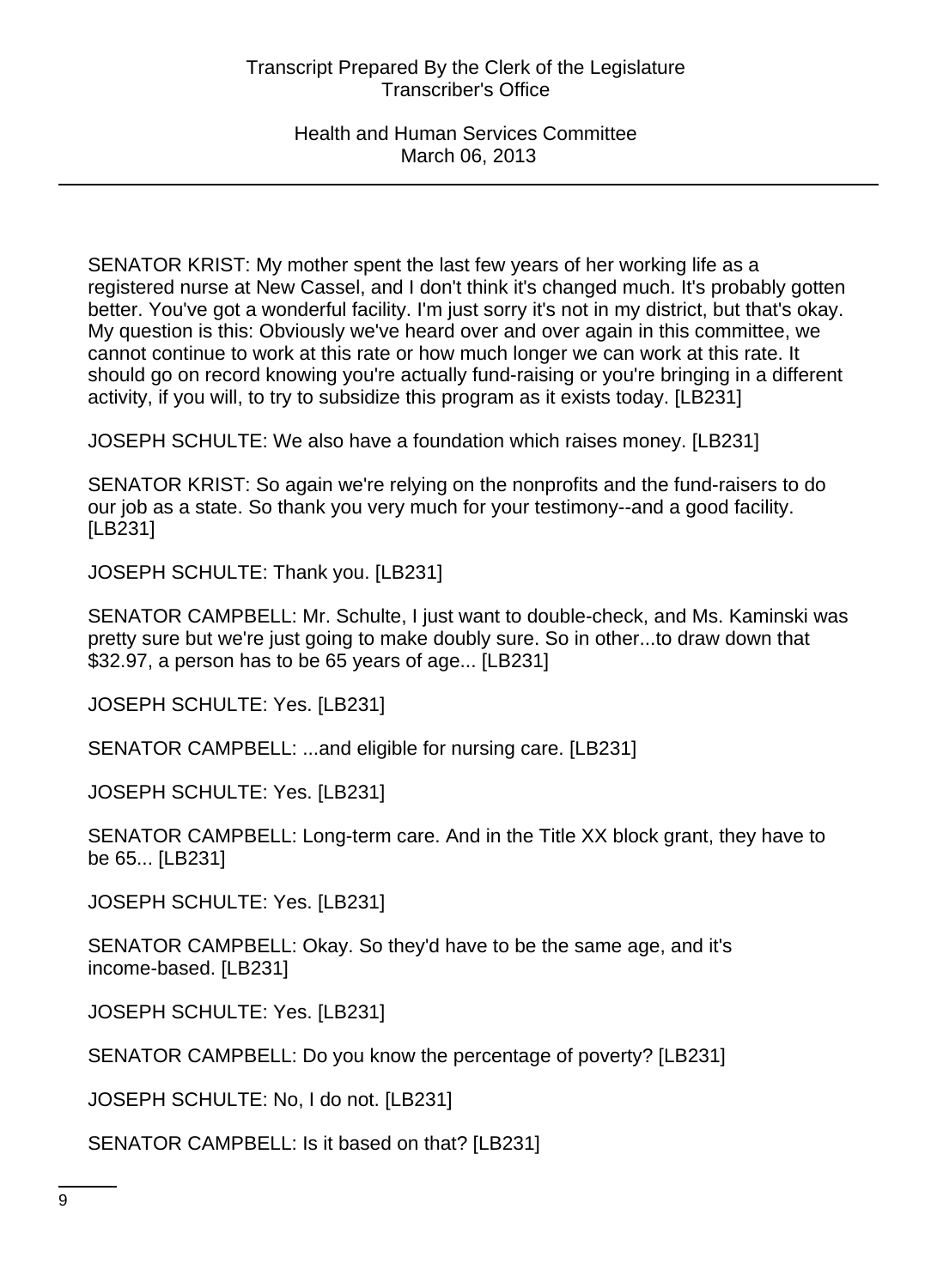JOSEPH SCHULTE: I'm sure it is. These would be questions probably for a caseworker. [LB231]

SENATOR CAMPBELL: Okay. Glad to do that. Thank you so much for your testimony. [LB231]

JOSEPH SCHULTE: Okay, thank you. [LB231]

SENATOR CAMPBELL: Our next testifier. Good afternoon. [LB231]

JEANETTE DENSON: (Exhibit 3) Good afternoon. My name is Jeanette Denson, J-e-a-n-e-t-t-e, Denson is D-e-n-s-o-n. I am here to discuss the rural impact of adult day services. I am the director of Custer Care in Broken Bow. Broken Bow has a population of 3,500 people, located in Custer County, with a population of 12,000 people. Custer Care was started in 1991. We started out as a freestanding adult day service, but have had to change. We've had to add other services of assisted living, home care, and transportation to keep our adult day service open. Adult day care is a vital part of our community. We have been serving people for the last 22 years. In the past two years, we've had 15 people enrolled, with 8 people using the Title XX block grant funds of \$17.34, and we've had two using the Medicaid waiver. Seven of those people have used the adult day services for five years or more. If you figure that the state paid \$364.44 for one of those persons a month, if they had been in the assisted living or nursing home the cost would be \$2,175 for assisted living or \$5,010 for the nursing home. If you would...and Custer Care has saved the state for that one person, in one year, \$152,133 if they had been in assisted living, and over \$390,000 if they had been in the nursing home. The one thing that I...I am the smallest adult day service in Nebraska. I'm the most rural. But I believe that if adult day services could be started across the state of Nebraska, we could save the state a lot of money. But the most important thing is, is the clients we serve. We had a 71-year-old person who started in adult day services. They were given...brought there by adult protective services. And he has been coming to the adult day-care center for five days a week for eight years. He's developmentally disabled, but able to stay in the community and do the things that he's wanted to do. He goes to football games. He goes to every community event. He couldn't do that if he was in assisted living or the nursing home because he wouldn't have any way to get there. So without the center, he wouldn't be safely able to stay in his apartment, and that's what the important part of adult day services is to me. You were asking about rates for people, the age. You do not have to be 65 to be a Medicaid waiver. They have Medicaid waiver for the 65 and older. For under that, the League of Human Dignity also serves people and they also can come to adult day services. So we do serve people under the age of 65. Our youngest right now is 44. Then also Title XX can also--the block grant--can also serve people under the age...our adult day service people, 19 and over. So there could be a lot more people in adult day services. I have served as the secretary of the Nebraska Adult Day Care Association for the past three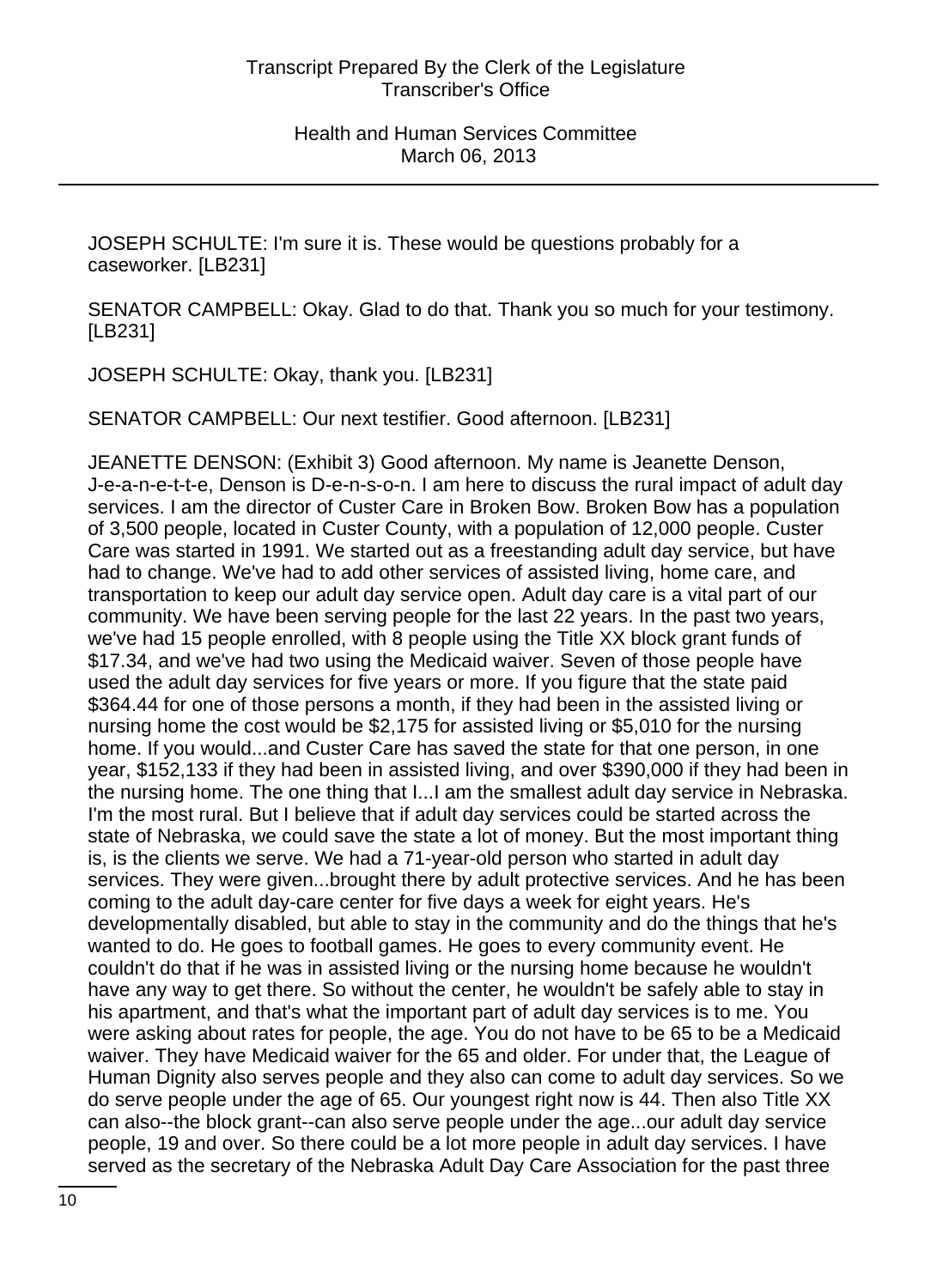years and have been a member since 1990. There have been so many adult day cares--and I wish I knew exactly how many--have closed because they can't afford to stay open because of the rates that we're charging. So I'm asking you to please consider raising the rates for adult day services so that more people can be served, so that the rest of us can be able to keep our centers open. Okay? [LB231]

SENATOR CAMPBELL: Okay. Senator Krist. [LB231]

SENATOR KRIST: Is the gentleman that you...thank you, Chair. Is the gentleman that you talked about, who is a person of special needs, is he...are you dipping into the...he's SSI, I would assume? He's getting SSI? [LB231]

JEANETTE DENSON: Yes. Right. Um-hum. [LB231]

SENATOR KRIST: Okay. Are you dipping into that day services in terms of where he's at? [LB231]

JEANETTE DENSON: No. [LB231]

SENATOR KRIST: You're not. [LB231]

JEANETTE DENSON: No. No. He's... [LB231]

SENATOR KRIST: I was just curious if anybody knows out there what that rate is as opposed to... [LB231]

JEANETTE DENSON: For SSI? [LB231]

SENATOR KRIST: Right. For... [LB231]

JEANETTE DENSON: I think...I'm not sure on that either. [LB231]

SENATOR KRIST: We'll figure it out... [LB231]

JEANETTE DENSON: Yeah, yeah. [LB231]

SENATOR KRIST: ...but it's a different pot of money though. [LB231]

JEANETTE DENSON: Yeah, it is. [LB231]

SENATOR KRIST: But you're not accessing that? [LB231]

JEANETTE DENSON: No, no. [LB231]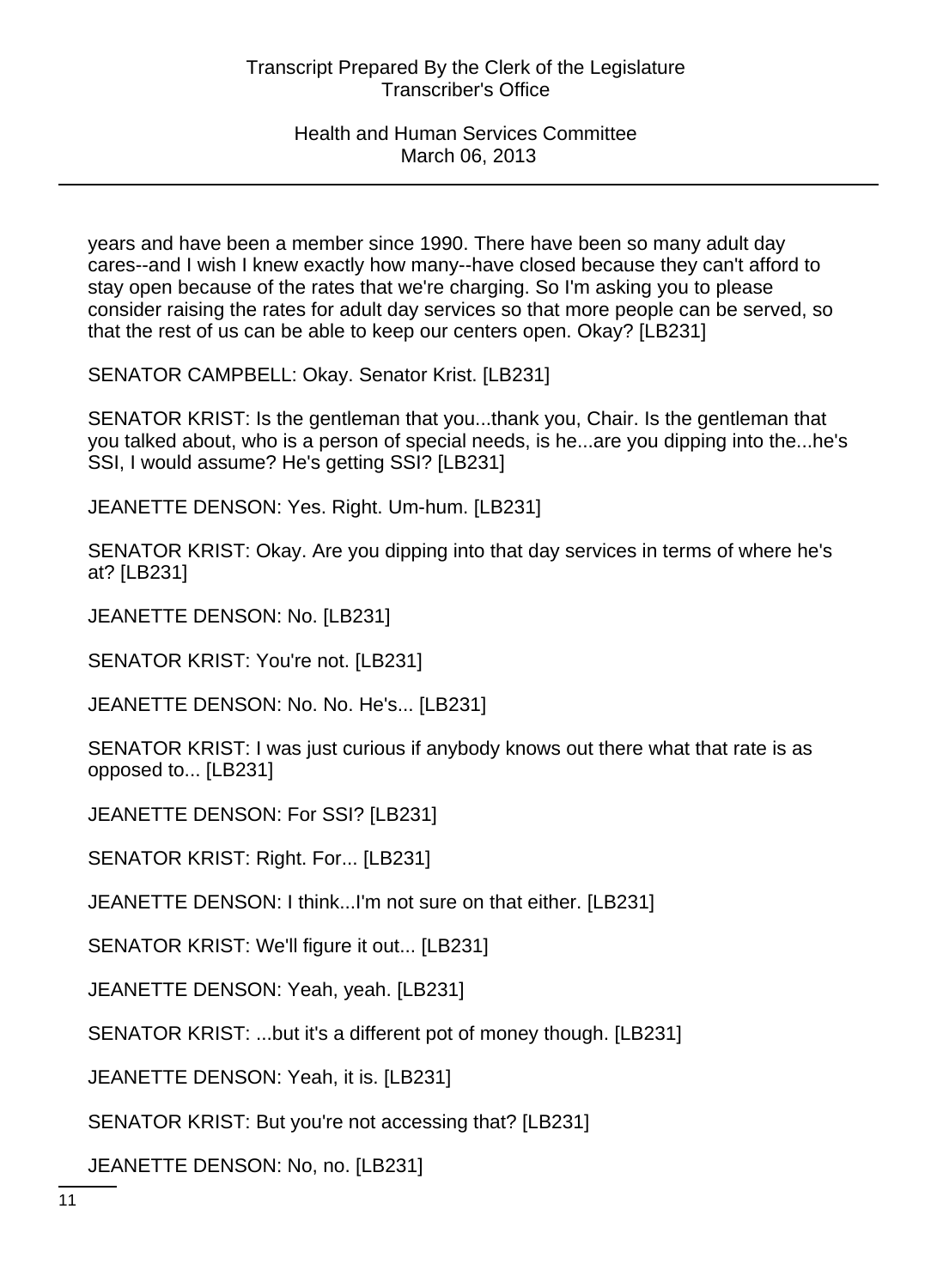SENATOR KRIST: Have you ever accessed that person with special needs in terms of day cares...day day care? [LB231]

JEANETTE DENSON: Well, the SSI, you mean the...when they qualify for assisted living under the Medicaid block grant funds,... [LB231]

SENATOR KRIST: Right. [LB231]

JEANETTE DENSON: ...they gave you so many days at the \$17.34. [LB231]

SENATOR KRIST: Okay. All right. [LB231]

JEANETTE DENSON: So, yeah. [LB231]

SENATOR KRIST: Okay. Thank you. [LB231]

JEANETTE DENSON: Uh-huh. [LB231]

SENATOR CAMPBELL: Any other questions? Senator Cook. [LB231]

SENATOR COOK: Thank you, Madam Chair, and thank you for your testimony today. As I am looking at the emboldened second paragraph, kind of that third to the last sentence, gives me a question. [LB231]

JEANETTE DENSON: Un-huh. [LB231]

SENATOR COOK: Do you do an assessment in terms of your potential clients before they enter your program? [LB231]

JEANETTE DENSON: Yes. Yes. [LB231]

SENATOR COOK: And I was just thinking that I happen to be a caregiver with folks. One, kind of can't transfer and needs some more help. The other one, if you let her, would do a lot more. [LB231]

JEANETTE DENSON: Yes. Yes. And that is... [LB231]

SENATOR COOK: So there is... [LB231]

JEANETTE DENSON: There is a variety of people. Yes. [LB231]

SENATOR COOK: There is an assessment to say whether or not the client can feed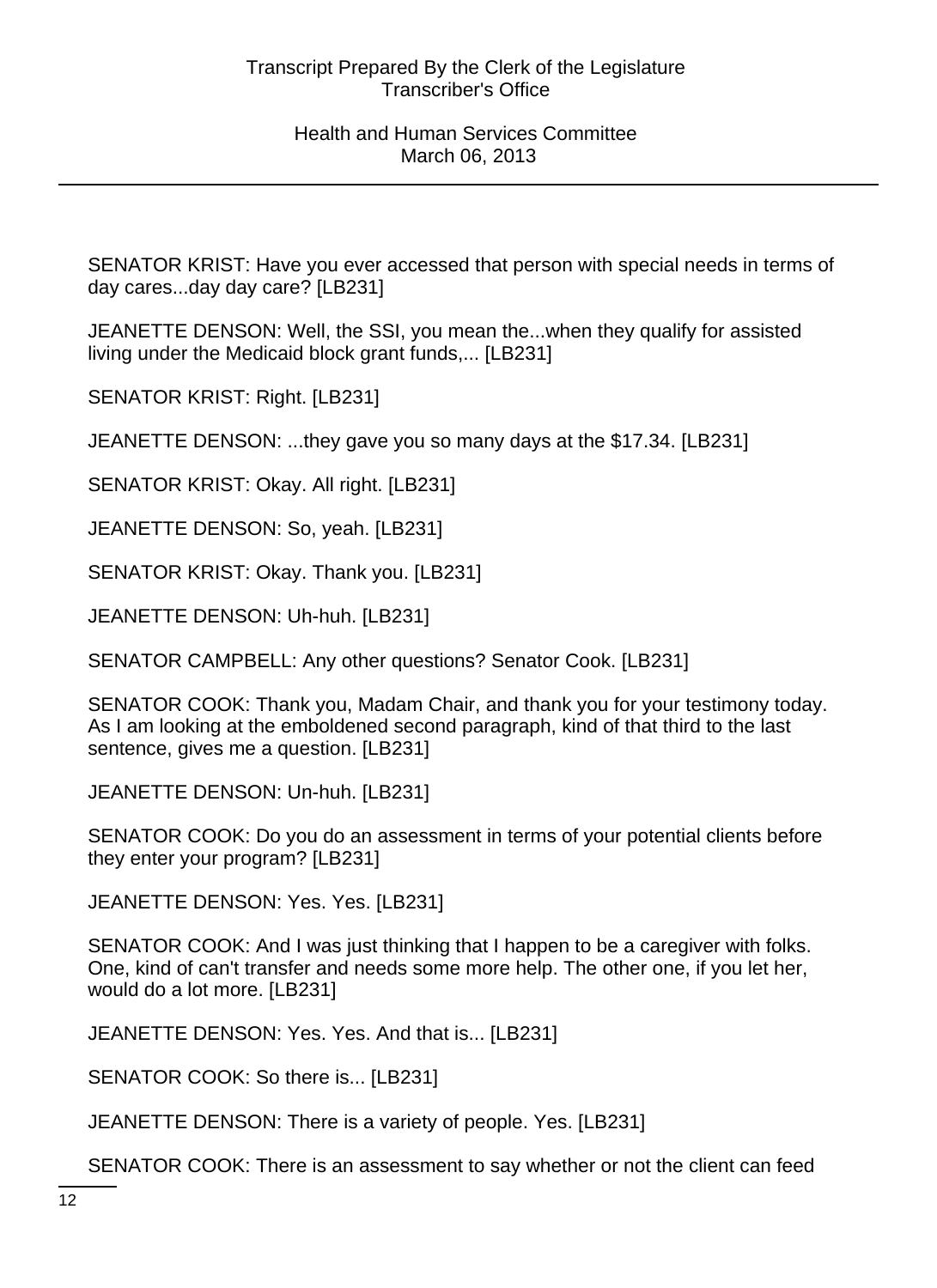himself,... [LB231]

JEANETTE DENSON: Right. [LB231]

SENATOR COOK: ...transfer...all of that stuff. Go to the bathroom. [LB231]

JEANETTE DENSON: Right. Yes. And we do care plans as well for the people that come. So we try to get the best care as we can for each one of those people. We do care plans every six months on those people, so. [LB231]

SENATOR COOK: Okay. [LB231]

JEANETTE DENSON: To make sure that their needs are being met. [LB231]

SENATOR COOK: Okay. [LB231]

SENATOR CAMPBELL: Any other questions? Senator Crawford. [LB231]

SENATOR CRAWFORD: Thank you. So you do care assessments and care plans. What percent of the...or a rough percent of the people who you assess who are on these block grants now do you think really would be in a nursing home or assisted living if they weren't in your day-care center? [LB231]

JEANETTE DENSON: Well, just like this gentleman would have had to go somewhere else because he couldn't safely stay in an apartment by himself because he needs activities during the day and that kind of thing, it all depends. You know, we have had people that have been on the block grant and then, later on, as their needs got higher they went on to Medicaid waiver because of the service needs. To tell you a percent, I would say...I'm just thinking the people we're serving right now that have Title XX, probably most of those would be in assisted living or a nursing home had it not been for the adult day service. [LB231]

SENATOR CRAWFORD: So they come to your facility? [LB231]

JEANETTE DENSON: Yes. [LB231]

SENATOR CRAWFORD: This is in a facility...service (inaudible) in a facility. [LB231]

JEANETTE DENSON: Uh-huh. Yes. They come to the facility for the day and then they go back home at night. [LB231]

SENATOR CRAWFORD: Okay. And is there any difference at the facility in terms of services people receive who are getting the two different types of reimbursement?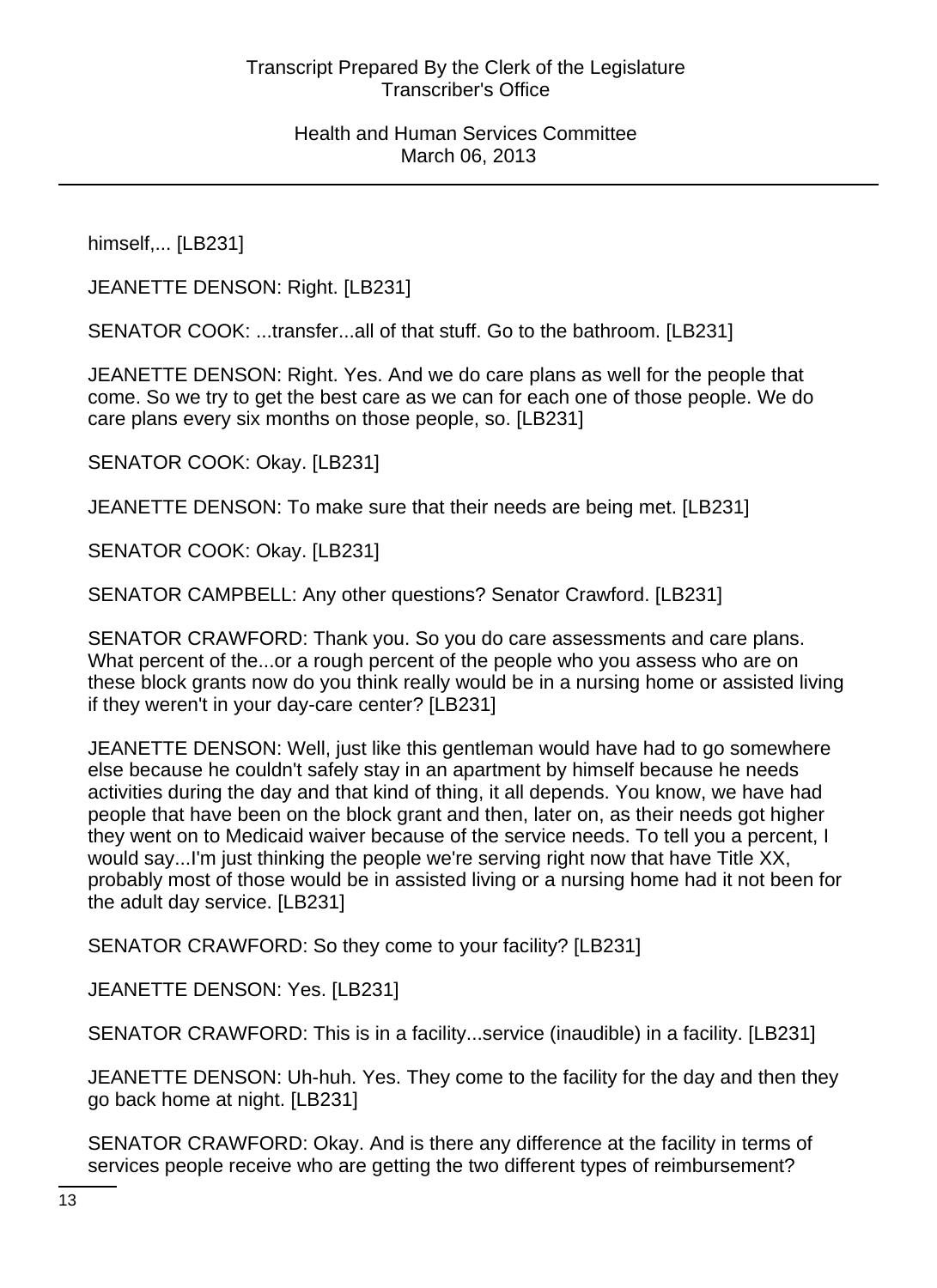[LB231]

JEANETTE DENSON: No, no. We give most...both of them, we help with medication, we help with meals. And that's mostly the reason they come is because they're not able to handle their medications at home; they're not able to get the nutrition and the foods that they need for themselves. So yes, and we could... [LB231]

SENATOR CRAWFORD: Now other people have... [LB231]

JEANETTE DENSON: Go ahead. [LB231]

SENATOR CRAWFORD: ...testified that the cost is closer to \$50 a day. So if...obviously, \$32 is probably better than \$17, but I guess we still have the sustainability question. Do you feel like your service would be sustainable at \$32 a day? [LB231]

JEANETTE DENSON: It would sure help, because like I said, we would have been closed long ago had I just continued with adult day services. But since we went into assisted living and home care and those kind of things, we can cover the cost of the adult day services. [LB231]

SENATOR CRAWFORD: Subsidize across. And you still will have those services. [LB231]

JEANETTE DENSON: Yes. [LB231]

SENATOR CRAWFORD: But probably other people in rural areas would have to have some other kind of... [LB231]

JEANETTE DENSON: They would have to have something else. [LB231]

SENATOR CRAWFORD: ...cross-subsidizing service as well to make this rate go, but. [LB231]

JEANETTE DENSON: Um-hum. Or more private pay people, you know. [LB261]

SENATOR CRAWFORD: Right. Okay. [LB231]

JEANETTE DENSON: Yeah, because we've charged \$10 an hour for private pay people, so. [LB231]

SENATOR CRAWFORD: Oh, okay. Thank you. [LB231]

SENATOR CAMPBELL: Any other questions? Thank you for your testimony today.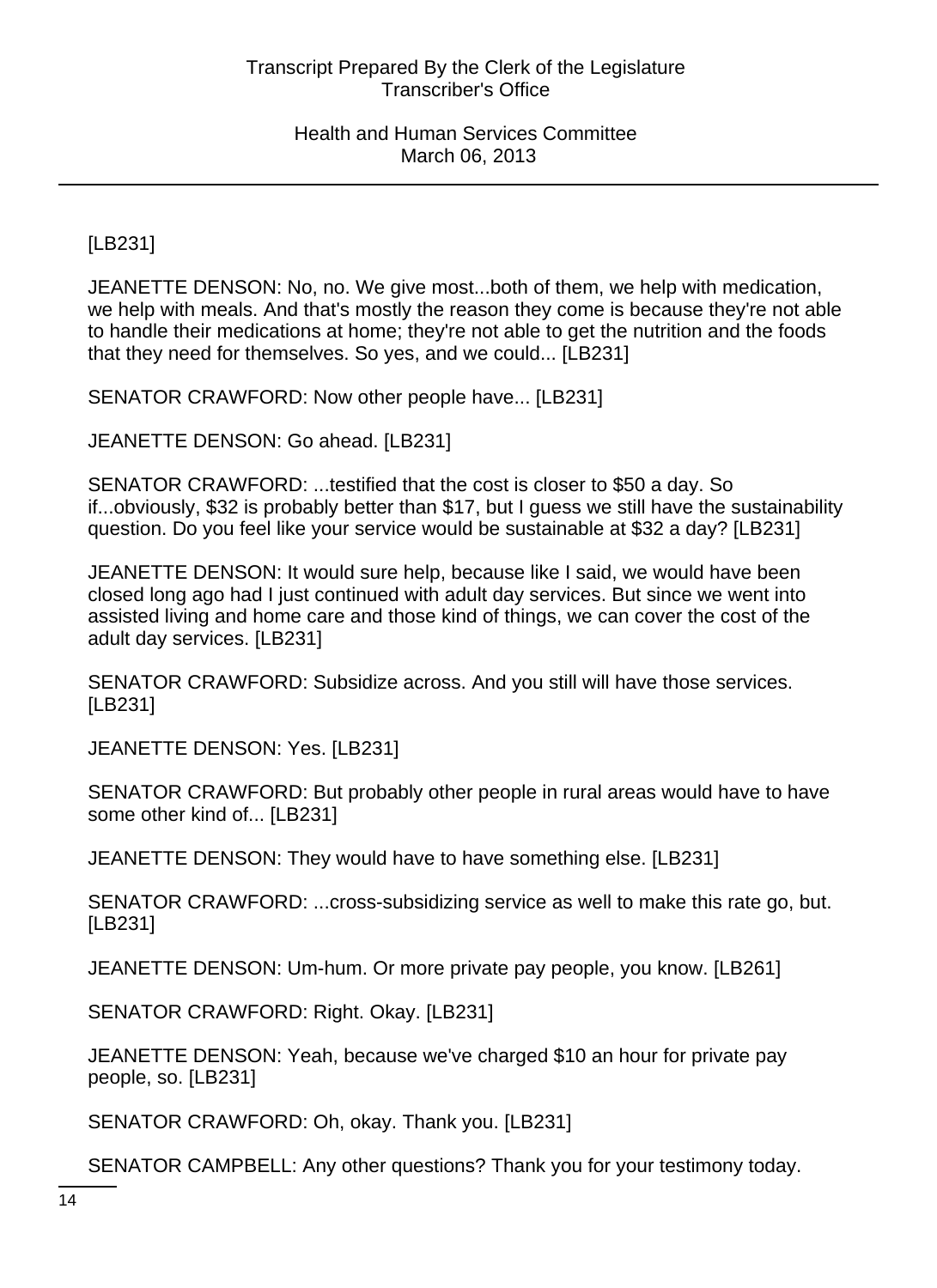[LB231]

JEANETTE DENSON: You're welcome. [LB231]

SENATOR CAMPBELL: Our next proponent. [LB231]

MARK INTERMILL: (Exhibit 4) Good afternoon, Senators. My name is Mark Intermill, M-a-r-k I-n-t-e-r-m-i-l-l, and I'm here today to testify in support of LB231. We do support LB231. We think that the current rates for Social Service Block Grants are ridiculously low, and I've included in my handout some information from the Genworth survey of long-term care rates that provides you a sense of what long-term care costs are in the state of Nebraska. The average rate for adult day care for the state, the median is \$61 a day. You'll see that Lincoln does have some lower rates than Omaha and the rest of the state, but it's difficult to be able to provide a service to consumers at this low of a rate. We think this is a service that caregivers use and can really benefit from. A lot of the adult day care that we have seen is provided to persons who need long-term care who are living at home with a caregiver who either works during the day or needs respite. These caregivers are really our front line in helping prevent higher costs of long-term care. So we think this is an important service that we need to make sure that we support. And you've heard the thoughts that this could save the state money, and I firmly believe that. The second attachment to my statement is just a list of the Medicaid vendor payments over time in the state of Nebraska. The growth rate has been very modest from FY 2000 forward. The highest rate has been 2.3 percent. This is for services to people over the age of 65. This is subsequent to a long-term care plan that was drafted in 1997 and implemented in 2000 that really began to take a look at how we can provide services to people outside of institutions. The Genworth survey also indicates the cost of nursing home care as well. So all of these things lead me to conclude that providing reasonable reimbursement rates that consumers...that will encourage providers to provide a service that consumers will use will help us to make sure our Medicaid system is as efficient as possible, and I would urge you to support this bill. [LB231]

SENATOR CAMPBELL: Any other questions? Thank you, Mr. Intermill. Our next proponent. [LB231]

BETH DANKERT BABB: (Exhibit 5) Senators, thank you for your time today. My name is Beth Dankert Babb, B-e-t-h D-a-n-k-e-r-t B-a-b-b, and I am representing the Friendship Program in Omaha. I am here today to ask for your consideration for raising the rate of reimbursement for adult day services. Adult day service programs provide services primarily to seniors and their families to assist them to remain in their homes. Participants rely on these services for health monitoring, nutritional support, social support, recreation, and case management needs. Families rely on these services for respite, for safety of the participants while they're away, and advocacy for needed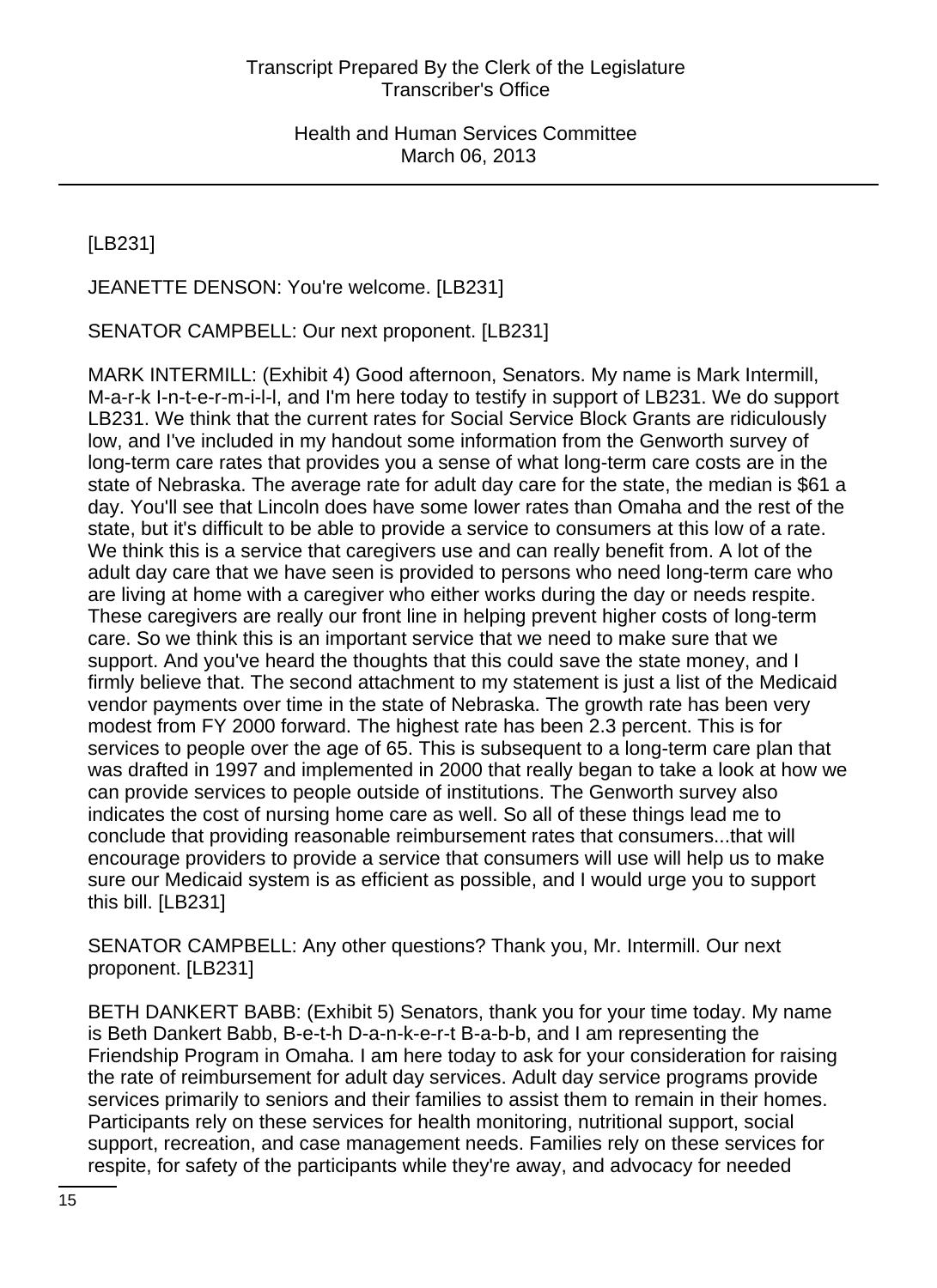Health and Human Services Committee March 06, 2013

benefits. As you're aware, the current reimbursement is \$17.34 per day. To show how far this funding goes, I'd like to just talk about staffing. Nebraska state regulations say that staffing must be sufficient to meet the needs of the participants being served. The National Adult Day Services Association recommends a staff-to-client ratio of 1:6. So far this year, the program has served an average of 56 participants per day. At the current reimbursement rate, this equals \$971 per day. We have about 9.5 staff to meet the staff-to-client ratio with an average staff salary of \$12.84 per hour. Per day salary costs are approximately \$976. This cost does not cover activity supplies, utilities, or staff benefits like insurance. As you can see, the current rate does not even cover an average day of service. And on the handout, you can see just a comparison of the different services that a person could be eligible for. Trends in aging services include community-based services that support people in remaining in their own homes as long as it is feasible. In the continuum of healthcare services, adult day services play a very important role. To give you an example of how adult day services can impact people's lives, I want to talk about two people served by Friendship. First is Alice. Originally, Alice was in a nursing home, but they felt that she could be in a more independent living situation. With coordination between the nursing home and Friendship Program, she was able to move into a family home. Because her caregiver works during the day and she has some cognitive issues, she is not able to stay home alone. Alice receives assistance with coordinating medical appointments, health and mental health maintenance, and social and recreational support. If she did not attend the program, she would be isolated in her home. Alice has been attending the program for seven point five years. She states, "I love all my friends here." Next I'll talk about June. She first came to the program shortly after her husband died. She was living with her daughter. At first, she was fairly independent, but as time progressed she required more assistance with her medications, with coordination of medical appointments, and with coordination for community resources. Her daughter had a home-based business and having June attend the program allowed her to continue this business. June died this past July. When her daughter called to inform the program of her death, she said, "you all helped us so much and took such good care of her." June was 97 years old when she died and she had been coming to the program for almost 17 years. That's the kind of impact an adult day service can have on people. Many people want to remain in their own homes and there are many family members and caregivers who want to assist them in doing that. Adult day programs are cost-effective services that can support them in doing that. Thank you. Are there any questions? [LB231]

SENATOR CAMPBELL: Questions? Thank you very much for your testimony. [LB231]

BETH DANKERT BABB: Thank you. [LB231]

SENATOR CAMPBELL: Our next proponent. Anyone else? Okay. Those who are opposed to the bill? Those who wish to give neutral testimony? Senator Nelson, I think we're back to you. [LB231]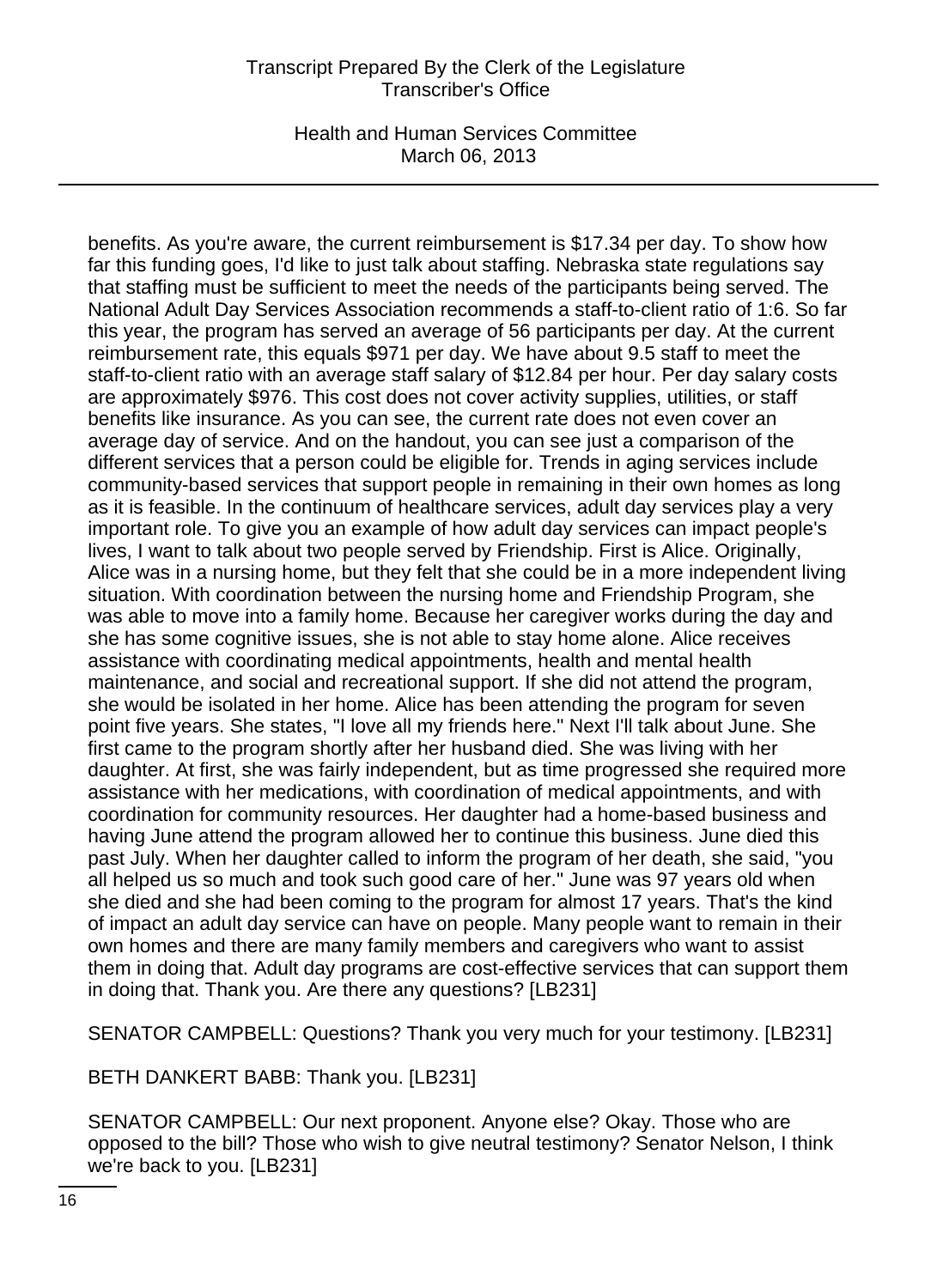Health and Human Services Committee March 06, 2013

SENATOR NELSON: That's good news. Thank you, Senator Campbell. The number 65 has been important today. I'm going to go off Senator Krist here a little bit. We have some similarities. He's well under 65; I'm slightly over 65. (Laugh) We both had mothers in nursing homes or assisted living, and...but, however, I am blessed because New Cassel is in my district and only about two point five miles away from my home. So that may be a place that I will wind up in a few years. I just...and that would be good, as against a nursing home or assisted living, for day care. I...nothing...we talked about the cost-effectiveness of our proposal. But I just want to refer to the fiscal note which will probably come up before the committee. And you will see the most recent note shows expenditures of slightly over \$1 million for the first year and \$1.3 million the second year. That does...that, we think, perhaps sets a little high; but we'll accept that. But I want to point out to you in...when you compare the cost of the study that we referred to by the Legislature's committee...if we accept the figure of \$86,000 a year for a nursing home and weigh that against \$13,000 a year, it only takes about 25 persons that you can keep out of a nursing home to break even on that figure. And if we can do even better, then we're starting to save a lot of money for Health and Human Services and the cost that we have to bear. And I'm willing to take the bet from an appropriations standpoint, even though we may have to put out this additional money from General Funds, in the long run we're going to benefit very much fiscally if we can raise the rate and keep these providers from closing, because they simply can't afford to do it. So with that, I want to encourage the committee very much to take this under serious consideration and move it out to the floor so that we can talk about the benefits of LB231 at that time. And I want to thank you for your attention. [LB231]

SENATOR CAMPBELL: Senator Krist. [LB231]

SENATOR KRIST: Senator Nelson, I guess the department is in support of this because they're not here saying anything against it, so we'll get it out for you. (Laughter) [LB231]

SENATOR NELSON: They're not here today, but I know in the past they've...I don't blame them for trying to keep their expenses down wherever they can; but here's a program that I think has a lot of possibility for helping us out financially. [LB231]

SENATOR KRIST: You make a great fiscal argument, that's for sure. Thank you. [LB231]

SENATOR CAMPBELL: Senator Nelson, do you...in the research that you've done, do you have available...and we can certainly get it from the department so I don't want you to spend a lot of time on that, but according to the testifiers there were, I think, four criteria that had to be met in terms of the Medicaid eligibility--and I'm seeing someone nod in the audience. And so I'd really like to see maybe those four criteria, because I don't think they're listed in the bill, because as I read your bill, the four criteria would not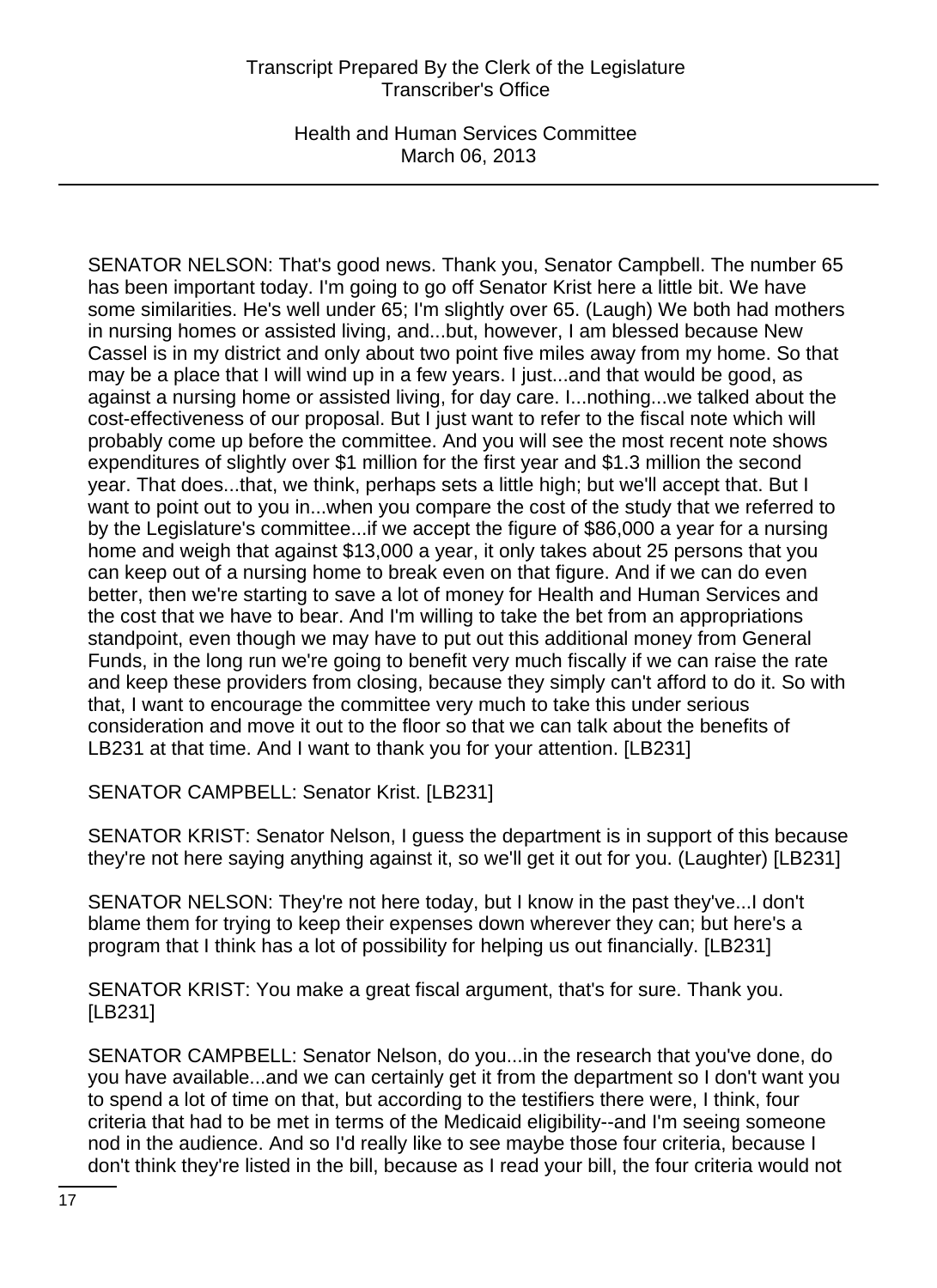have to be met. Would that be accurate? I mean, the fee would just go up so they wouldn't have to meet the criteria. Because at this point the difference...if I heard the testifiers right, the difference was that in the \$17.34 it was income-based and age. But in the \$32 there were four criteria for the eligibility. So I'm assuming...and I'm not saying that's bad. I'm just saying that as I read the bill, you wouldn't have to have the criteria. [LB231]

SENATOR NELSON: I can't say definitively that, but I will get that information, for sure, and get it to the committee so that you can be satisfied as to what we're doing here with the bill. [LB231]

SENATOR CAMPBELL: Right. Right. And I think at this point...I mean, I think what a lot of your folks are saying is that the service is probably the same whether they're meeting the four criteria or they're meeting the age, but we probably ought to know that for you, particularly, and if I'm reading the bill right. [LB231]

SENATOR NELSON: Fine. We will get that information to you, Senator. [LB231]

SENATOR CAMPBELL: That would be great. Great. We had such a good hearing this summer, and we continue to keep filling in the details. So thank you much for your work. [LB231]

SENATOR NELSON: All right. Thank you very much. [LB231]

SENATOR CAMPBELL: Oh, I'm sorry. Senator Howard. [LB231]

SENATOR HOWARD: I apologize. I had a question for the department, but I figured I'd just get it on the record and then you don't have to answer it, but maybe we can figure out a way to answer it. Annually, we exhaust our funds in the Social Services Block Grant, right? [LB231]

SENATOR NELSON: Right. [LB231]

SENATOR HOWARD: But do you know, between TANF Block Grant and our Social Services Block Grant, we can actually take TANF funds and move it over to the Social Services Block Grant to the tune of about 10 percent. And so I was curious as to whether or not you knew if the department does that annually to shore up our Social Services Block Grant? [LB231]

SENATOR NELSON: I don't have the answer. I know that they talk in terms of overspending beyond the grant. [LB231]

SENATOR HOWARD: Right. And right now, we have a TANF rainy-day fund,... [LB231]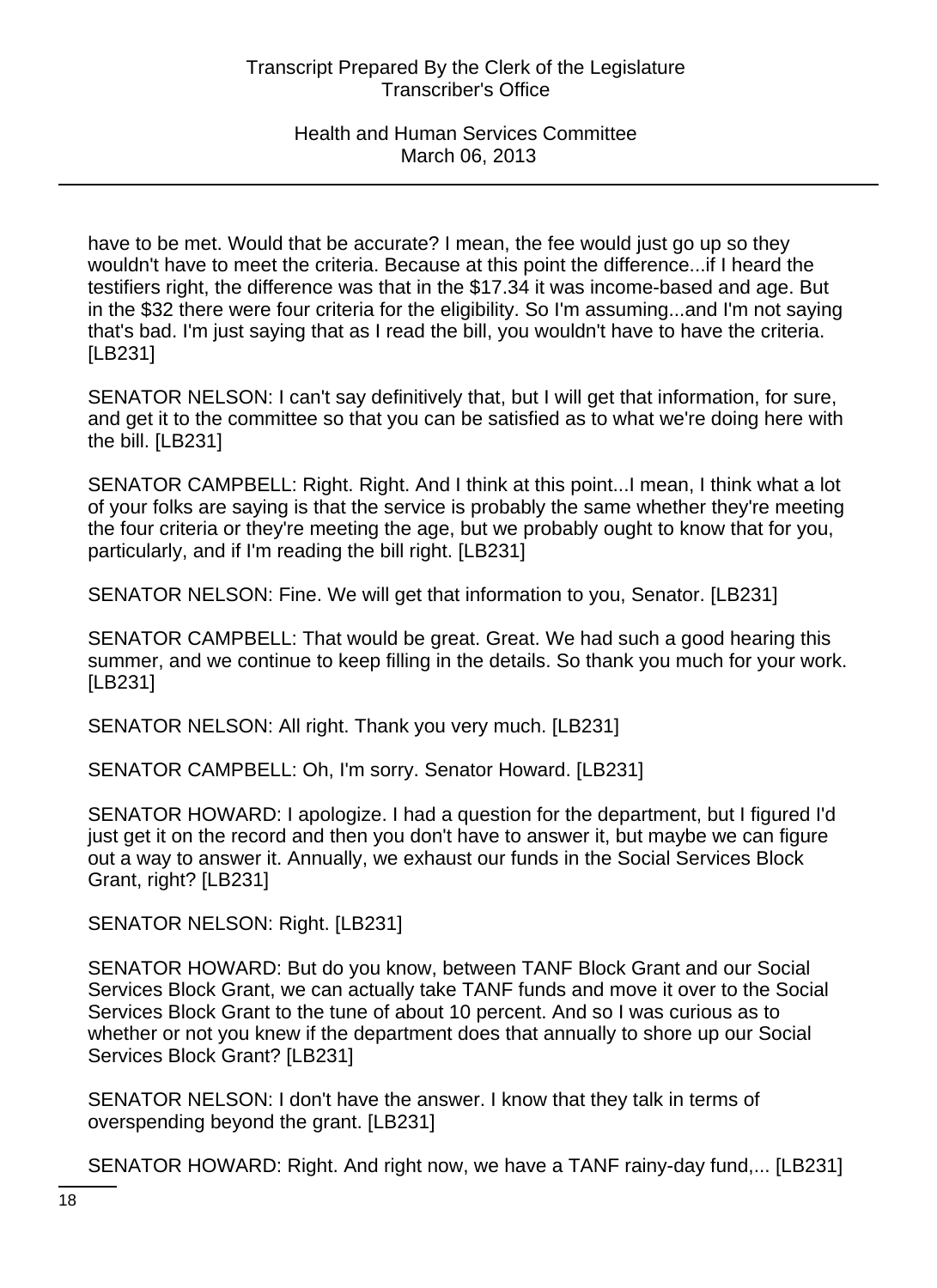SENATOR NELSON: Right, right. [LB231]

SENATOR HOWARD: ...so that's why I'm confused, is that we have a lot of money in TANF and we're allowed to move it to the Social Services Block Grant that we exhaust. And so I was wondering if there was a way to get to the bottom of that. [LB231]

SENATOR NELSON: We'll do the best we can to get to the bottom of it. [LB231]

SENATOR HOWARD: Thank you. [LB231]

SENATOR NELSON: I don't have the answer here today. [LB231]

SENATOR HOWARD: Thank you. [LB231]

SENATOR NELSON: All right. [LB231]

SENATOR KRIST: Excellent question. [LB231]

SENATOR CAMPBELL: Actually, Senator Nelson, I agree with Senator Howard. If the department had been here I would have addressed my question to them, so. [LB231]

SENATOR NELSON: All right. [LB231]

SENATOR CAMPBELL: And we can still do that for you and work with your staff if need be, because those are questions that we need to know. [LB231]

SENATOR NELSON: Okay. Yes, Mr. McHale will be glad to work with you on that. [LB231]

SENATOR CAMPBELL: So it's not your fault that you don't know. (Laughter) [LB231]

SENATOR NELSON: (Laugh) Thank you. [LB231]

SENATOR CAMPBELL: I just don't want you to walk away thinking, I should have known that. [LB231]

SENATOR NELSON: It's a good trade-off in a way that they didn't come in today for me. [LB231]

SENATOR CAMPBELL: Well, at some point we'll all know the answer. So thank you, Senator Nelson. [LB231]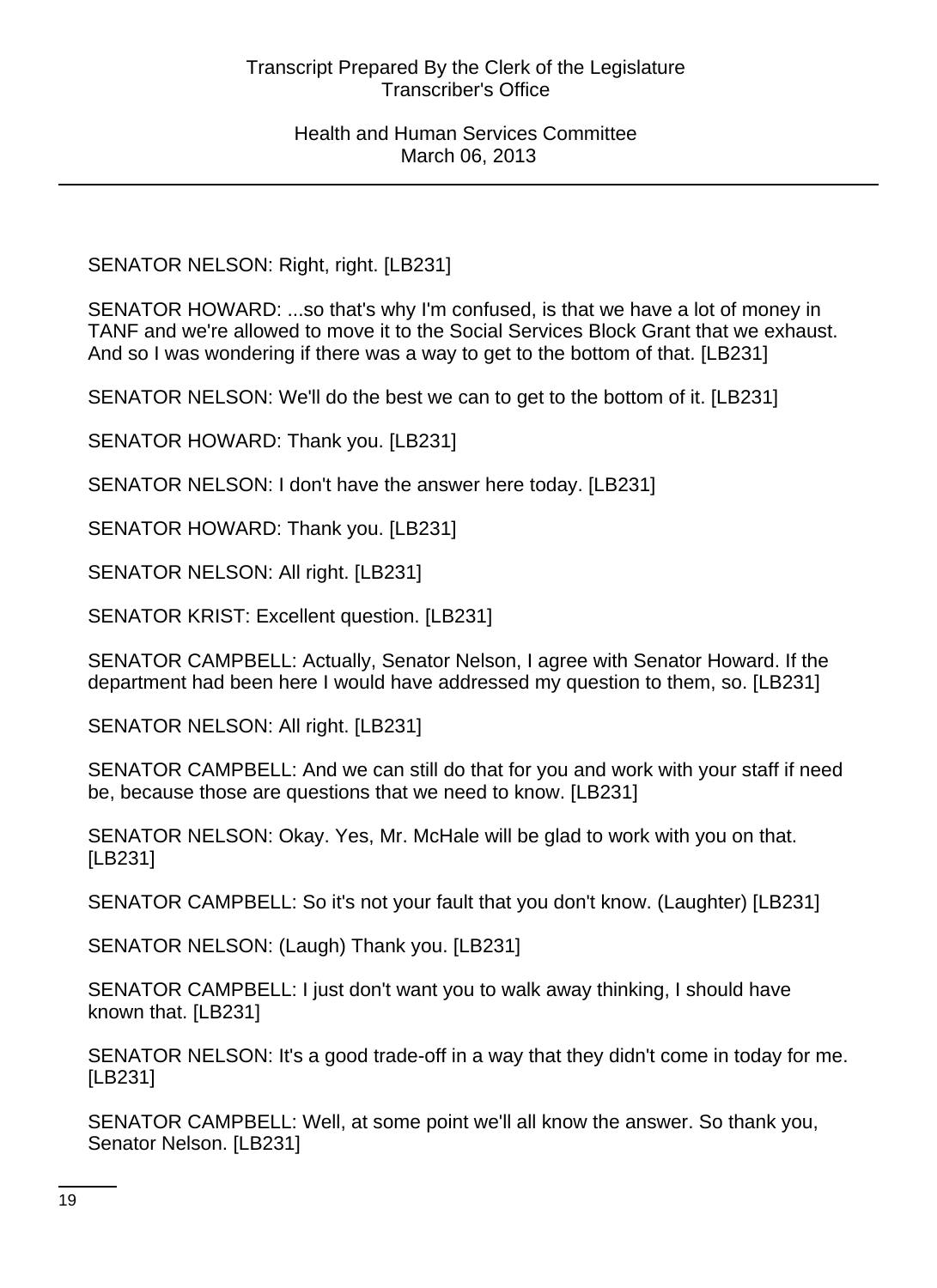## SENATOR NELSON: All right, thank you. [LB231]

SENATOR CAMPBELL: (See also Exhibit 6) All right, we will close the public hearing. If you are leaving, we ask you to leave very quietly and take all conversations to the hall. All right, we will move and I think that we better make sure that...oh, he's taking his water. Okay. We will go ahead and open the hearing on LB261, Senator Gloor's bill to adopt the Medicaid Insurance for Workers with Disabilities Act. And Senator Gloor, we need to make sure you've got your water available because I know you've had this nasty cough. [LB231 LB261]

SENATOR GLOOR: Thank you. What I need is a little tea and sympathy, and the sympathy I'm looking for, as Senator Cook knows, doesn't come with a pat on the head, but a spoon that you put in the tea. Thank you, Senator Campbell, and good afternoon, fellow committee members. I'm Mike Gloor, G-l-o-o-r, representing the 35th Legislative District. I'm here today to open on LB261, a bill to update Nebraska's Medicaid Insurance for Workers with Disabilities program through the adoption of the Medicaid Insurance for Workers with Disabilities Act. While Nebraska does currently have an MIWD, that's Medicaid Insurance for Workers with Disabilities program, it is underutilized, often misunderstood. Because of this, many of us participated in LR555, an interim study intended to review and examine the ongoing issues with Nebraska's MIWD program. LB261 is an attempt to address the concerns that were raised in that study, and it's legislation largely modeled after the Medicaid Buy-In program in Kansas. It's an effort to get Nebraska's MIWD program functioning more efficiently with more eligible beneficiaries utilizing the program. What is the Medicaid Buy-In program? It's a program set up to assist persons with disabilities who are on Medicaid to enter the work force and then pay a premium--they would pay a premium--towards the cost of their health coverage to offset the fact that they are receiving some earned income. Typically, there are caps on the amounts of income that can be earned, asset limitations in the amount of money an individual can save, as well as other eligibility criteria. The idea is to encourage these individuals to pursue work if they're able. And the intent of LB261 is to add clarity to Nebraska's existing MIWD program and further these goals. LB261 is an update to the existing program, as I've mentioned. This update will hopefully allow eligible persons to better utilize the program, thus allowing them to work more hours and be productive members of society, and taxpayers rather than tax users. LB261 is about putting systems and incentives in place to allow persons with these disabilities to be able to earn a modest living while keeping their health insurance through Medicaid. Ultimately, LB261 is about jobs as well as about dignity and about character. LB261 is not an expansion of Medicaid. The persons who would be eligible to participate in the program are already on Medicaid currently or are eligible to be on Medicaid. Currently, Nebraska's MIWD program is organized under the federal Balanced Budget Act of 1997. Two years later the federal government passed what you may recall is called the Ticket to Work Incentives Improvement Act, and this act was further updated in 2008. LB261 would recognize the update at the federal level by moving Nebraska's MIWD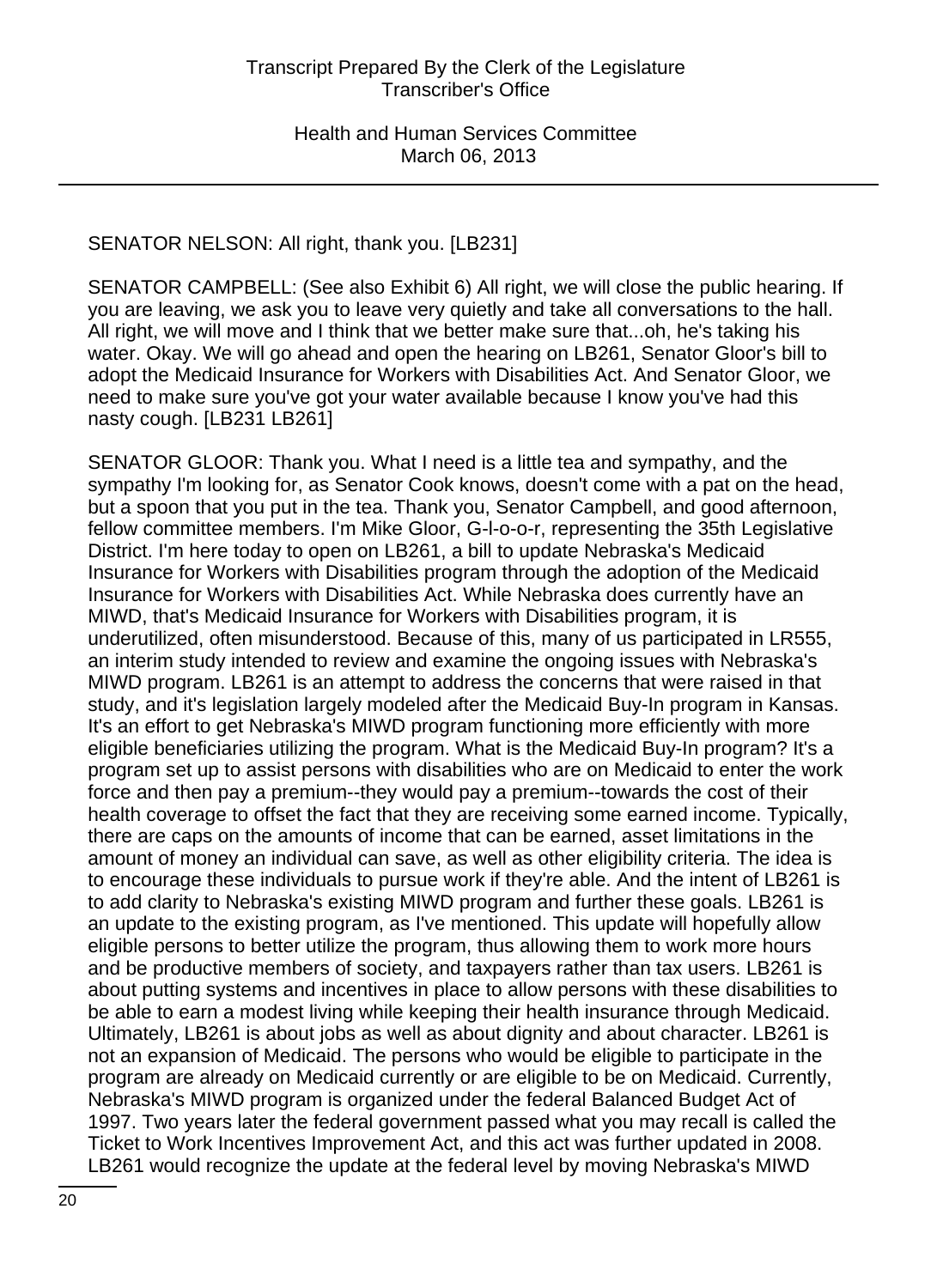Health and Human Services Committee March 06, 2013

program under the federal Ticket to Work Act. This is important and beneficial for several reasons. Under the Ticket to Work Act, states are given much better direction and flexibility to implement a successful program by removing employment disincentives for persons with disabilities, thus enabling them to work, save for retirement, and overall pay more in taxes, pay their premiums for their Medicaid coverage, and reduce their reliance on other cash benefits or state assistance programs. Finally, one of the specific components of the MIWD program as outlined in LB261: Why were they chosen? LB261 keeps the countable income limit set at 250 percent of FPL, the same as it is under the current program. LB261 sets income disregards at the standard federal level for Supplemental Social Security Income and allows disabled persons to disregard any impairment-related work expenses. LB261 allows participants to accumulate modest cash savings of \$10,000 for an individual and \$15,000 for a couple. And retirement accounts are excluded from these totals, retirement accounts such as TSAs and 401(k)s. LB261 allows a grace period for participants of six months to participants who lose their jobs due to involuntary job loss or medical necessity as long as they continue to look for work and continue to pay their premiums. LB261 further includes a medically improved option where a person with a significant medical impairment who may no longer meet disability determinations would still be eligible for the program for an extended period. This is just an overview of the program's history, how we've gotten to the language contained in LB261, its intent. There will be people following me here today who are far more knowledgeable than I on this issue, some of whom you've heard during the legislative resolution hearing this summer, individuals who have been working in this field for many years and who I think can probably give you clear and always more concise answers to your questions. I encourage you to ask questions so that you can better understand the program and assess why I think this will be successful and what it means when we talk about putting people back to work, allowing persons who may not otherwise be seen as productive, but allowing them to entertain the notion of becoming more productive members of society. Thank you. And I would be glad to try and field a few questions, but I'm very impressed with the cadre of people lined up behind me and their knowledge base. Thank you. [LB261]

SENATOR CAMPBELL: Senator Krist wants to ask one though. [LB261]

SENATOR KRIST: I'm going to ask the question, you don't have to answer, but we'll put it on the table. "Countable family income shall equal the sum of all unearned and earned income minus the allowable standard Supplemental Security Income Exclusions as specified in 42..." dah, dah, dah. Is that what it currently is? Is that the way it currently reads? I mean, if you don't know, that's fine. [LB261]

SENATOR GLOOR: I don't know. [LB261]

SENATOR KRIST: Okay. I think it...I'll talk to it afterwards. [LB261]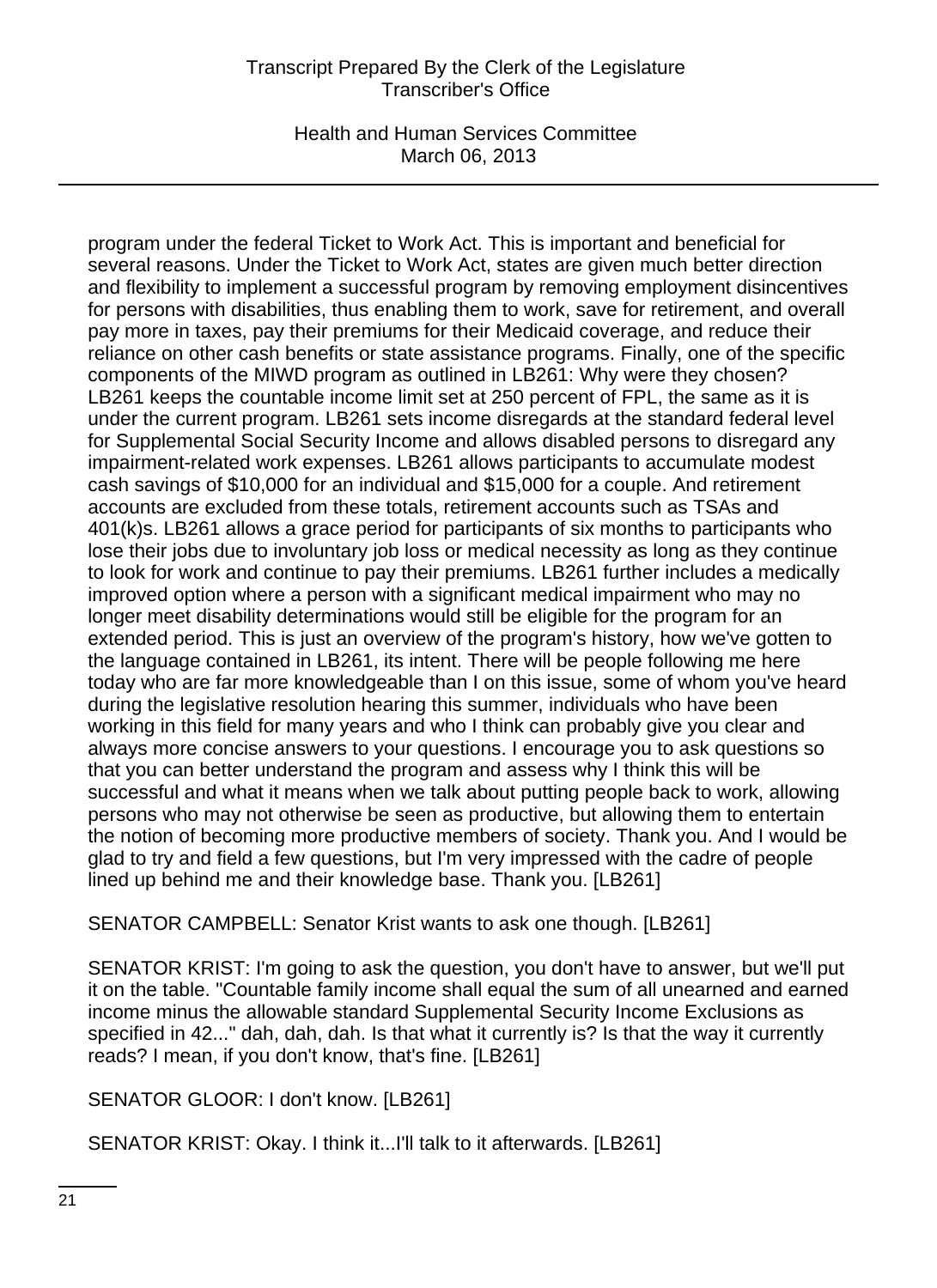SENATOR CAMPBELL: Okay. And one of the testifiers may be able to answer that. [LB261]

SENATOR GLOOR: I'm sure. [LB261]

SENATOR CAMPBELL: Senator Gloor, I'm sorry. I didn't mean to interrupt you. Did you have a bill before on this topic? [LB261]

SENATOR GLOOR: No, I did not, but... [LB261]

SENATOR CAMPBELL: Do you remember if somebody...I thought somebody brought a bill, like maybe the first year that we were here? [LB261]

SENATOR GLOOR: Yes. It isn't the first time this has been approached. There will be some folks up here who will present some numbers who I think probably can refresh our memory on the history of this. But yeah, it's not the first time that this has been addressed, and it may have been our first year here or it may have just been just before we came. [LB261]

SENATOR CAMPBELL: And I do want to say that I know in the early years of the Medicaid Reform Council, we spent quite a bit of time talking about this program and feeling that it needed revision and needed to be updated so that more people could work. [LB261]

SENATOR GLOOR: Yeah, we have a program; it's just poorly used. Surrounding states...I think of the surrounding states, Kansas has over 500, almost 600 people who participate; and we have 70. [LB261]

SENATOR CAMPBELL: Yeah. [LB261]

SENATOR GLOOR: And then as we all know, the turnover that we've had in DHHS, the lack of knowledge that caseworkers have about this program is...I mean, with the turnover we've had, no one knows this program even exists. So some of what this bill provides for I think is an educational piece that would make sure that we have staff better able to steer individuals towards the availability of this program. That's clearly got to be one of the reasons that it's so incredibly underutilized compared to surrounding states. [LB261]

SENATOR CAMPBELL: Thank you, Senator Gloor. Any other questions from the senators? Okay. Thank you, and we know you're staying so I don't have to ask that question. [LB261]

SENATOR GLOOR: Yes, I am. [LB261]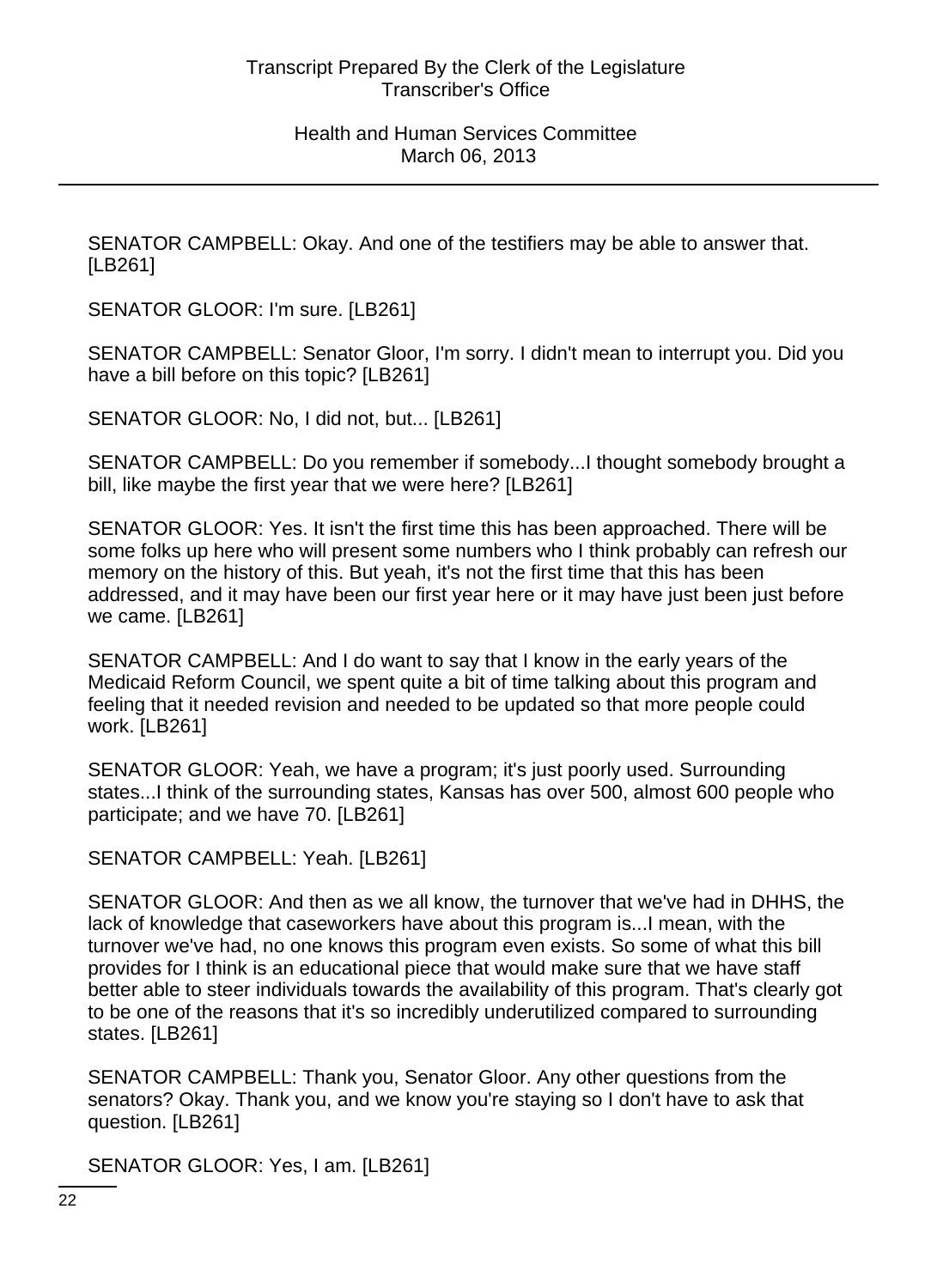SENATOR CAMPBELL: Our first proponent for the bill. Good afternoon. [LB261]

REBECCA KOEHLER: (Exhibits 7 and 8) Hello. Good afternoon. My name is Becki, B-e-c-k-i, Koehler, K-o-e-h-l-e-r, and I'm the manager of business development for Goodwill Industries of Greater Nebraska, Inc., located in Grand Island and serving 54 counties of central and western Nebraska. I'm here today to offer my support for LB261, the Medicaid Insurance for Workers with Disabilities Act. I have dedicated my entire career, and that's over 37 years now, to assisting Nebraskans with disabilities to live better lives. For the last 16 years, I've specialized in helping Nebraskans with all types of work-limiting disabilities to find and keep paying jobs in their communities. These citizens, many of them are your friends and neighbors who are living with mental illness and substance abuse issues, with brain injuries or developmental and intellectual disabilities, or with chronic health impairments or physical disabilities, are determined to contribute to their communities. They strive to earn a paycheck and to find purpose in their lives through work. Many of these individuals work part time and in entry level jobs, but they still fear...live with the fear that their life-sustaining Medicaid health benefits will be cut because of work. I started helping Nebraskans with disabilities understand and use work incentive programs even before the federal Ticket to Work and Work Incentives Improvement Act was passed in 1999. This service, it's often referred to as benefits planning, is designed to reduce the fears that people with disabilities have about working and earning wages. Benefits specialists, like me, help people with disabilities use the programs that can help them work and earn as much as possible--that's so important, "earn"--as much as possible, in spite of their impairments, and when appropriate, to maintain an essential connection to Medicaid-funded healthcare and services. Nebraska's Medicaid Insurance for Workers with Disabilities, or the MIWD program, is one of the many, many work incentive programs that I have helped people use, and I believe it can work much better to help Nebraskans with disabilities go to work. As Senator Gloor provided the overview, LB261 updates MIWD by ensuring accurate disability determination decisions are consistent with federal Social Security Administration criteria and all the federal work incentive programs that are authorized by the Ticket to Work legislation. It maintains the countable income limit of 250 percent of federal poverty, but it reduces the complexity of the program by allowing both earned and unearned income, like the Social Security check, to be counted. It continues the standard SSI disregards and includes the disregard of impairment-related work expenses. It increases countable resource limits for an individual, currently from \$4,000 to a level of \$10,000, and for a couple, currently at \$6,000, to a new \$15,000. It excludes retirement accounts from the countable resource limit so people won't be afraid about saving a few dollars for their retirement years. It implements premiums at 100 percent of the federal poverty level so people help to pay for their Medicaid benefits. It provides a six-month grace period for people who lose their employment, giving folks some time to find another job. It holds DHHS accountable for encouraging people to try work and for working with qualified benefits specialists to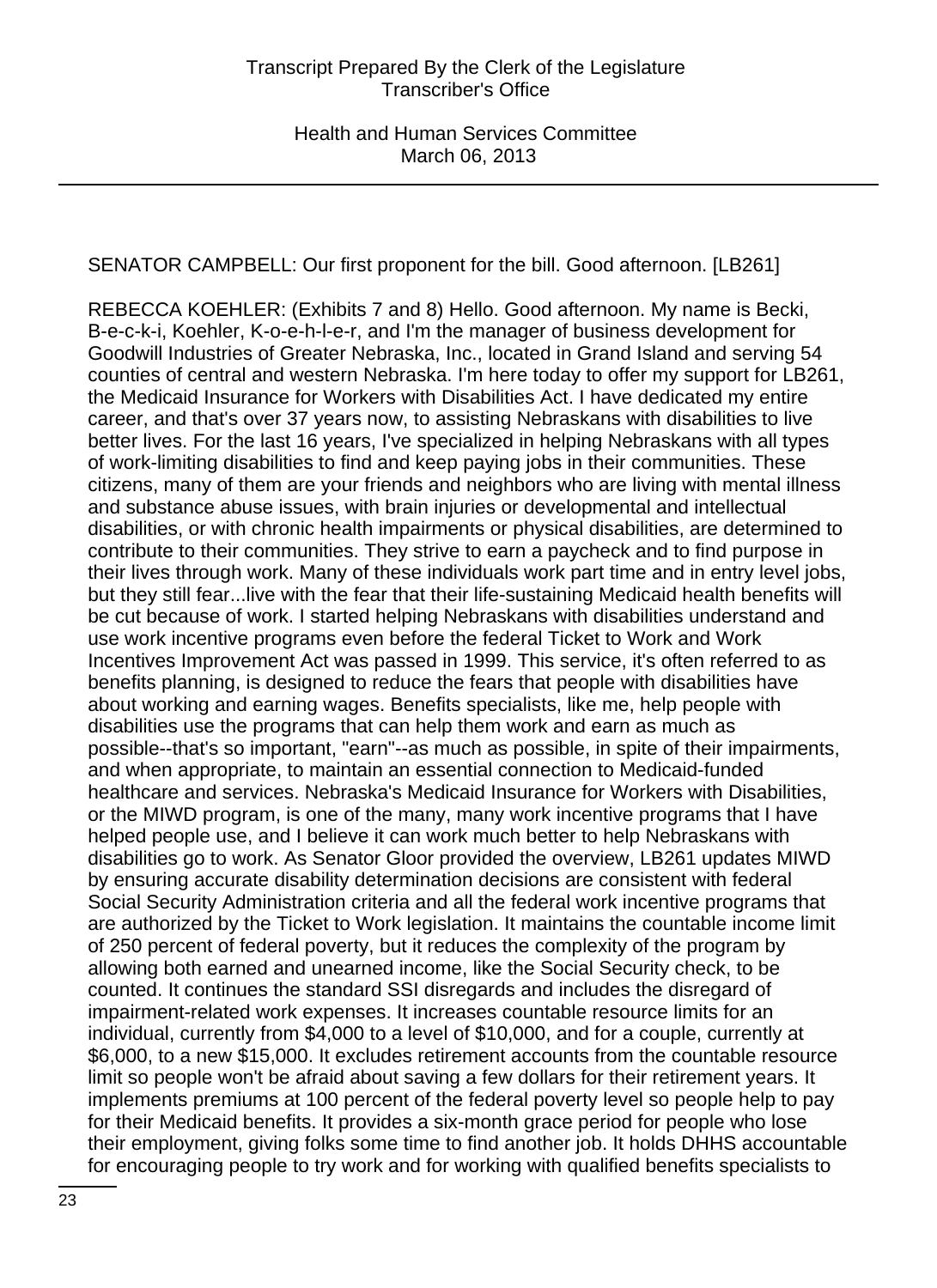Health and Human Services Committee March 06, 2013

increase the number of Nebraskans who are working and using this program; and by implementing a medically improved option so Nebraskans who achieve a minor level of improvement as determined by our state's Disability Determination Service, to continue to receive healthcare and Medicaid-funded services. In my current position with Goodwill, I direct our employment services in Grand Island, Hastings, Kearney, Broken Bow, Ord, Lexington, North Platte, McCook, Ogallala, and many smaller surrounding communities. Goodwill provides community-based employment services for well over 400 Nebraskans with disabilities every year. In 2012, we served 467 people, providing employment supports. Of those people, 33 percent are eligible for our comprehensive benefits planning service. Every day our benefits specialists struggle with helping eligible Nebraskans gain access to our state's Medicaid Insurance for Workers with Disabilities program. One man that we have served for many years was not able to be here today. He was working, but he sent his letter to help you understand the problems that he's had in using this program. And those programs really revolve around, as he has used all the federal programs that are available to him to protect him as he worked more and more. He remained medically eligible under the federal law, but our state has determined that he is no longer medically eligible. So we have a terrible disconnect for him. He's done everything he was supposed to do and now everything is unraveling for him. After describing his problems in the letter that you will receive copies of, he says, "I do not want to quit my job. I want to contribute to society despite my disability. But without access to adequate healthcare, it is not possible. If the MIWD program is supposed to make people with disabilities be secure that they can go to work and be okay, it's not working. Please do what you can to help make the MIWD program work." Thank you for the opportunity to offer my perspective, and I'm available for your questions. [LB261]

SENATOR CAMPBELL: Questions from the senators? Very thorough testimony. Thank you. [LB261]

REBECCA KOEHLER: Thank you. [LB261]

SENATOR CAMPBELL: And you do have the letter? The pages will get it for us then. [LB261]

REBECCA KOEHLER: Yes. [LB261]

SENATOR CAMPBELL: Thank you very much. Our next proponent. [LB261]

MARLA FISCHER-LEMPKE: (Exhibit 9) Good afternoon. My name is Marla Fischer-Lempke, M-a-r-l-a F-i-s-c-h-e-r hyphen L-e-m-p-k-e. I'm the executive director for The Arc of Nebraska, and we are a statewide advocacy and support organization for people with intellectual and developmental disabilities and their families. We have 13 local chapters across the state and are all affiliated with The Arc of the United States.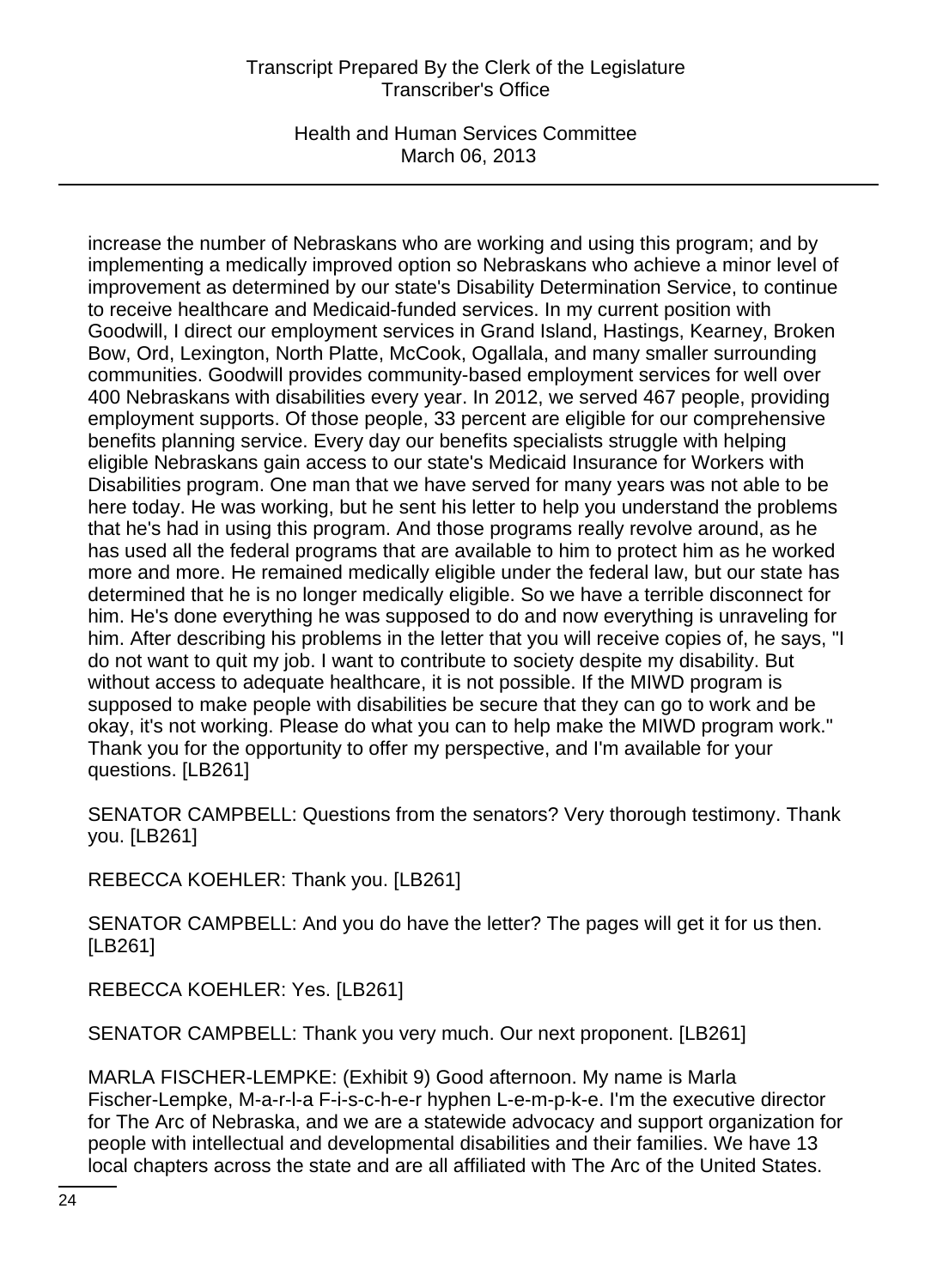Health and Human Services Committee March 06, 2013

The Arc of Nebraska strongly supports LB261 that adopts the Medicaid Insurance for Workers with Disabilities Act. Since 1999, Nebraska has had a Medicaid Buy-In similar to that proposed in LB261. Unfortunately, this program is sorely underutilized. The numbers reported in December 2012 indicate that only 71 Nebraskans were using this program. This should be very concerning to all when we consider access to healthcare, Nebraska's work force, and its economy. It's no secret that when people work they become taxpayers. It's also no secret that people often find a sense of fulfillment when they're able to work, when they're able to contribute to society, when their efforts mean something. This is certainly no different for people with disabilities. For Nebraskans with intellectual and developmental disabilities, work is very important. For far too long, people with intellectual and developmental disabilities have been getting ready to work. They've been in pre-vocational programs or workshops designed to give them skills to work in the community. But often they never get there. They want this opportunity. If people do have jobs in the community, they're told they can work only a limited amount of hours or they'll lose their Medicaid. That makes people fearful to try to go to work, to accept more hours at work, or to accept a promotion. It's not that they won't take more hours; they're afraid of losing everything. They need Medicaid for healthcare. They need habilitative Medicaid waiver services to support them to get ready for their workday, get to work, have support at work, etcetera. Losing Medicaid is not an option. LB261 ensures that people don't consume resources. They give back and they contribute. While we fully support LB261, we do offer one suggestion. We recommend adding an advisory committee to the bill. We suggest adding this language in Section 5 to guide the department in its efforts to engage in education, training, and outreach. We also offer that the advisory committee can ensure reported information is helpful to the Legislature to understand how the program is being utilized and by whom. Since 1999, many efforts have been conducted throughout the state to grow employment opportunities for people with disabilities. The Medicaid Infrastructure Grant has led a multitude of efforts and facilitated collaboration among many organizations to ensure growth in this area. We're pleased to see a utilization of the employment networks in this legislation. We offer that many more efforts will be of assistance to implement the program as effectively and efficiently as possible. The Medicaid Infrastructure Grant and the Division of Developmental Disabilities assisted The Arc of Nebraska to match funds from our Walmart Foundation Grant. We created and published three videos entitled, "Employment: Always an Option." These videos were made for audiences of service providers, employers, and families, so that all could see how employment should be for everyone regardless of disability. LB261 makes this a reality. LB261 presents an opportunity we can't afford to miss. We strongly urge you to pass it out of committee. We'd also like to extend our assistance in any way we can in gathering information about the impact upon people with disabilities and sharing our work with you. And I'd be glad to answer any questions. [LB261]

SENATOR CAMPBELL: Any questions from the senators? I don't believe so. Thank you for your testimony. [LB261]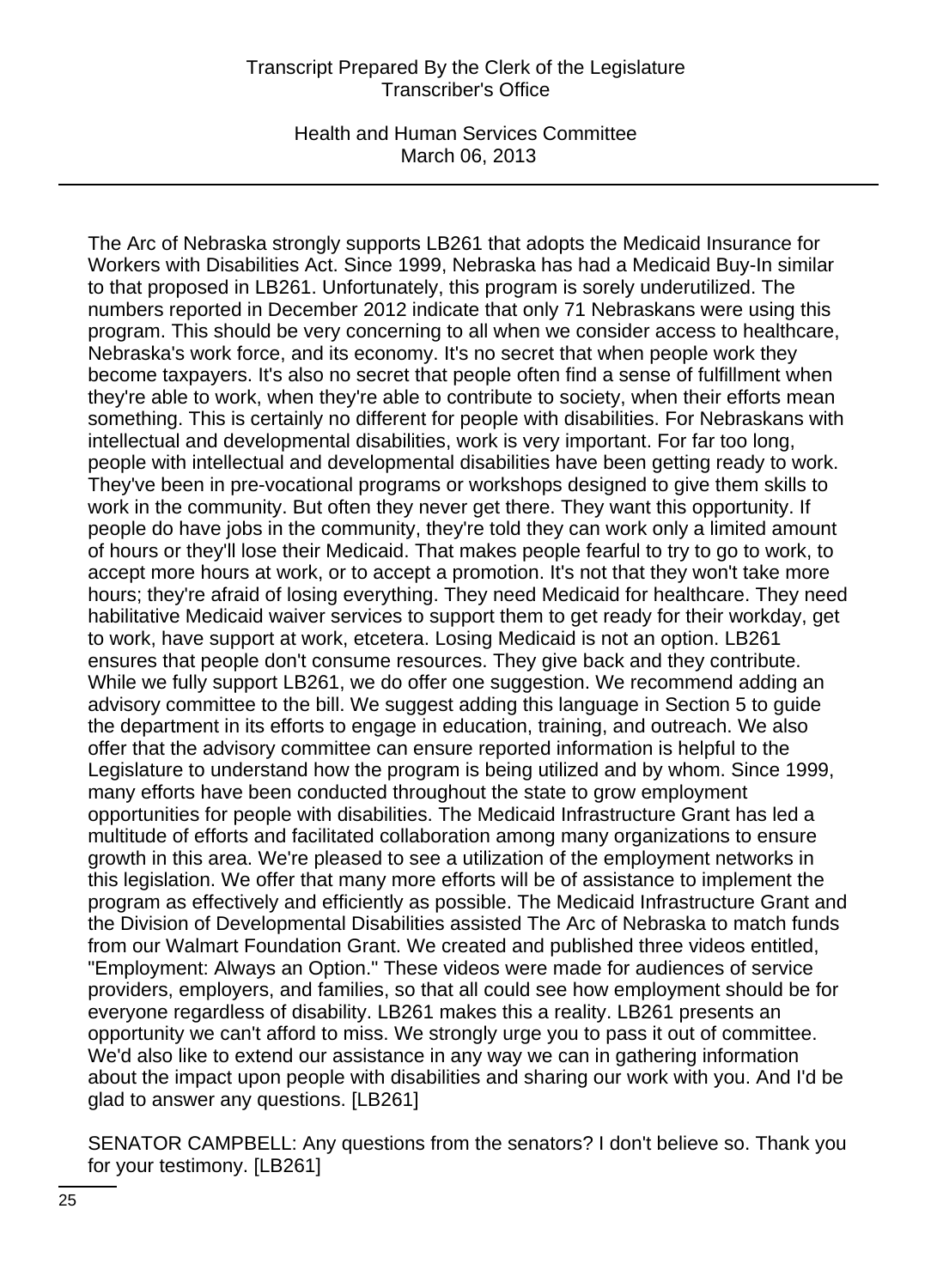# MARLA FISCHER-LEMPKE: Okay. Thanks. [LB261]

SENATOR CAMPBELL: Our next proponent. [LB261]

BRAD MEURRENS: (Exhibits 10 and 11) Good afternoon, Senator Campbell and members of the Health and Human Services Committee. For the record, my name is Brad, B-r-a-d, Meurrens, M-e-u-r-r-e-n-s, and I'm the public policy specialist for Disability Rights Nebraska, the designated protection and advocacy organization for Nebraskans with disabilities, and I am here to support LB261. Medicaid is typically the preferred insurance option for persons with significant disabilities because it provides affordable access to personal care assistance and durable medical equipment, benefits often absent from traditional employer-sponsored health plans. Upon reentering or entering the labor market, individuals with disabilities are often fearful that they will lose access to these Medicaid benefits upon which they rely. This is an alarming prospect for someone trying to maintain a decent quality of life with their disability. Forty-two states and the District of Columbia operate, quote, Medicaid Buy-In programs or what we call the Medicaid Insurance for Workers with Disabilities program here in Nebraska. States are afforded a lot of flexibility in the design and implementation of their respective Medicaid Buy-In programs. States were granted, for example, control over the income limits for eligibility, both as a percentage of federal poverty and a count of assets: for example, amount of money held in a savings account, thresholds for the payment of premiums and the calculation of those premium amounts, income and work verification standards, and grace periods. The number of people with disabilities enrolled in Nebraska's Buy-In program currently is woefully inadequate. As Marla had mentioned before, there are an alarming small number of participants in the program which stands in stark contrast to our neighbors. In Iowa, there are approximately 13,000 enrollees as of November 10, 2009. In Kansas, 1,183 enrollees, December 2010. And Minnesota, over 7,000 enrollees as of September 2008. Given the number of states that have a Medicaid Buy-In program, and the length that many of these programs have been operating, there is a wealth of data upon which conclusions can be drawn. Since state programs differ in design, however, it may be difficult to make direct comparisons among all programs, among all variables. However, Boston University's comprehensive literature review of states' buy-in programs does reveal some common themes and experiences which should prove illustrative in any efforts to perform and increase the effectiveness of Nebraska's Buy-In program. "The eligibility criteria reflect just part of the policy decisions that states must make as they create or refine their Medicaid Buy-In programs. For example, are states realizing revenue from increased income taxes paid by persons with disabilities? Is the premium structure for the Medicaid Buy-In program realistic in that states are able to recoup some of their expended costs? And are states providing critical vocational supports to participants in order to perpetuate earnings and employment successes? Focusing on these key issues of program sustainability and capacity is an important next step in supporting the promising improvements realized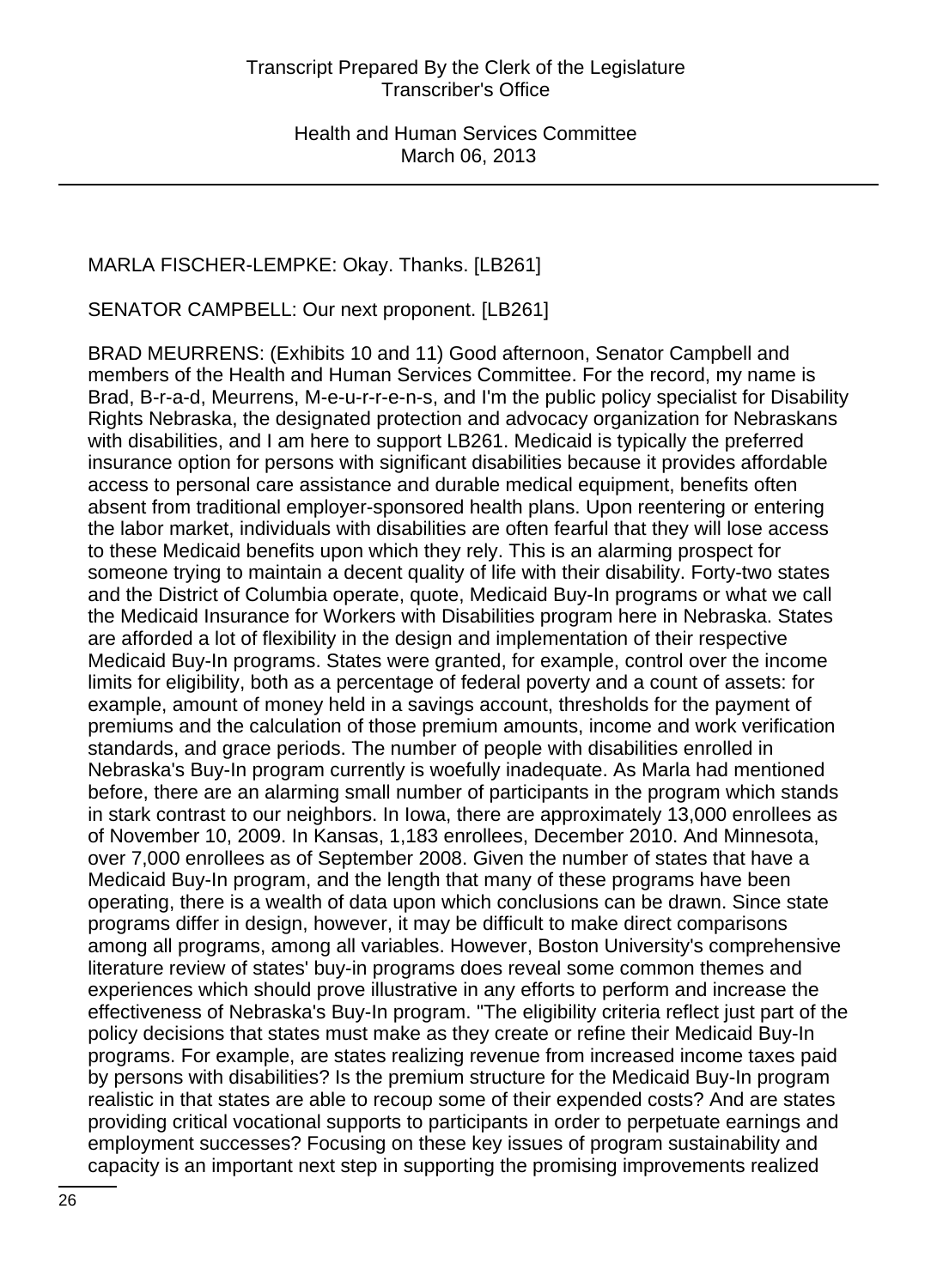Health and Human Services Committee March 06, 2013

thus far." LB261 addresses many of the elements of effective buy-in programs that have been shown to be successful in other states. Now is the time to make overdue improvements to Nebraska's Buy-In program so that it can meet its true stated intent and the Legislature can provide a win-win for both the state and its citizens with disabilities who want to work. We encourage the committee to advance LB261. Now I would also direct your attention to the second handout that I have for you entitled, "Policy Implications from the 2011 Boston University Literature Review." I wanted to make a couple of highlighted points. The first one is, if you look at point 1, Medicaid Buy-In participants earn more money, work more hours, contribute more in taxes, and rely less on food stamps than people with disabilities who are not enrolled. Number 3 on the list: Increased earnings have positive implications for state budgets. And I would also note that this (inaudible)...and this analysis is not contained in the fiscal note. It doesn't contain...or least from what I was able to garner, any discussion about feedback groups, about decreased reliance on services, increased income taxes, sales taxes now that persons with disabilities may have more of an expendable income. Kansas calculated that between 2003 and 2006, Medicaid Buy-In participants sharply increased the amount of state income taxes from an average of \$74 in 2003, to \$123 annually in 2006. And given that my time is up, I would just direct you to really look at the outcomes and the data that's coming out of the 2011 report. This is the most comprehensive and wide-ranging study that I was able to find on the Internet. And trust me, I spent a lot of time looking for state-based data. I think it will be very helpful in determining the impact of the program and how it will benefit persons and the state itself. With that, I'd be open to answer any questions the committee may have. [LB261]

SENATOR CAMPBELL: Questions? Mr. Meurrens, you're always one of our best data people. You always come with footnotes. And you had exactly the question that I was going to ask, and that's the offsetting costs. [LB261]

### BRAD MEURRENS: Yeah. [LB261]

SENATOR CAMPBELL: Because so often, I agree with you, we get the fiscal notes, and it's this is what it's going to cost, cost, cost you. But there's...you know, it's just like, okay, we're not going to show any offsetting costs. And I realize sometimes they're hard to quantify, but at least looking at some of these other states would help us. [LB261]

BRAD MEURRENS: Yeah. You're right, it's a lot of the questions and the data, the cost data, is hard to quantify. It's hard to quantify things like participation rates in the future. It's hard to quantify how much of a decreased dependence or reliance or utilization of state-funded services would be a result of individuals going back to work. I get that. But I think that, you know, we should take as much of an effort as we can to try to find out what those numbers are. And I think that given the history of states that have programs that are either comparable to Nebraska's as it stands now and/or have components which are contained in LB261, things like the medically improved categories, the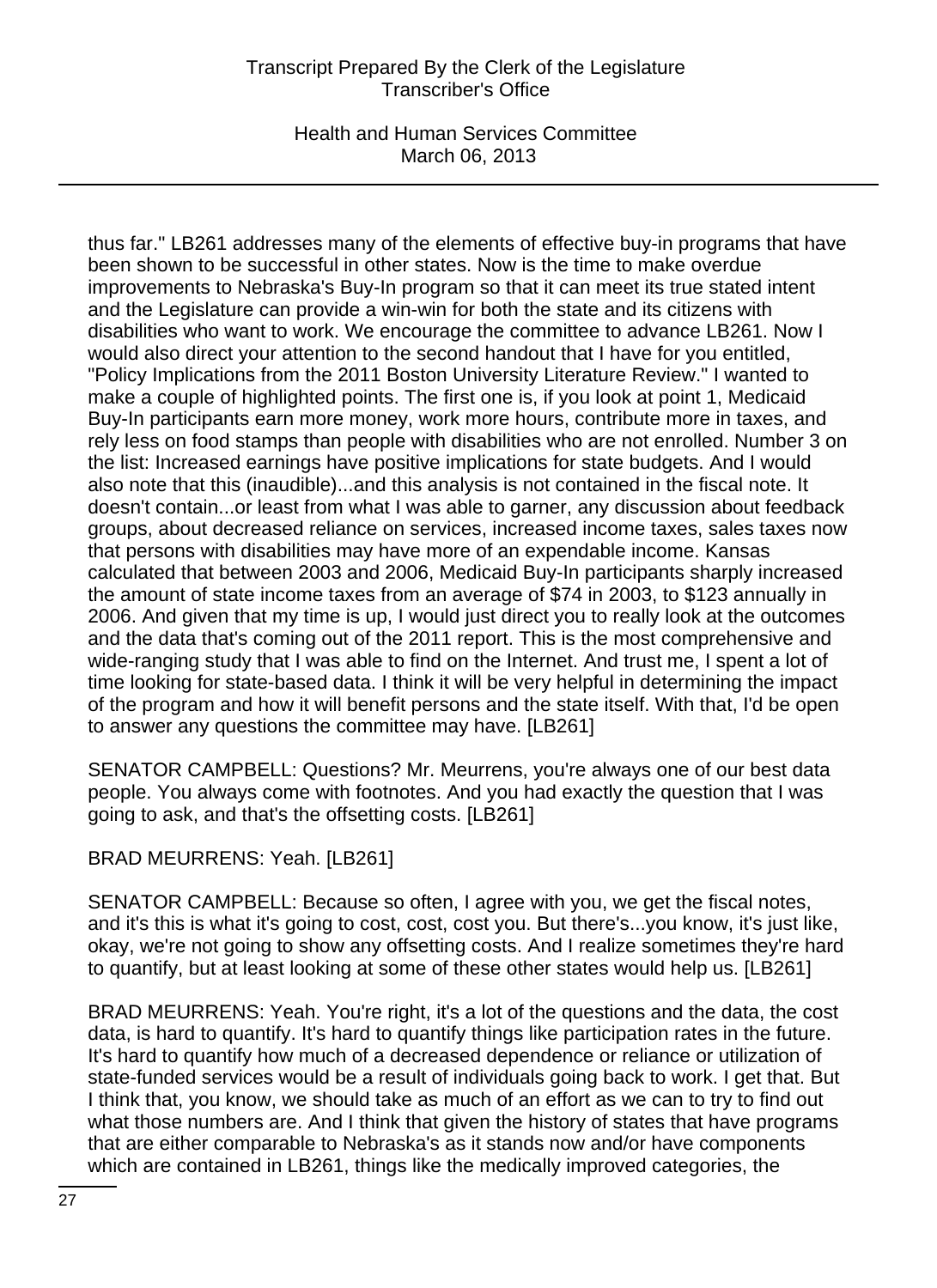decreased trigger for the premiums to be paid in. I think those would really be illustrative and really show us in the real world how these programs play out and how the...and expose those feedback loops which are not contained within the fiscal note and which are a little more squishy and fuzzy. [LB261]

SENATOR CAMPBELL: Mr. Meurrens, my second question that I wrote down, and I know that you are--because of the organization you represent--you are very well connected with a lot of the committees. And one of the suggestions by a testifier was to create an advisory committee. The senators are becoming very aware of yet not another...you know, that type of thing. [LB261]

BRAD MEURRENS: Yeah, right. [LB261]

SENATOR CAMPBELL: So perhaps if you could think about it, you don't need to tell us today, but even getting back to Senator Gloor, if there is some existing state commissions or committees that are in existence that we could do what the testifier suggested, monitoring, then we wouldn't have to reinvent that issue. So would you mind doing that? [LB261]

BRAD MEURRENS: We would be more than happy to do that. And, you know, I agree, there's no sense to reinvent the wheel if we can, you know, couch it in another existing committee. That would be a great idea, yeah. [LB261]

SENATOR CAMPBELL: But I think she had a good suggestion. It's just that hopefully we can find a commission. Okay, anything else from the senators? Thank you very much. [LB261]

BRAD MEURRENS: You're welcome. [LB261]

SENATOR CAMPBELL: Our next testifier. Good afternoon. [LB261]

GAYLE HAHN: (Exhibit 12) Hi. My name is Gayle Hahn, G-a-y-l-e H-a-h-n, and I am one of nine certified benefits specialists employed by the Visiting Nurses Association and Easter Seals Nebraska. When an individual is receiving Social Security based on disability and then they return to work, their newly earned income will affect the benefits they receive through state and federal government. Our job as benefits specialists is to explain these changes so that individuals can make the most informed choices for themselves. We promote self-sufficiency through the use of the work incentives, and we offer guidance and support while individuals work through the many state and federal systems. We serve the entire state of Nebraska and work with all disabilities. I am here today on behalf of Easter Seals Nebraska to offer our support for LB261, which can improve Nebraska's Medicaid Buy-In program, Medicaid Insurance for Workers with Disabilities. Currently, in determining eligibility to the MIWD program, there's a two-part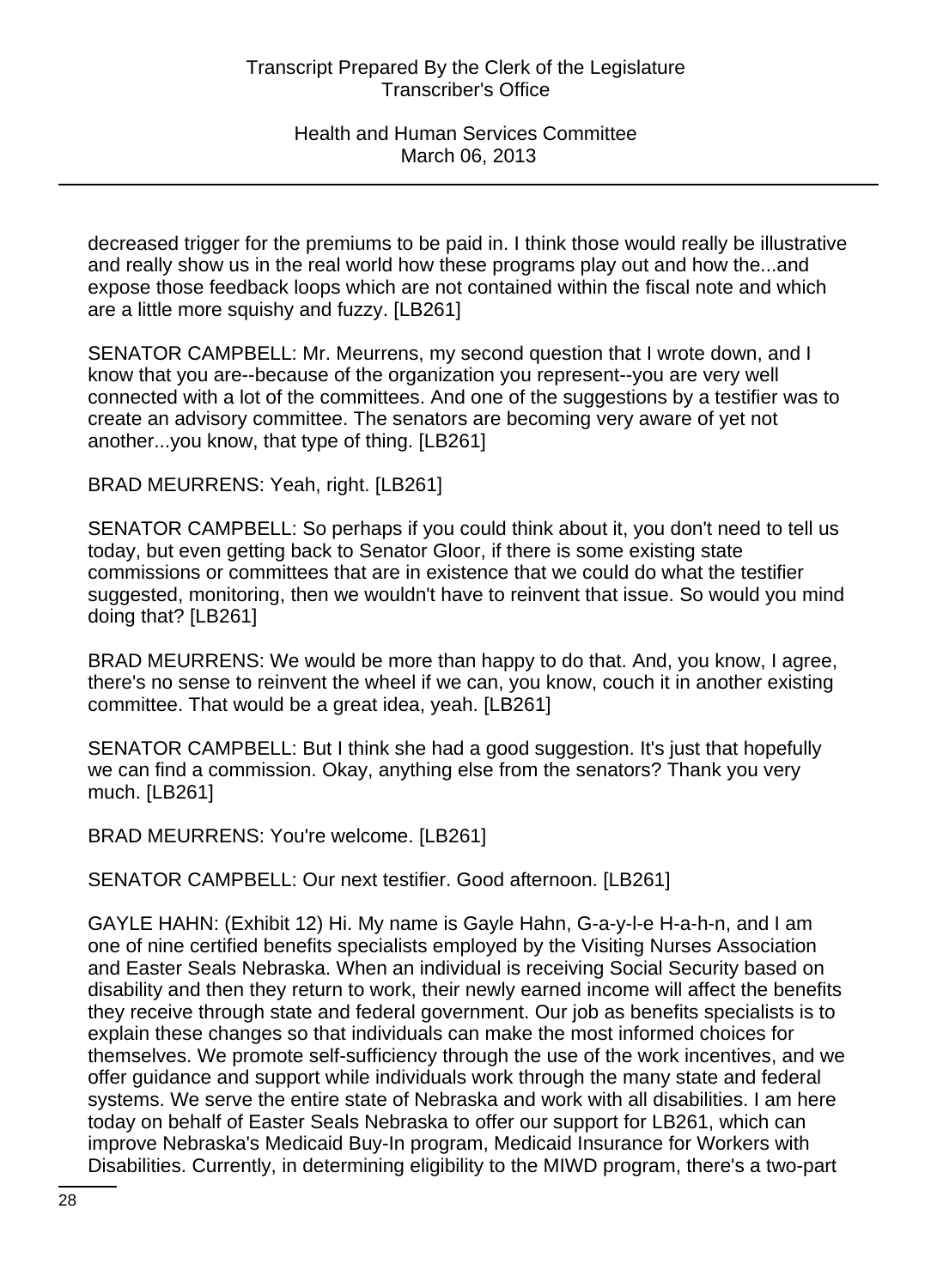Health and Human Services Committee March 06, 2013

test that's used. In test A, they determine income eligibility; and then if eligibility is passed in test A, they move to test B to determine if a premium is due for the coverage. By eliminating test A, DHHS would be detaching themselves from...they'd be detaching the program from the Social Security Administration criteria regarding the trial work period and the extended period of eligibility. DHHS would no longer be dependent upon any outside agencies when administering their own program. Eligibility and premium amounts would be solely based off of test B, and they could be easily monitored by DHHS by having individuals submit their monthly pay stubs. We at Easter Seals Nebraska support a minimum monthly earnings level when determining an individual's eligibility. Individuals that experience a disability are willing to pay a premium for Medicaid coverage in order to remain eligible for the services they need. Many of the individuals that we serve are not eligible for the MIWD program as it is written now due to the regulations imposed in test A. Oftentimes, when a Social Security beneficiary returns to work, in order to access Medicaid they're forced to purchase insurance policies through private insurance companies in order to become eligible for Medicaid under Nebraska's medically needy program. One example of this is a 32-year-old man who requires personal care assistance three times a day. He receives Social Security disability insurance in the amount of \$775 per month, and he has a part-time job where he works approximately 15 hours a week and earns \$11.55 an hour. In order for him to access the Medicaid that he needs, he has to purchase private insurance policies with premium amounts of about \$285 a month in order to get the Medicaid. Now, he'd like to work more, but the more he works the more private insurance he's going to have to purchase. Also he...if he wasn't working at all, he would get Medicaid at no cost to him. It just seems like it would be far more advantageous for premiums to be paid to the state of Nebraska to get people the coverage that they need and allow them to work as much as they want. As such, we recommend a flat rate premium fee graduating upwards, which is based upon the countable portion of an individual's earned and unearned income. This would be more time-efficient for DHHS staff and it would require less training on the Social Security work incentives for the department. We believe that the MIWD program is essential for Nebraskans with disabilities...significant disabilities, to be successful in long-term employment, as these individuals often require services that only Medicaid provides, such as personal care attendants and waiver services. Additionally, we support that medical coverage should be expanded to include those individuals who lose their Social Security cash payment because of working. And they want to continue working. These individuals are successful and they do contribute to local, state, and federal revenues when offered comprehensive healthcare options. To be successful, this program needs to be understood and embraced by the Department of Health and Human Services. This would include greater emphasis on internal training for DHHS workers and increasing the availability of information and materials to the public regarding all healthcare options. We believe that having a knowledgeable advocate to help navigate through the state and federal benefits systems is essential to long-term employment success for Nebraskans experiencing a disability. We believe that a multifaceted advisory committee should be developed to monitor the progress of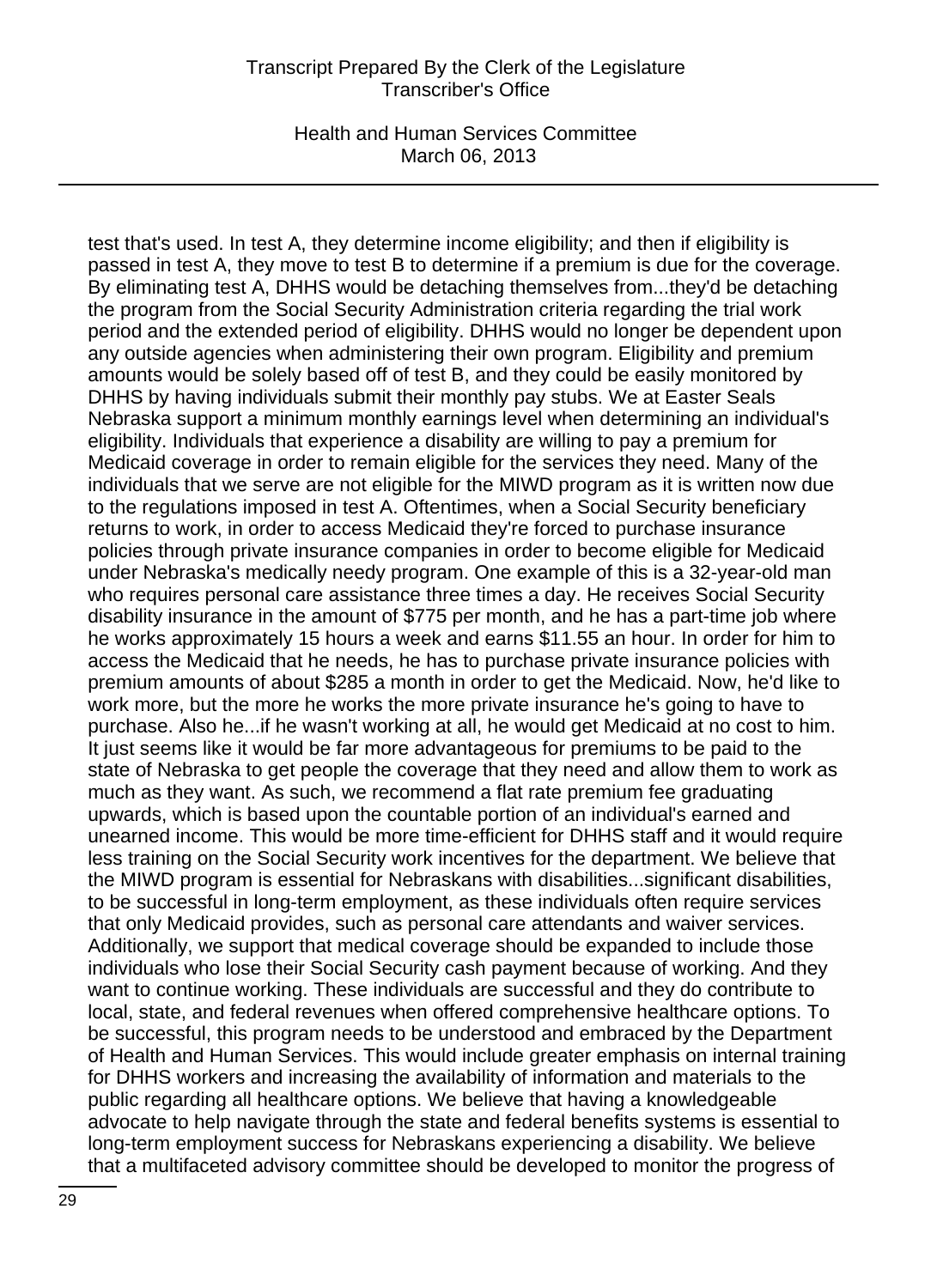the program, and the committee will, at minimum, review the status of the program and ensure implementation of strategies to reach eligible candidates. Nebraska needs to be competitive in offering individuals with disabilities the opportunity to access healthcare while working. And one thing I really want to stress is that we are not requesting new Medicaid dollars, but the opportunity to increase the awareness of a program that already exists and to make it easier for all who need it to access it. [LB261]

SENATOR CAMPBELL: And we do need to...you're at the red light. [LB261]

GAYLE HAHN: Okay. We have nearly 60,000 people in Nebraska and less than 100 people participating in the program, so we need to step up to the plate. [LB261]

SENATOR CAMPBELL: Are there questions? A lot of good information in your testimony. Thank you. Senator Crawford. [LB261]

SENATOR CRAWFORD: I just want to come back to...I wonder if you would explain the test A and test B part again. So you have test A of income eligibility. And then it says if you pass that test, you move to test B to see if a premium is due. If you eliminate test A...so I'm trying to understand what we're trying to do by eliminating test A, I guess. [LB261]

GAYLE HAHN: Right now, in test A, the earned income of a disabled individual is always disregarded. The unearned income, meaning their Social Security Disability, is disregarded if they're in their trial work period or the extended period of eligibility that follows. The example that I gave of the man, the 32-year-old, he's out of...he's used his trial work period, he's used his extended period of eligibility. And so because...and he's still receiving his \$775 in Social Security Disability. Because he's still receiving that, they're going to use it in test A, and because that \$775 exceeds the federal benefit rate of \$710 for a single individual, he fails eligibility in test A. And you don't...you're just done. There's...you don't go further. [LB261]

SENATOR CRAWFORD: Okay. [LB261]

GAYLE HAHN: By eliminating test A, we would just take that out and use the unearned income, the countable portion of his SSDI as well as the countable portion of his earned income to establish the premium that he would have to pay for the coverage each month. [LB261]

SENATOR CRAWFORD: Okay. So you're still looking at income, but the premium... [LB261]

GAYLE HAHN: Right. [LB261]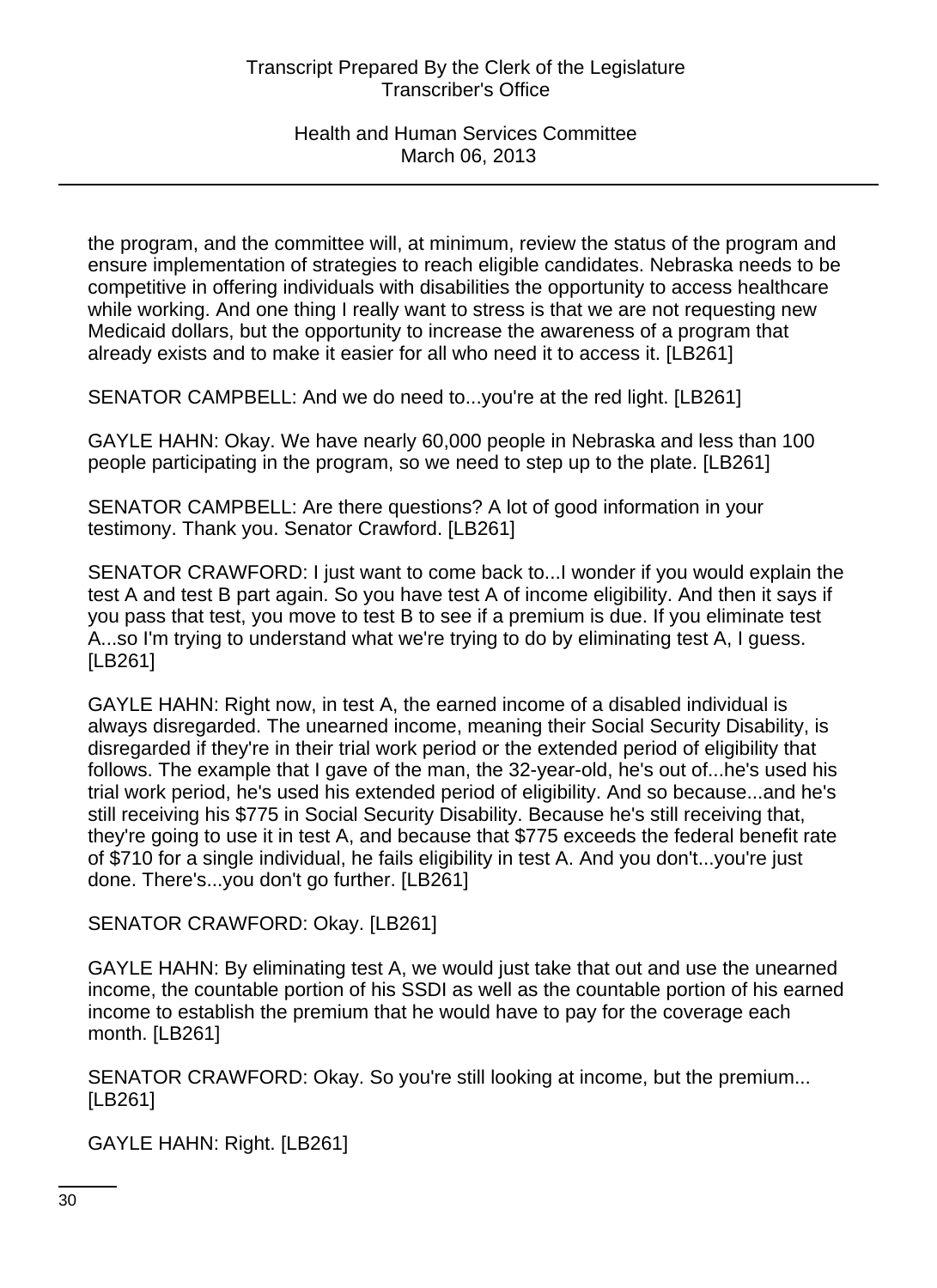SENATOR CRAWFORD: ...is a much different level as opposed to... [LB261]

GAYLE HAHN: Well, you know, in LB261 the premium level starts at 100 percent, and I mean I didn't specify in my report here any certain level. I think that that would be...you know, we need to consider all options of it. But yeah, they definitely, they're paying premiums. He's not the only client I serve that purchases private insurance in order to access Medicaid. And if they're willing to pay a premium, why not let them pay it back to the state and access the services that they already are receiving and they're going to continue to receive? [LB261]

SENATOR CRAWFORD: Thank you. [LB261]

SENATOR CAMPBELL: Any other questions? Thank you very much for your testimony. [LB261]

GAYLE HAHN: Yes. Thank you. [LB261]

SENATOR CAMPBELL: Our next proponent. Good afternoon. [LB261]

LYNN REDDING: (Exhibit 13) Good afternoon, Senator Campbell and members of the Health and Human Services Committee. For the record, my name is Lynn, L-y-n-n, Redding, R-e-d-d-i-n-g, and I'm here in support of LB261. I am a person with a disability, and I work at McDonald's in Grand Island. Due to my disability, I take a number of medications per day, which costs several hundred dollars a month. Even though I'm working, the insurance that my job offers is too expensive for me to take. Medicaid is the only way I can afford my medications and is something I cannot go without. Working is really important to me as it is to many people with disabilities. But my health is also important. So I understand why some people with disabilities are detoured from getting a job. I know the empowering effect that working has on people with disabilities, so I support LB261's effort to make it more likely for people with disabilities to work without risking their Medicaid. I was told I would never have a real job due to my disability, so I went out and found one myself. It was great getting a paycheck. I really felt proud and empowered. After some time, I was offered a promotion. However, I had to turn it down because I was told that I'd be making too much money to keep my Medicaid. I want to be self-sufficient, but I cannot jeopardize my Medicaid. Self-sufficiency looks more and more unlikely if I can't work, because I can't access the medications that I need. I want to advance up the corporate ladder, but I fear that may be impossible. That is why LB261 is so important. It's a win for Nebraskans with disabilities like me who want to work or who want to take full advantage of opportunities to advance, but they rely on Medicaid to maintain their health. LB261 would provide greater incentives for people with disabilities to reach their full employment potential. LB261 is a win for the state because more people would be paying premiums back to the state to retain their Medicaid. In this era of tight budgeting and constant funding cuts to Nebraska's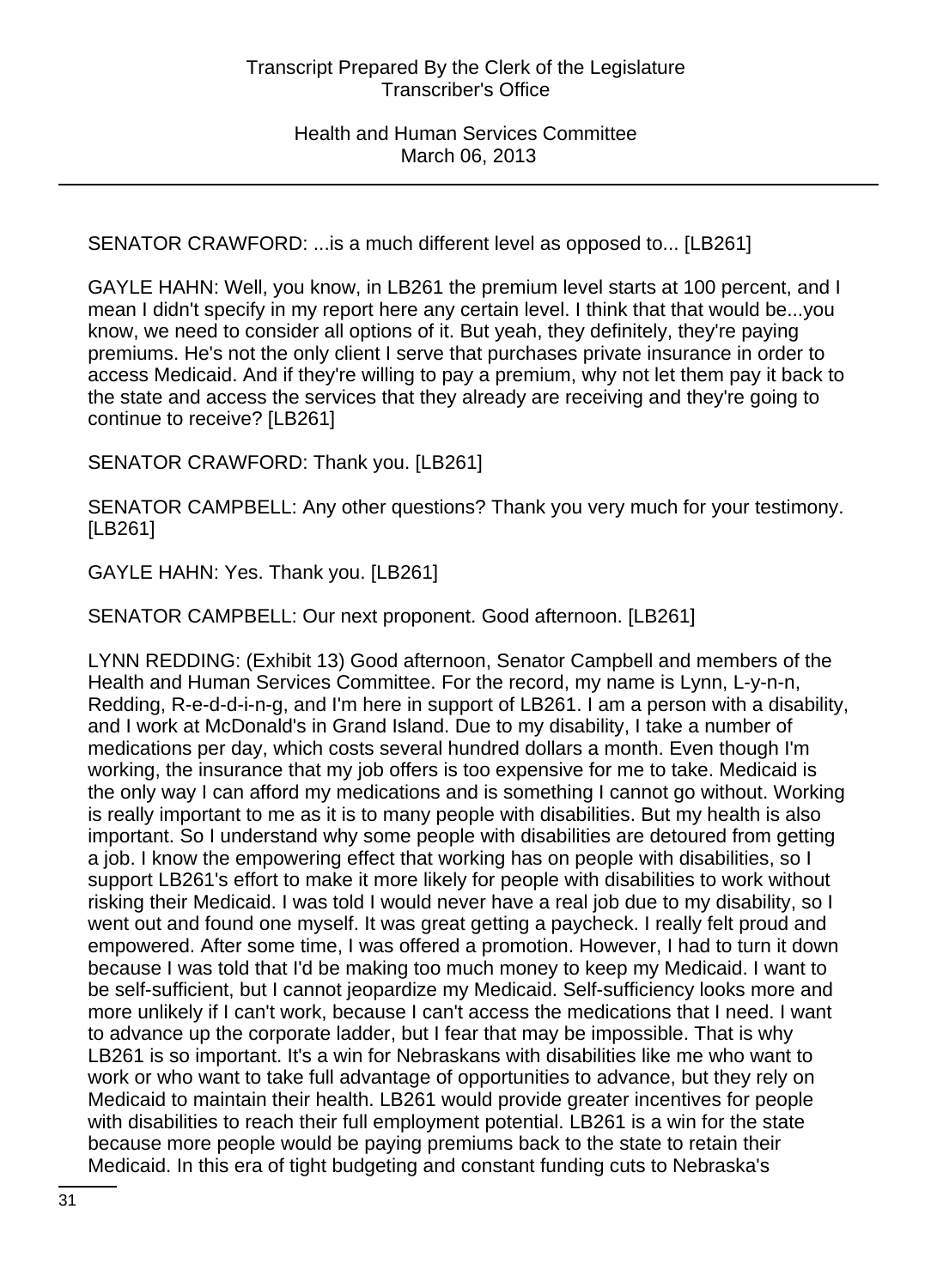Medicaid program, getting some of the money back in premiums, not to mention sales tax, income tax, property tax, is better than nothing. [LB261]

SENATOR CAMPBELL: You're getting to be a regular here, Lynn. We're glad to have you back. Pretty soon somebody is going to hire you as a lobbyist, so, because you give great testimony and you're always right on time and I appreciate that so much. Are there any questions from the senators? How's the job going at McDonald's? [LB261]

LYNN REDDING: It's awesome. I was offered a management position and couldn't take it because of my Medicaid. [LB261]

SENATOR CAMPBELL: Oh, my gosh. [LB261]

LYNN REDDING: With all the pills I take, like a day, and two of my pills are over \$100 a pill, if I didn't have Medicaid I'd be in trouble. [LB261]

SENATOR CAMPBELL: I think we understand that. Thanks for taking time from your job to come and testify. I know Senator Gloor appreciates it. [LB261]

LYNN REDDING: Thank you. [LB261]

SENATOR CAMPBELL: Thanks, Lynn. Our next proponent. Good afternoon. [LB261]

SHERRI SHAFFER: (Exhibit 14) Good afternoon. Good afternoon, Senator Campbell and Health and Human Services Committee. My name is Sherri, S-h-e-r-r-i, Shaffer, S-h-a-f-f-e-r. I'm here to show my support for LB261 and to share my story. I have been working at Goodwill Industries for 12 years and it is a wonderful place to work. During my time at Goodwill, it has been a struggle to balance out my earnings from doing production jobs and making sure that I do not lose my benefits. Since starting to work with my benefits specialist, I feel more at ease working and knowing I don't have to be so scared about losing my Medicaid. This is a job that I love doing, and I am blessed that there is a possibility of bills that can help people not be scared about losing their Medicaid by working too much. When I work, I am a happier and healthier person and I feel like I contribute more to my community and my dreams. The passing of LB261 I believe would lead to many more individuals having the possibility of being more independent, positive part of society and making long-term dreams come true. [LB261]

SENATOR CAMPBELL: Excellent. Thank you. Any questions from the senators? You haven't been to Las Vegas since the last time we saw you, have you? [LB261]

SHERRI SHAFFER: No. No. [LB261]

SENATOR CAMPBELL: Okay. [LB261]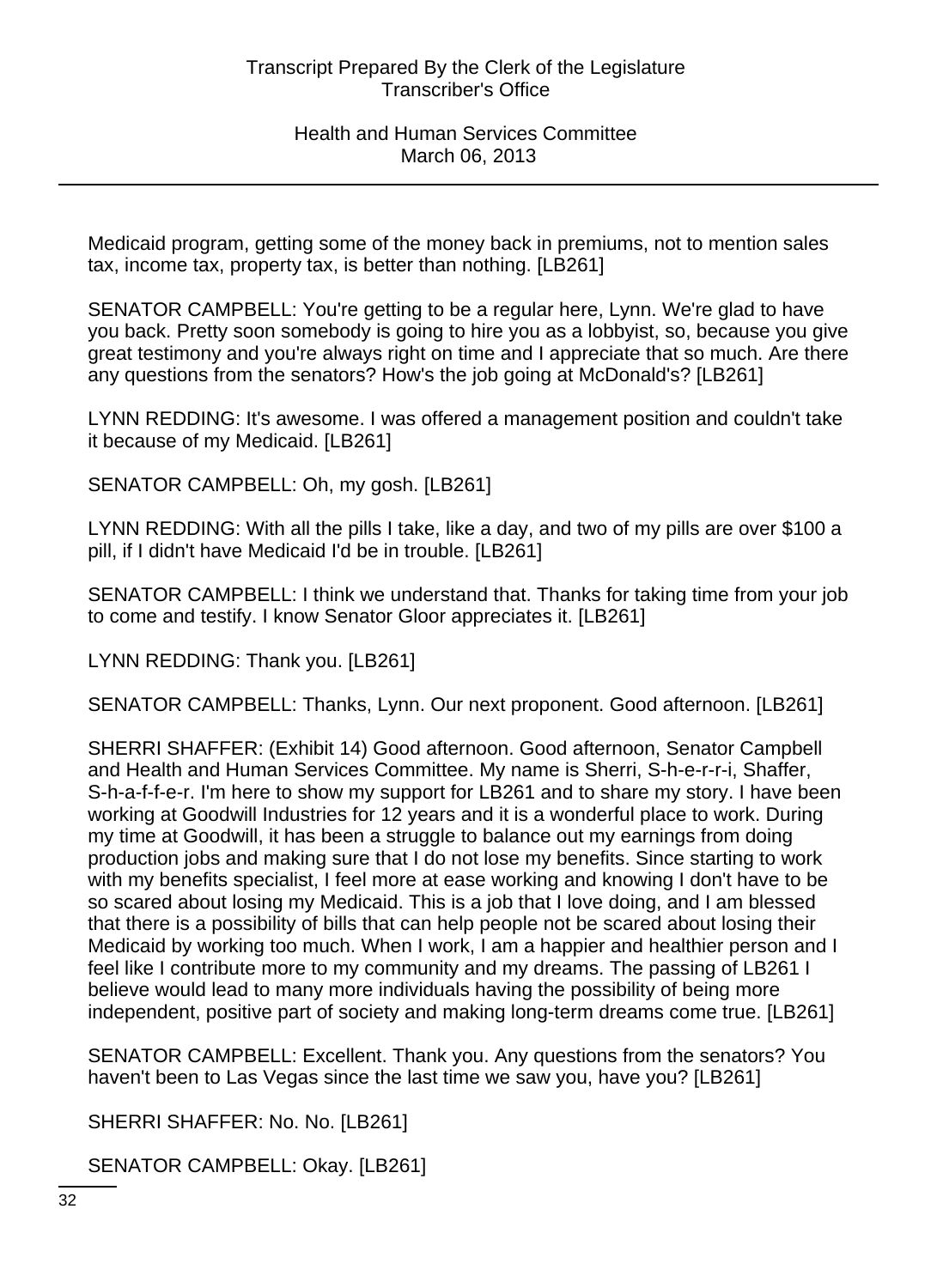SHERRI SHAFFER: I'm going back to Los Angeles though. [LB261]

SENATOR CAMPBELL: On another trip? [LB261]

SHERRI SHAFFER: Yes. [LB261]

SENATOR CAMPBELL: Well, we'll expect to hear a report on that one too. [LB261]

SHERRI SHAFFER: Okay. [LB261]

SENATOR CAMPBELL: Thank you. [LB261]

SHERRI SHAFFER: Thank you. [LB261]

SENATOR CAMPBELL: Our next testifier. Good afternoon. [LB261]

CATHY MILLER: (Exhibit 15) Good afternoon. My name is Cathy Miller, C-a-t-h-y M-i-l-l-e-r, and I am testifying on behalf of the Nebraska Planning Council on Developmental Disabilities. Although the council is appointed by the Governor and administered by the Department of Health and Human Services, the council operates independently and our comments do not necessarily reflect the views of the Governor's administration or the department. We are a federally mandated independent council comprised of individuals and families of persons with developmental disabilities, community providers, and agency representatives who advocate for system change and quality services. I have attached a brief description of who we are--that's the first handout--and what we do, as I realize we have new senators. One of the council's goals is to increase the employment of individuals with developmental disabilities working in integrated settings, and earning at least minimum wage. However, one of the barriers that people with disabilities face when they begin working is the fear of losing Medicaid. Even if their employer offers health insurance, the services offered by Medicaid waivers, such as personal care and habilitation, are not typically covered. Although Medicaid Insurance for Workers with Disabilities has been around for several years, it has been a very complicated eligibility determination process, as we've heard, and few people are familiar with it. LB261 will simplify the program and increase awareness among both individuals and staff working with people wanting to become employed. One of the activities of the state council is to award grants to various entities to address gaps and barriers in the system. I have also attached recommendations from a recent grant report noting the same concerns that bring us here today. We have other current and past grantees who have also noted the same issues and fears regarding loss of benefits. People who experience disabilities and their families are in the best position to make choices about work when they receive the good information about the impact of work on benefits prior to employment. Individuals with disabilities often face barriers to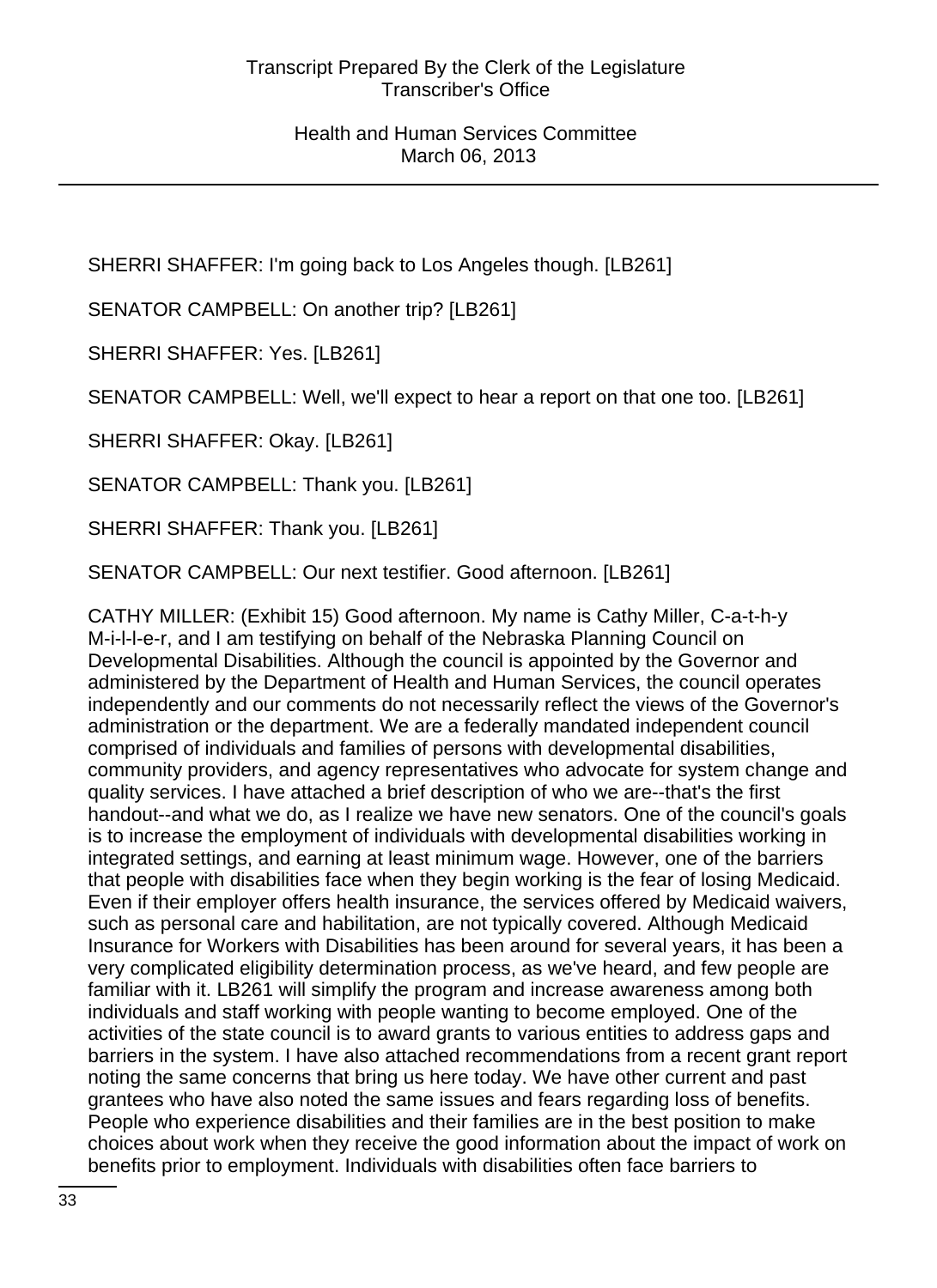employment, many of which are unrelated to their capabilities, yet they have demonstrated they are an untapped resource and can be less reliant on government payments and contribute to the economy with the right government and business supports in place. Thank you. [LB261]

SENATOR CAMPBELL: Thank you, Ms. Miller. Questions from the senators? I really appreciate you coming forward because it was your organization that I was thinking of as Mr. Meurrens was testifying... [LB261]

CATHY MILLER: Oh, yes. [LB261]

SENATOR CAMPBELL: ...because we often receive letters from the council, usually written by Pat Lopez. [LB261]

CATHY MILLER: Okay. [LB261]

SENATOR CAMPBELL: And so I was looking in the audience for Pat today, so I'm glad you came forward. I thought the suggestion was a good one. Do you think that fits with the Planning Council, her suggestion about an advisory committee to this? Apparently, you're already watching some of these issues. [LB261]

CATHY MILLER: An advisory council would be appropriate. An advisory council can also be not appropriate. They can offer suggestions, good suggestions, and they can offer suggestions that are not good. So when you think about an advisory council, it would have to be very select persons that would have an intimate knowledge of the workings of the state, of the workings of the Legislature, of the workings of the DD community. So yes. (Laugh) I'm sorry. [LB261]

SENATOR CAMPBELL: Okay. Well, we'll have...I'm sure Senator Gloor will review all the information. So thank you for coming. We appreciate that. [LB261]

CATHY MILLER: Yes. This last one, the second handout is something that I have just been really pleased to see in writing, okay? [LB261]

SENATOR CAMPBELL: Okay. [LB261]

CATHY MILLER: Page 2, "It was reported that DHHS service coordination doesn't seem to understand or be supportive of individuals shifting services from facility-based to community employment." And that has been a chronic problem we have discovered; so I don't know if an advisory council would take on those thoughts also, you know, getting the whole picture, so. [LB261]

SENATOR CAMPBELL: Okay. Well, we certainly will review your testimony and the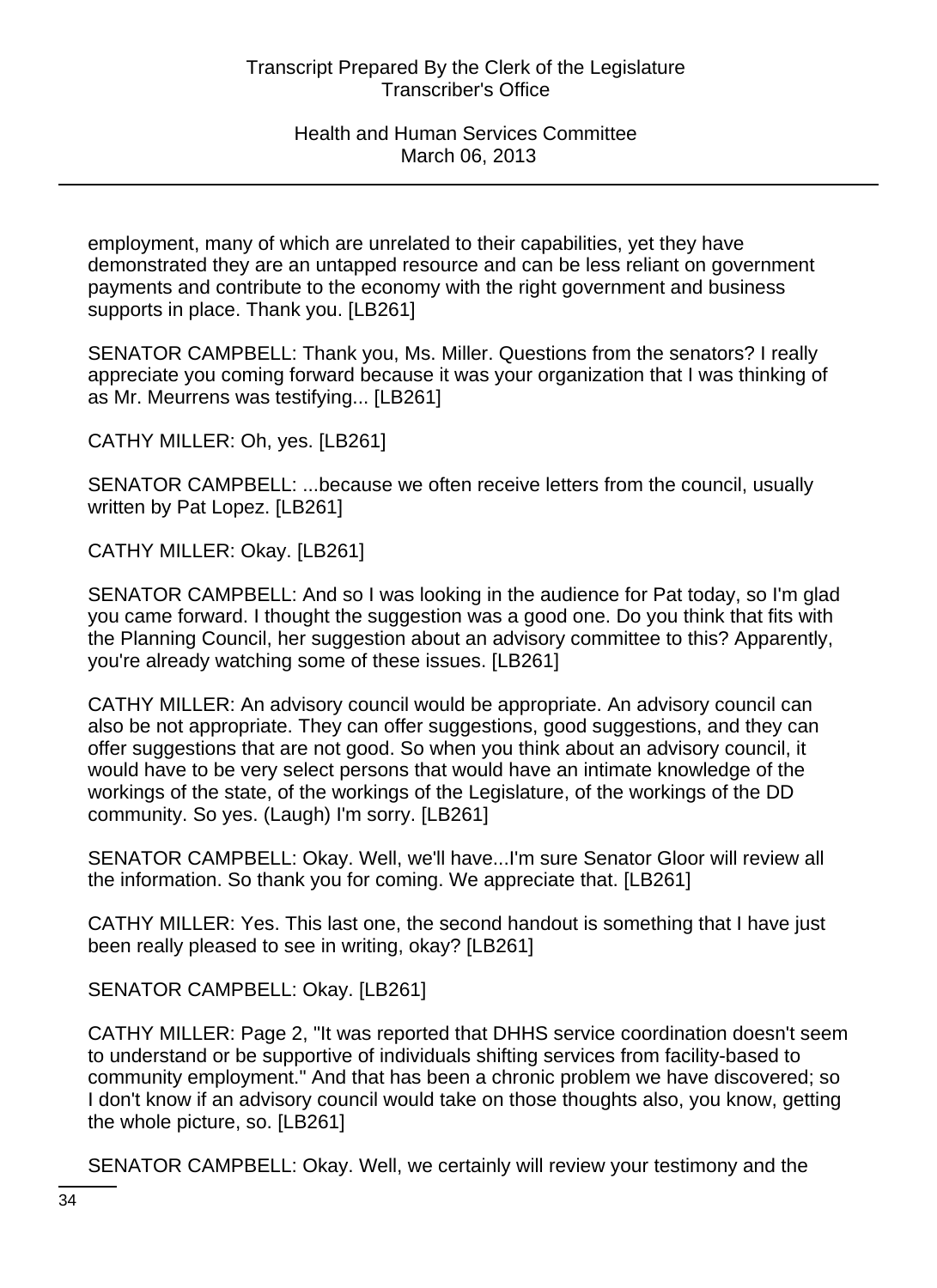reports you've given us, so thank you very much. [LB261]

CATHY MILLER: Thank you. Can I also say thank you for my son for being very patient, Adam over there. He was... [LB261]

SENATOR CAMPBELL: Of course. We appreciate everyone's patience, believe me. [LB261]

CATHY MILLER: Thank you. [LB261]

SENATOR CAMPBELL: Thank you, Ms. Miller. Our next testifier. [LB261]

LINDA JENSEN: Hello. [LB261]

SENATOR CAMPBELL: Hello. [LB261]

LINDA JENSEN: (Exhibit 16) I'm Linda Jensen, L-i-n-d-a J-e-n-s-e-n, testifying for the Nebraska Nurses Association today to support LB261, the revisions to the Medicaid Insurance for Workers with Disabilities to facilitate people to return to work without losing their healthcare coverage. And we are for this because we realize that comprehensive and available healthcare is a lifeline for people with disabilities. As a college professor, I was contracted by the Nebraska Public Policy Center in the 1990s to do a qualitative study of people with various types of disabilities. We interviewed about 40 people, and all said they wanted to work but they had huge obstacles, and the biggest area was retaining access to their medical care. So many people, as you've seen today, want to return to work but they usually need to return to work gradually, and so they may not be eligible for insurance coverage at work at that time but they may have just enough income to lose their Medicaid. So work can help people become healthier as their self-esteem and confidence increases, and eventually we hope that they will be able to advance in their occupation and exit the Medicaid system. The higher resource limits will allow them to save for a car or maybe even a home, and they may need a car to get to their work and to get a better job. So those...at least they wouldn't be doomed to poverty. My son is one example of the population that this bill would help. He was first diagnosed with schizophrenia in '91, and has had over a dozen hospitalizations. He was violent at times. I remember being given the papers for Medicaid application during his first hospitalization, came home and cried all day, and then I realized that insurance and our incomes wouldn't cover everything. And then after three years of Medicaid coverage, he became eligible for Medicare. He's had a good period of stability the last ten years, as his doctors found a medication that works, and he works part time as a peer specialist at a psych hospital for the past five years now. And my husband and I are his guardians and he lives in our home and we provide a lot of functional supports: laundry, cleaning, mainly supervision of medications, money management, medical appointments, all those things. So he's been having a problem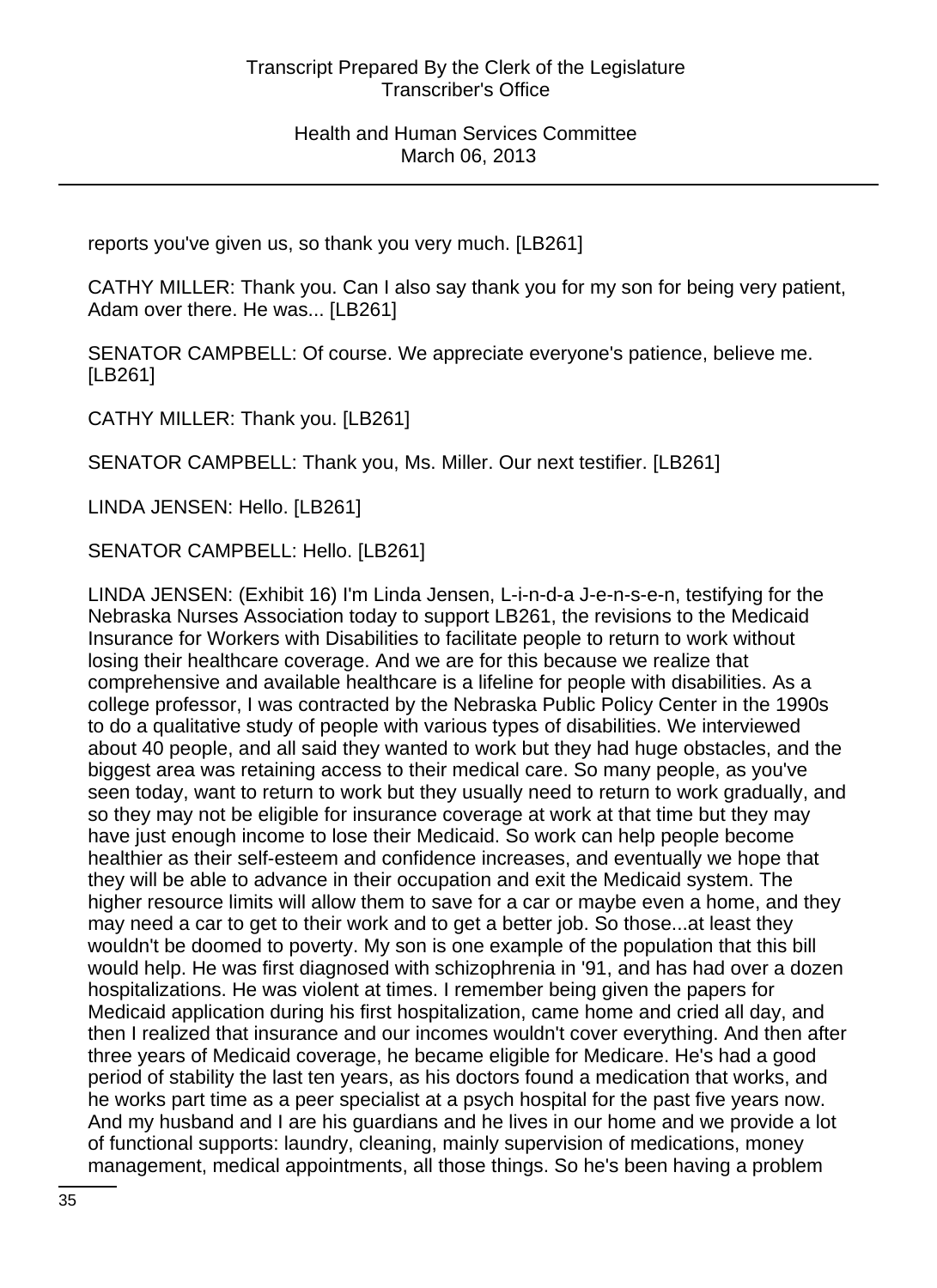Health and Human Services Committee March 06, 2013

with Medicare, decided that they would no longer cover his medical expenses, so we're still in appeal for that situation because he was part of the Ticket to Work program. Then Medicaid also decided that they would not pay and we asked...I'll kind of shorten this. There's a lot of details in here. But we did ask for the Medicaid for Workers with Disabilities. We asked Medicaid caseworkers about that, and nobody...we asked numerous people and nobody seemed to know much about it. We did have a lot of help from Easter Seals. In fact, Gayle Hahn was one of our biggest helpers; and Nebraska Advocacy Services. And so we went through hearings, we went through all kinds of back-and-forth situations, and everybody said he's not appropriate for it, he's not appropriate for it. But he was appropriate for it. Gayle kept telling us he was. So he finally was without Medicaid for a period of time, and then we reapplied and this time...went...they did have the state review team review his situation, and he was declared that he was permanently disabled, actually, and so is back on Medicaid again. So it was an awful year, and you know, if we wouldn't have been so, I guess you might say bullheaded or whatever, you know, he probably would have just gone off of it, and if he didn't have the advocate. We're fortune that through all this he continued to progress and continues to work, and he always will require about \$2,000 worth of medical care every month. He has a lot of medications he has to take. And he is working on a master's in counseling and getting towards the end of that, hoping to be a counselor some day and work more with people with serious mental illness. So any questions? [LB261]

SENATOR CAMPBELL: Thank you, Ms. Jensen, for your testimony. Are there any questions? Thanks very much for bringing... [LB261]

LINDA JENSEN: Okay. And as a member of the Nurses Association and an educator, I'd be glad to help with any education that's needed for...certainly they need a lot of education about it. [LB261]

SENATOR CAMPBELL: Excellent. Okay, thank you very much. Our next proponent? Okay. Those who wish to testify in opposition to LB261? Those who wish to testify in a neutral position to LB261? Anyone in a neutral position? Okay. Senator Gloor, I believe we're back to you. [LB261]

SENATOR GLOOR: Thank you, Senator Campbell and fellow committee members. I'll be very brief. Just to summarize what the attempt is with LB261, it's to take an existing program, make it successful by removing employment disincentives for persons with disabilities, thus enabling them to get work, save for retirement, and overall pay more in taxes, pay their premium through the Medicaid coverage, and reduce their reliance on cash benefits and/or state assistance. And with that I'd ask favorable consideration of LB261. Thank you. [LB261]

SENATOR CAMPBELL: Senator Howard. [LB261]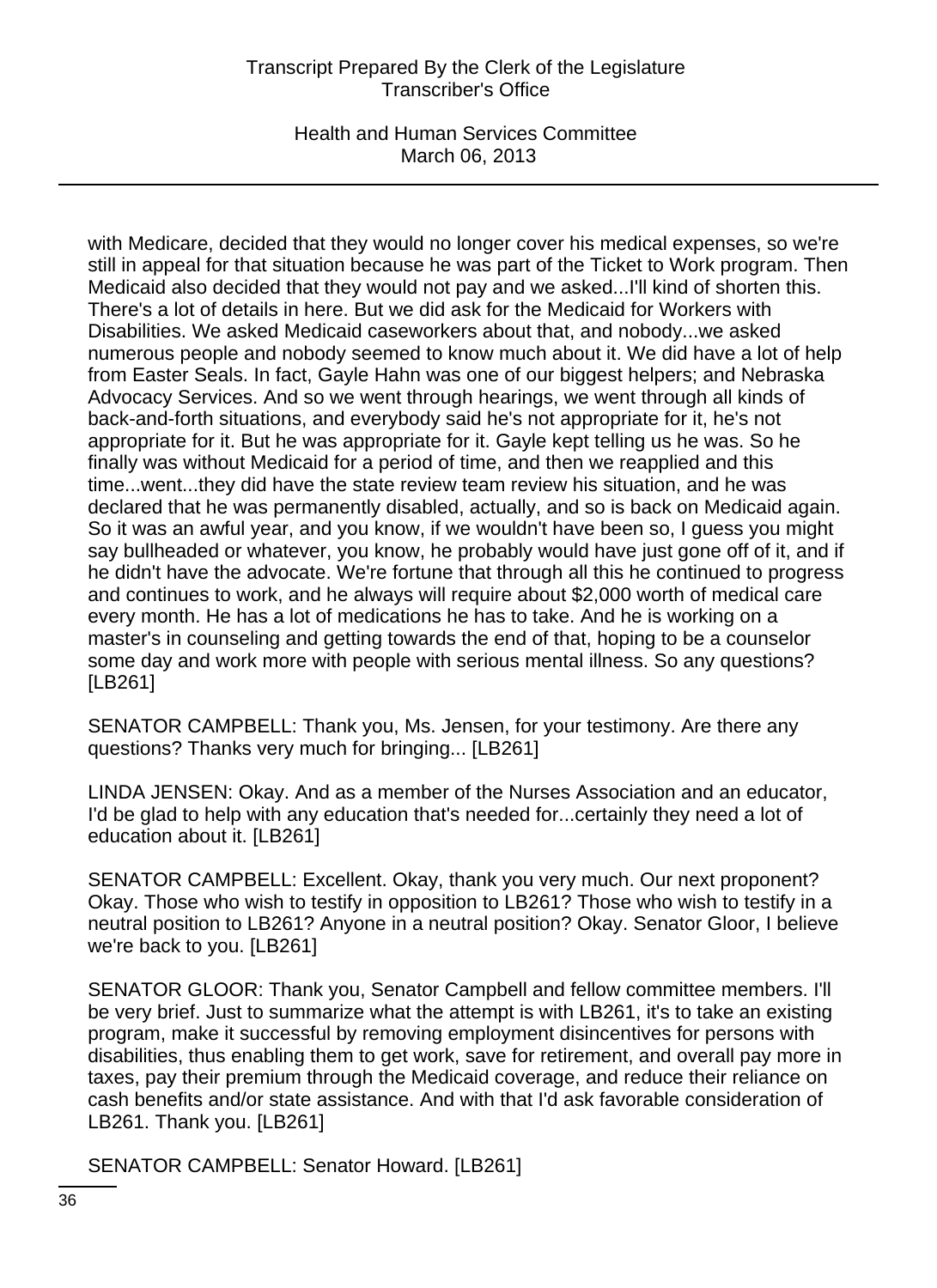SENATOR HOWARD: Thank you, Senator Campbell. Senator Gloor, I was hoping for somebody from the department, and happy for you that they are not here, but just to get the question on the record, I'm curious as to how this would interact with Medicaid expansion. [LB261]

SENATOR GLOOR: Forty-eight hours ago I could have answered that and it's slipped my mind. I think we've decided that it would be a minimal impact. That's the best I can do, but I'll be glad to get to you the specifics on that. [LB261]

SENATOR HOWARD: Thank you. [LB261]

SENATOR CAMPBELL: I have to say, Senator Howard, I asked counsel the same question and we're kind of scratching our heads too, so. Senator Gloor, did you want to make any comment about the fiscal note, whether there's any, you know, any points you need to bring up to us? [LB261]

SENATOR GLOOR: We're looking at the fiscal note. We think having just gotten it and not having a lot of time to sink our teeth into it, it would be nice if it were to explode the way that they say the program will explode. That's certainly not been the history of this program in the past, plus there's the question of, you know, after a three-year period of time on disabilities, you're going to find people who are Social Security-eligible under disabilities. That seems to have been ignored. And so we'll get a few more specifics after we've gotten some answers of our own, but I think...thank you for the opportunity. I think the numbers in there are highly inflated. If the department were aggressive as we would like them to be aggressive, maybe we could even dream of some of those numbers. But at 70 people, a little over 70 people right now, there's no reason to think that this program, even with some of the changes, is going to grow the way that they're talking about--or could, for that matter. [LB261]

SENATOR CAMPBELL: Actually, Senator...oh, Senator Crawford, I'm going to get to you in a minute. Actually, Senator Gloor, I think it would be interesting to look at a trend line of the program, and those numbers might be down... [LB261]

SENATOR GLOOR: Actually I think that's true. [LB261]

SENATOR CAMPBELL: ...from some of the previous years we looked at. [LB261]

SENATOR GLOOR: I think they were in the nineties. Obviously we're talking about a 15 percent decrease, which, of course, is sort of a joke since we're talking about going from something in the nineties down to the seventies. But yeah, the trend as best I could tell, has been more downward than even stable. [LB261]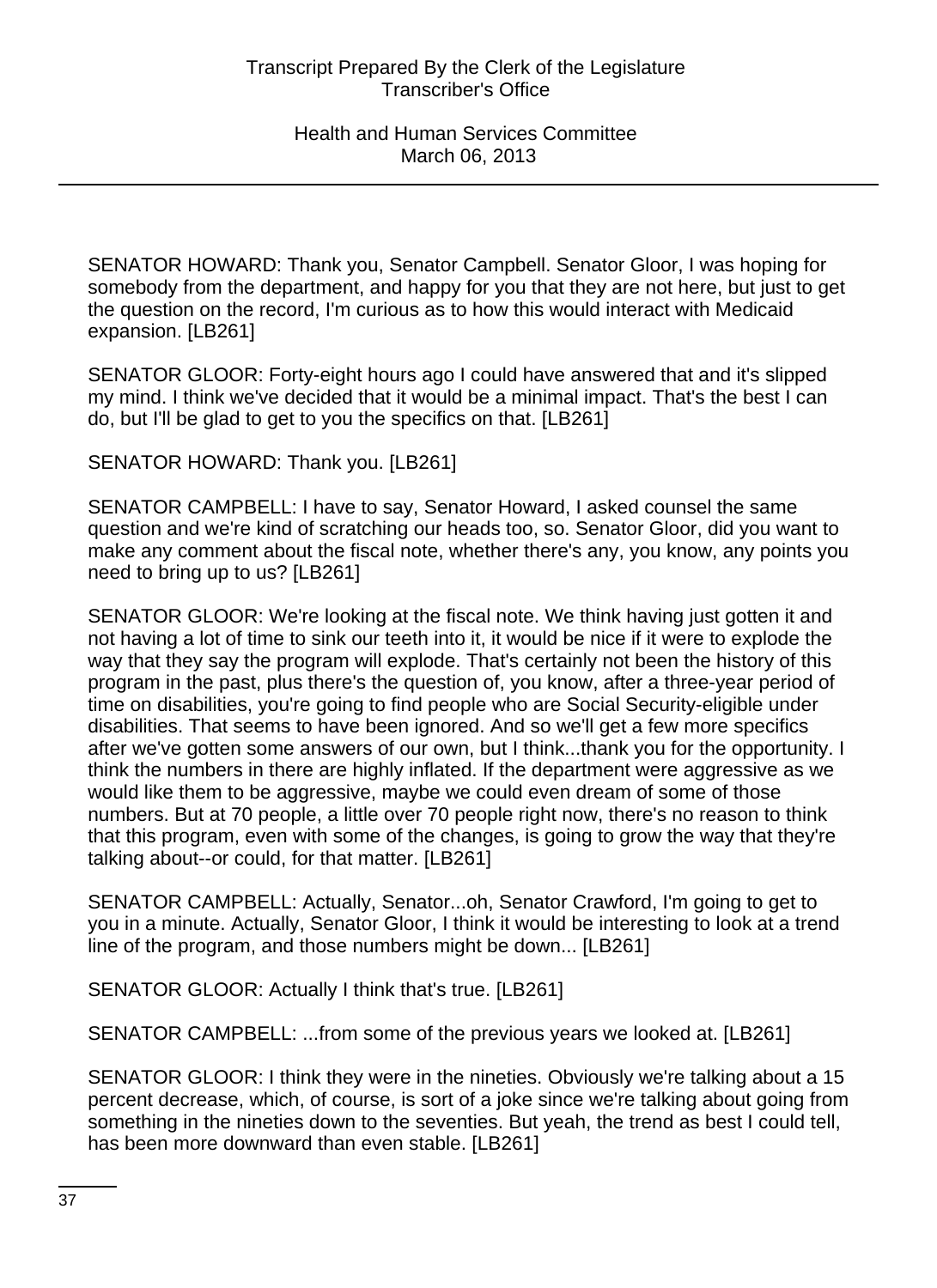SENATOR CAMPBELL: It might be worth looking at that number. Senator Crawford. [LB261]

SENATOR CRAWFORD: Thank you, Chairwoman Campbell. So I just wanted to clarify, and you and some other testifiers had emphasized this is an existing program, so--but it's not being used effectively--and so part of the bill is to require education and benefits specialists to help people understand that. But then is there also change in any of the eligibility or is it mostly really just improving the use of benefits specialists and the existing program that we have right now? [LB261]

SENATOR GLOOR: Yeah, there's improvement in eligibility also. You know, the one that should have real-life ramifications for us is the amount of money that people can save nominally for a down payment on a home, \$10,000, \$15,000 for a couple. And the fact that if somebody has their own 401(k) or tax-sheltered annuity, that doesn't get figured in. And, you know, those are the simple things that people moving into a real work life try and do for themselves and build up a small nest egg, set aside some money for retirement. And those are improvements of things that could be used or wouldn't be used for determinations of eligibility. [LB261]

SENATOR CRAWFORD: And so just to use an example, one of our testifiers of getting a promotion at McDonald's, is it your sense that existing programs would allow her to stay on and buy in, but it's the education and help with that benefits that's necessary, or we need to make some of these legal changes to make that possible? [LB261]

SENATOR GLOOR: You know, I don't know Lynn's specifics; but I would say, you know, as it relates to there are bound to be people like Lynn, it may be...it may have a direct impact on Lynn; it may not. I don't know what kind of offerings, what came with her offer of a job promotion. But there's no doubt that across the entire state of Nebraska with 60,000-some people who would be eligible, there would have to be a few people that could take advantage of it and get our numbers from 70 to 140 or 150. [LB261]

SENATOR CRAWFORD: And provide premiums--revenue. [LB261]

SENATOR GLOOR: Yeah, exactly. Yeah, it generates some revenue for the Medicaid program. People who are moving to higher paid jobs would now be perhaps net taxpayers. [LB261]

SENATOR CRAWFORD: Right. [LB261]

SENATOR GLOOR: And so those certainly are pluses. [LB261]

SENATOR CRAWFORD: Thank you. [LB261]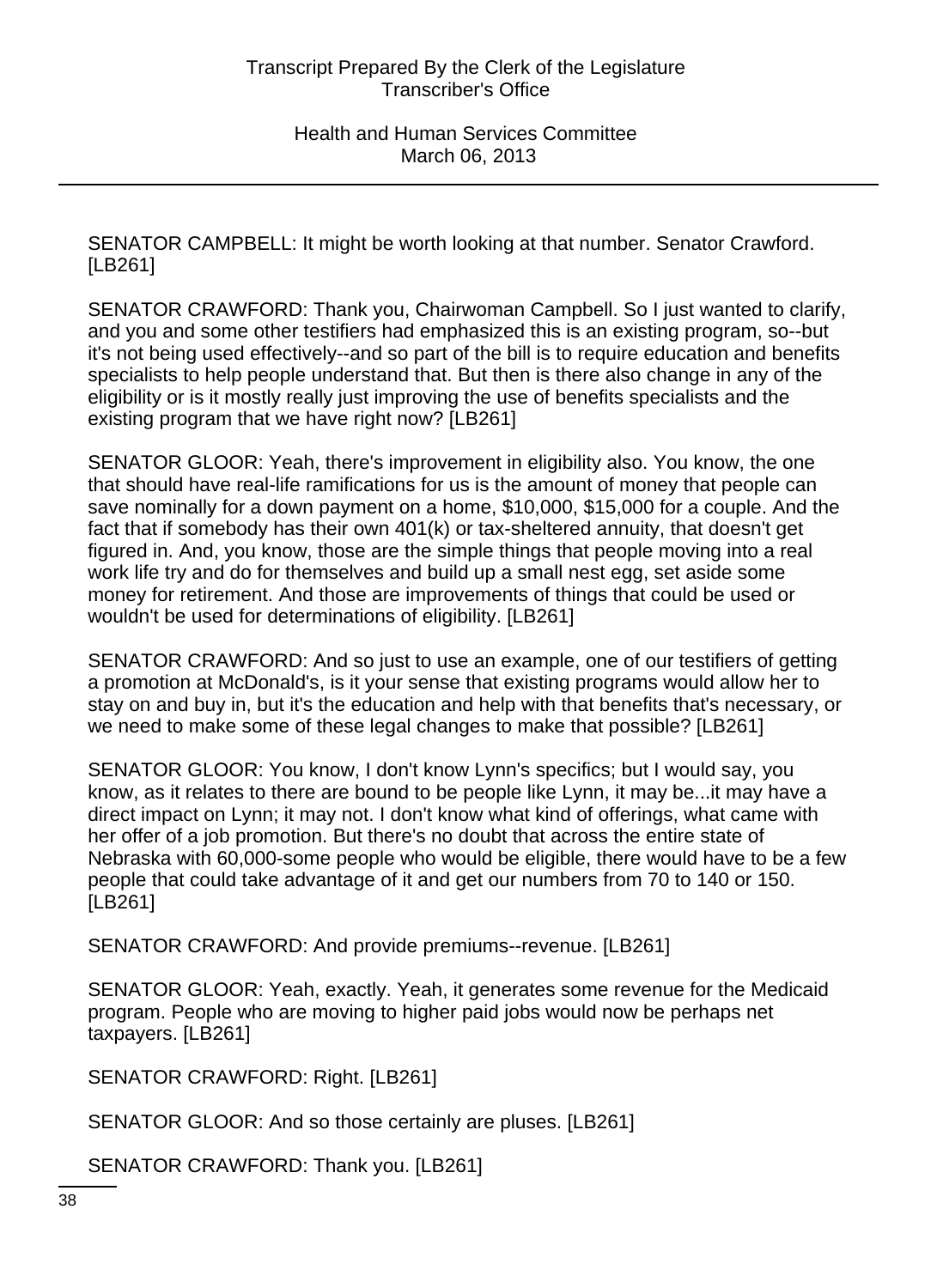# SENATOR GLOOR: Thank you. [LB261]

SENATOR CAMPBELL: (See also Exhibit 17) Any other questions? Thank you, Senator Gloor. We'll close that public hearing on LB261. If you are leaving, please leave as quietly as you can and take all conversations out into the hall. We will proceed to our last hearing of the day, LB338, Senator Gloor's bill to prohibit certain practices by healthcare professionals and healthcare facilities. So, Senator Gloor, you may want to wait just a minute and we'll let everybody kind of get out and...all right, Senator Gloor, I think when you're ready, we're ready. [LB261]

SENATOR GLOOR: Thank you, Senator Campbell. I'm Mike Gloor, M-i-k-e G-l-o-o-r, representing the 35th District. As we are considering the issue of Medicaid expansion in the states, I bring forward LB338 for your consideration. This also fits into the category, as did the bill I presented last week, of unintended consequences of Medicaid expansion. LB338 amends the Uniform Credentialing Act and the Health Care Facility Licensure Act and the Medical Assistance Act to prohibit discrimination against persons eligible for Medicaid or covered by Medicaid by licensed healthcare facilities and licensed healthcare professionals. A licensed healthcare facility or healthcare professional may be subject to disciplinary action if found discriminating against persons with Medicaid coverage or eligibility. Such finding would be the result of a complaint made to the Nebraska Department of Health and Human Services that is reviewed, as is currently the case with any unsolicited complaint, upon application for renewal of license. A healthcare facility or healthcare professional that is providing care as a patient-centered medical home is deemed to be providing care to a Medicaid patient on a nondiscriminatory basis. So they get a free pass if they are a patient-centered medical home. It's my understanding, from talking to the department, that this would only come into play if there is a complaint made and the department inquiry finds no Medicaid patients or a very small percentage of patients as compared with other comparable physicians or facilities in Nebraska. The department personnel I visited with understood that a provider cannot be 100 percent Medicaid, with possibly the exception of FQHCs or similar entities that get subsidization or special grants. So providers who see at least an approximately average number/percentage of Medicaid clients would not be subject to discipline. And the example I would use of that, in my dialogue with them, is the department does not have the time or money to be able to send somebody out and take a look at every provider's list of Medicaid patients or client list to find out what that ratio is. So we're not talking about unleashing the "Medicaid compliance posse" out of Lincoln to check medical practices and facilities across the state. It would be very much, as is the case with complaints that come in now, of unprofessional behavior. A complaint that's issued to the department then would go into a record and, at time of relicensure, that record is looked at. There are complaints that get issued against facilities and practitioners by patients, by competing groups, by, perhaps, members of the public. An example that I used, that was affirmed to me as an appropriate example,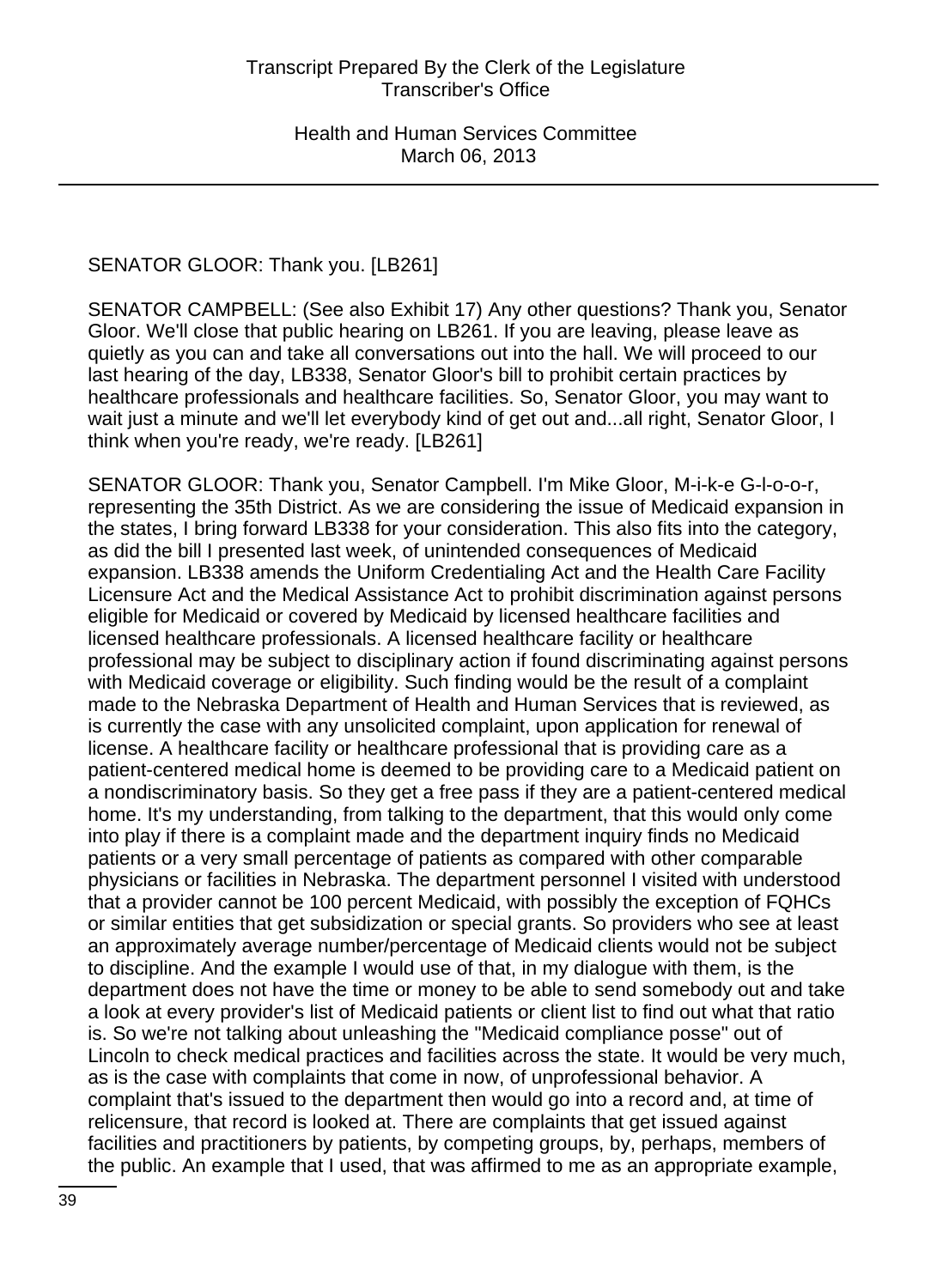Health and Human Services Committee March 06, 2013

would be letters or complaints that came from a practice in a community or a hospital in a community that said a certain provider was not taking their fair share of Medicaid patients and was, in fact, referring all their Medicaid patients to another practice or is referring them to a hospital emergency room, and that letter would then go into the file. It would not be subject to a reason for not issuing a license to somebody who was making the original application for a license. It would also not necessarily be subject to opening a case at that very time and moving forward but, like complaints of unprofessional behavior, would be the sort of thing that finds its way to a record and perhaps eventually finds its way to that level of dialogue. It's a pretty extensive process that the state has in place before it removes somebody's license. The Board of Health gets involved, and an inquiry board, to look at these sort of things. If that's found that there is justification for that, it gets turned over to the Attorney General's Office. So we have an elaborate procedure already laid out. We're not talking about changing anything other than making it clear that failure to take Medicaid patients in an appropriate ratio could be grounds for somebody not being able to get another license. I would say that there is a fiscal note. I was initially disappointed at the fiscal note--which, by the way, comes out of the Cash Fund; since people do have to submit a fee for relicensure, licensing is very much underwritten by a lot of the cash that comes in for those relicensing fees--because the enforcement fiscal note sort of runs counter to the discussion I had with the department. The more I've thought about it, though, the more I've thought the department itself has thought about this and decided, if we are adding tens of thousands of people to the Medicaid rolls, there could be a significant increase in the amount of complaints that come in of...along these very lines. And so, in retrospect, it makes sense to me that there would be a fiscal note, even though small, even though it's paid for in cash, that there would be that particular inquiry that comes up, so...or an increase in inquiries that would come up. So with that I'd be glad to answer questions. [LB338]

SENATOR CAMPBELL: Questions? Senator Krist. [LB338]

SENATOR KRIST: Given the bills that you've submitted this year, I've given some serious thought to when actually to discuss this or put it on the record. I think now might be an appropriate time. In the mid-80's, the United States government decided they didn't want to do what they needed to do for CHAMPUS patients and provide medical programs, medical assistance, medical funds for active-duty military and their dependents, and they started to decrease the amount of payments going out. That resulted in the city of Dallas, Fort Worth, and most of Texas, not having anyone, anyone, who wanted to participate in CHAMPUS. Now the...I don't mean to come to any conclusion on this discussion. But I do know the state of Texas, in particular, took action about "you must" and how they went about making sure that there was an equitable percentage of those patients. I think it's indicative, or it should be to our advantage, to take a look at how we...how they solved that problem. I do know that in other major areas where there were medical facilities--medical centers, as they were called in those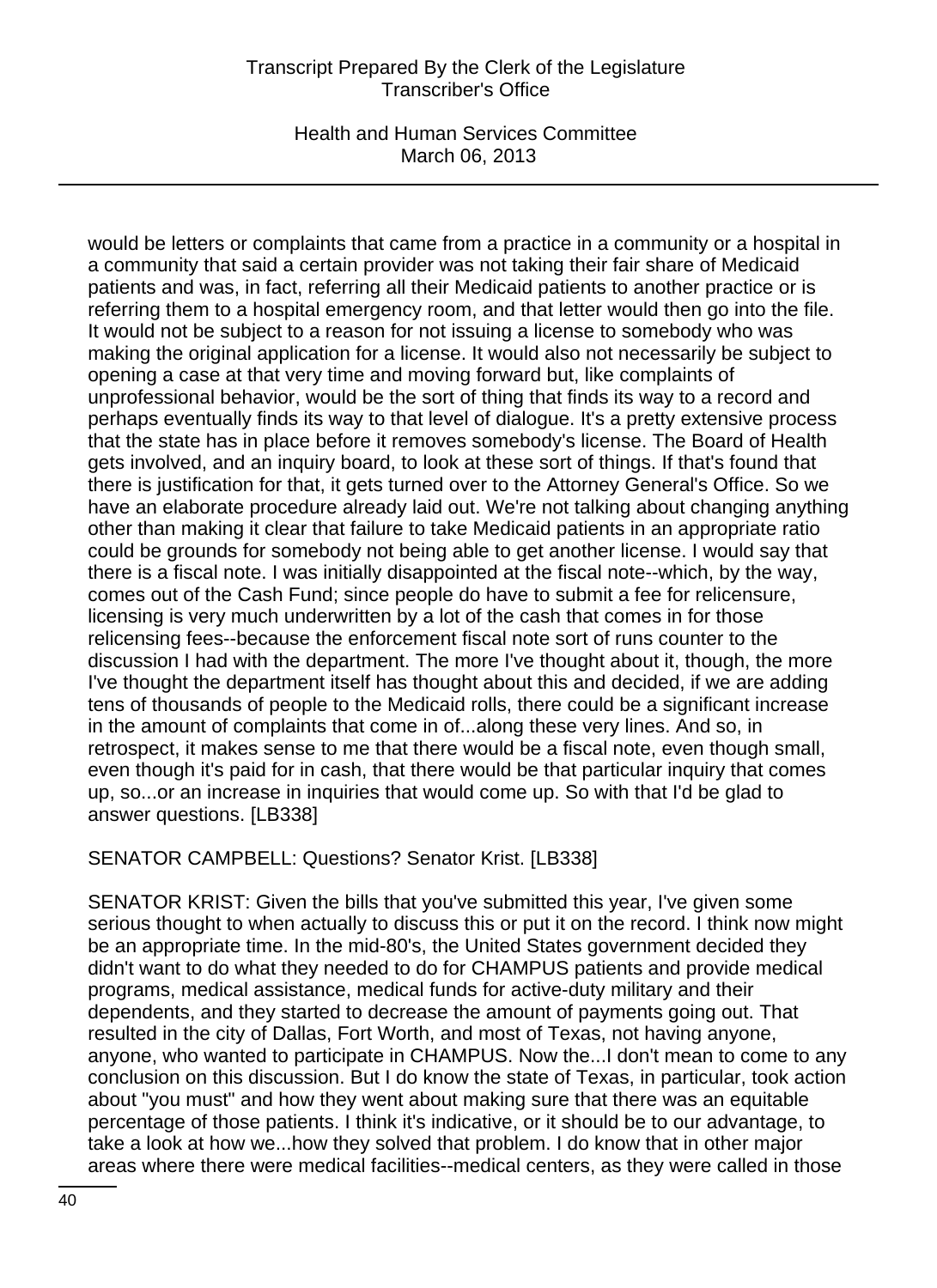days, military medical centers--that they had huge problems, in terms of the retiree force, because that was cut down considerably. It has a lot to do with your logic on the availability of providers that want to participate, as well as the availability of providers, period. Less providers, more patients, or those that want to participate or not. And I'm in the process of digging that information up. But I just think it's worth talking about... [LB338]

SENATOR GLOOR: Absolutely. [LB338]

SENATOR KRIST: ...because we are in situation that is very similar to that for different circumstances. And the last thing you and I both...I mean, we agree the last thing we want to do is reinvent the wheel if there's something out there. So I just promise you I am...I have made that inquiry. I've gone to Legislative Research and I'm going back to TRICARE/CHAMPUS to ask those questions. How did you solve that problem? How did you actually provide that care? And we need...we can discuss that at a further date. And I'd...if you want to comment on it, that's... [LB338]

SENATOR GLOOR: No, I...it sounds almost exactly the same. I mean, there are components of it that hopefully...I mean, I'm not expecting that there's a big bandwagon that rolls up behind me that...in support, but I do expect there will be people who speak on the difficulties they have. And some of that may be part and parcel of...and there may be some solutions mixed in there of what we would hear from what Texas did. But I could see that certainly Texas, with the number of military bases it has and the number of retirees it has, that would be an incredible economic challenge for that state. [LB338]

SENATOR KRIST: Right. [LB338]

SENATOR GLOOR: And so I'd be...we'll work on it with you also. [LB338]

SENATOR KRIST: Thank you. [LB338]

SENATOR GLOOR: It sounds like there's potential for some solutions or at least some long-range planning that goes into that. [LB338]

SENATOR KRIST: Thank you. [LB338]

SENATOR CAMPBELL: Senator Crawford. [LB338]

SENATOR CRAWFORD: Thank you, Senator Campbell, and thank you, Senator Gloor. Could you answer the question of why exclude medical home physicians from the... [LB338]

SENATOR GLOOR: Yes. Thank you for that question, Senator Crawford. I think the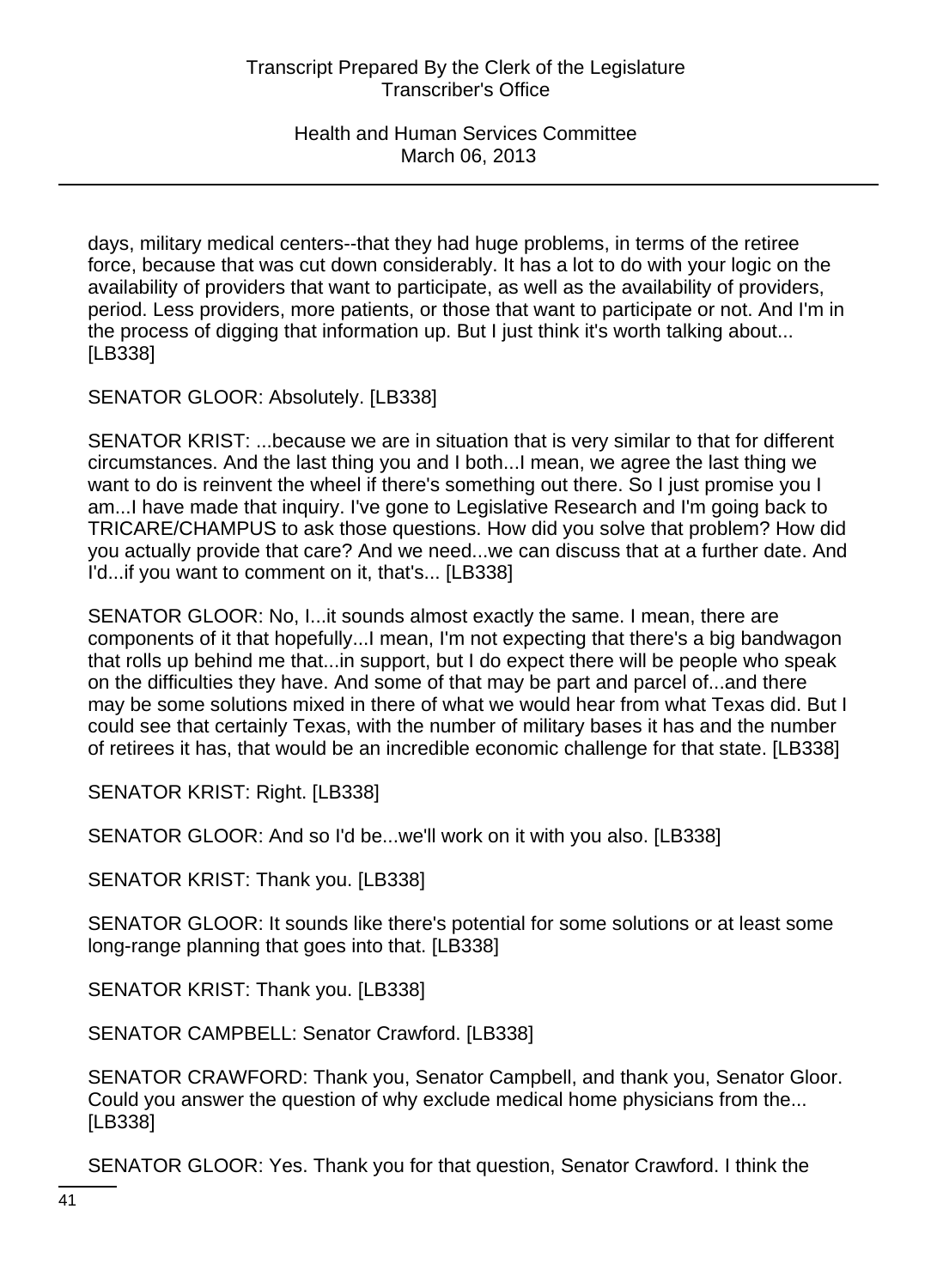Health and Human Services Committee March 06, 2013

commitment to medical home, in and of itself, is going to require practices that do this, to bite the bullet and absorb some added expense above and beyond what traditional practices would. It's also an incentive. I mean, it's just a flat incentive for practices to look at moving to a medical home. I don't think enough practices that I know that are--and these would be primary care practices--having a problem meeting anybody's criteria when it comes to taking their fair share of Medicaid patients. On the other hand, it's one other thing that they can put in their cap and say, and we don't have to worry about anybody ever questioning us, whether we're taking enough Medicaid patients. I think, so far, our experience with the primary care groups that have taken on patient-centered medical home have been ones who only, only, see Medicaid participate in it. That's our challenge, is to get broader participation within Medicare and private pay insurance. So it basically is stating the obvious: Patient-centered medical homes, right now, for the most part, are only being rewarded by Medicaid, not by any other payer. [LB338]

SENATOR CRAWFORD: But as this stands, would it be the case that, if you're a medical...if you use a medical home model, that you would not be subject to any scrutiny on that front? [LB338]

SENATOR GLOOR: Well, only as it relates to this specific portion of the law. They're still subject to inappropriate behavior, complaints by the patients of, you know, rudeness or price gouging, any of those... [LB338]

SENATOR CRAWFORD: Sure, sure. But in terms of acceptance of Medicaid patients,... [LB338]

SENATOR GLOOR: Yep. [LB338]

SENATOR CRAWFORD: ...you're wanting to provide that flat-out exemption from being evaluated on that criteria? [LB338]

SENATOR GLOOR: They get a "get out of jail free" card. [LB338]

SENATOR CRAWFORD: Jail, okay. [LB338]

SENATOR GLOOR: Yeah, yeah. [LB338]

SENATOR CAMPBELL: Senator Howard. [LB338]

SENATOR HOWARD: Thank you, Senator Campbell. Do we have a PCMH certification program in the state of Nebraska? [LB338]

SENATOR GLOOR: We have a PCMH definition... [LB338]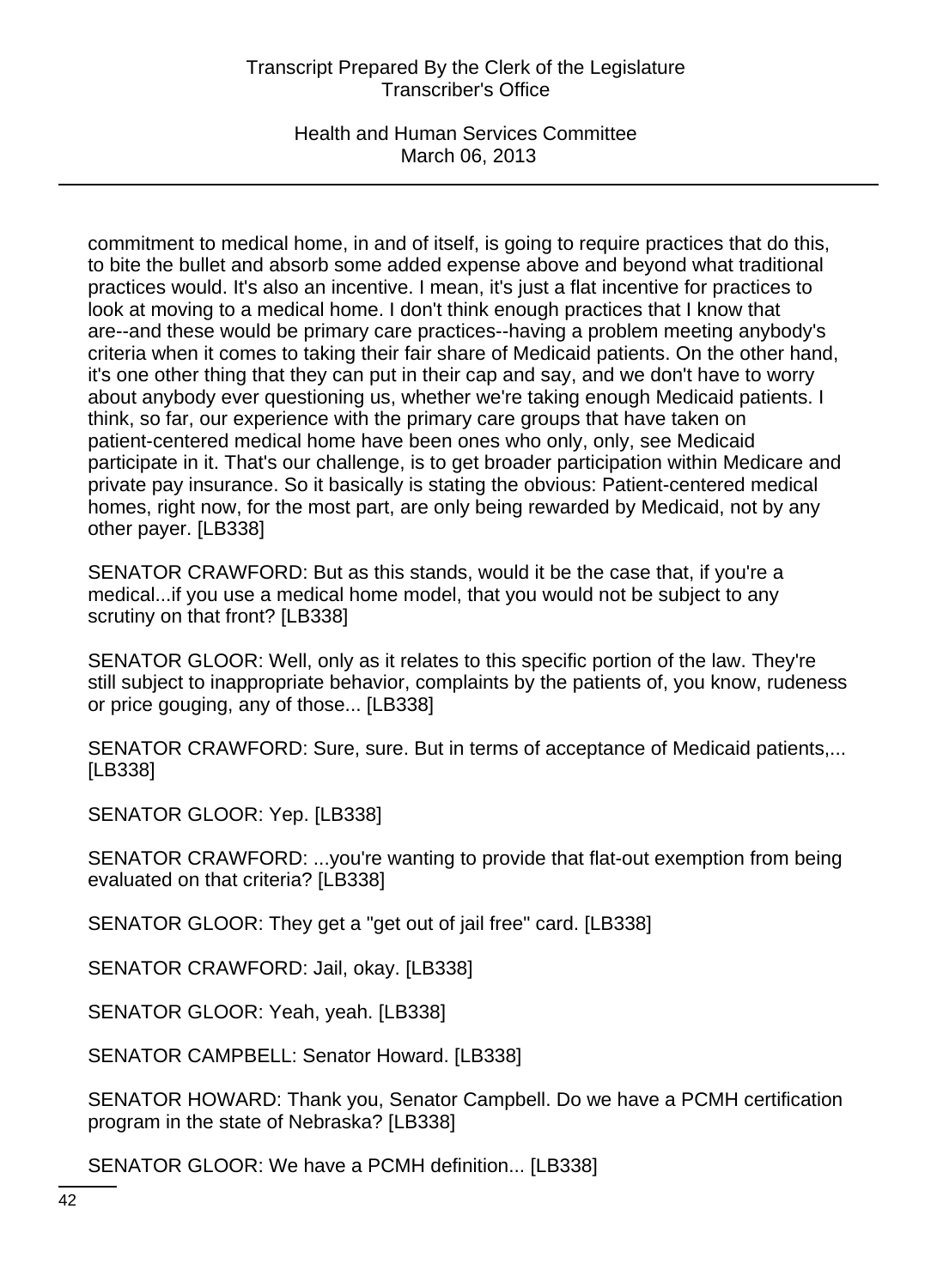SENATOR HOWARD: Um-hum. [LB338]

SENATOR GLOOR: ...that we can use that, in fact, is what the state uses, the department currently uses, and we have gotten bought in on a multipayer basis from everybody but Medicare, although I think we're pretty sure that Medicare would be happy to use our PCMH definition that we have. [LB338]

SENATOR HOWARD: Is there a possibility that somebody could achieve PCMH on the national level, like, say, NCQA, and not meet Nebraska's PCMH standards? [LB338]

SENATOR GLOOR: No. No, I think we very much follow NCQA, with some variations on that theme that are more appropriate for a rural state like Nebraska or smaller practices like you would find in Nebraska. But, yes, it's possible somebody could meet NCQA, but we'd be happy...we as a state should be happy if they have that level of certification. [LB338]

SENATOR HOWARD: And so, just for me to understand the intent of the bill, the intent is that no healthcare provider would be allowed to turn away a Medicaid patient? [LB338]

SENATOR GLOOR: No. It's taking your fair share,... [LB338]

SENATOR HOWARD: Okay. [LB338]

SENATOR GLOOR: ...however that's defined, Senator. [LB338]

SENATOR HOWARD: Do other states have, sort of, a fair-share movement at all, in terms of Medicaid patients, or is that really handled by managed care? [LB338]

SENATOR GLOOR: I am not aware that any state has a fair-share piece of legislation that's out there at this period of time. [LB338]

SENATOR HOWARD: Okay, thank you. [LB338]

SENATOR CAMPBELL: Senator Cook. [LB338]

SENATOR COOK: Thank you, Madam Chair. Senator Howard reminded me of another definition that we've talked about in this committee. And I'm looking on page 5. I don't have my glasses on, so it looks like the bottom of page 5. Do we have a definition...thank you. Do we have a definition for "medically necessary" in this state yet that we can broadly apply, perhaps, to behavioral health services for children aged zero to five? "When medically necessary," and it goes on. [LB338]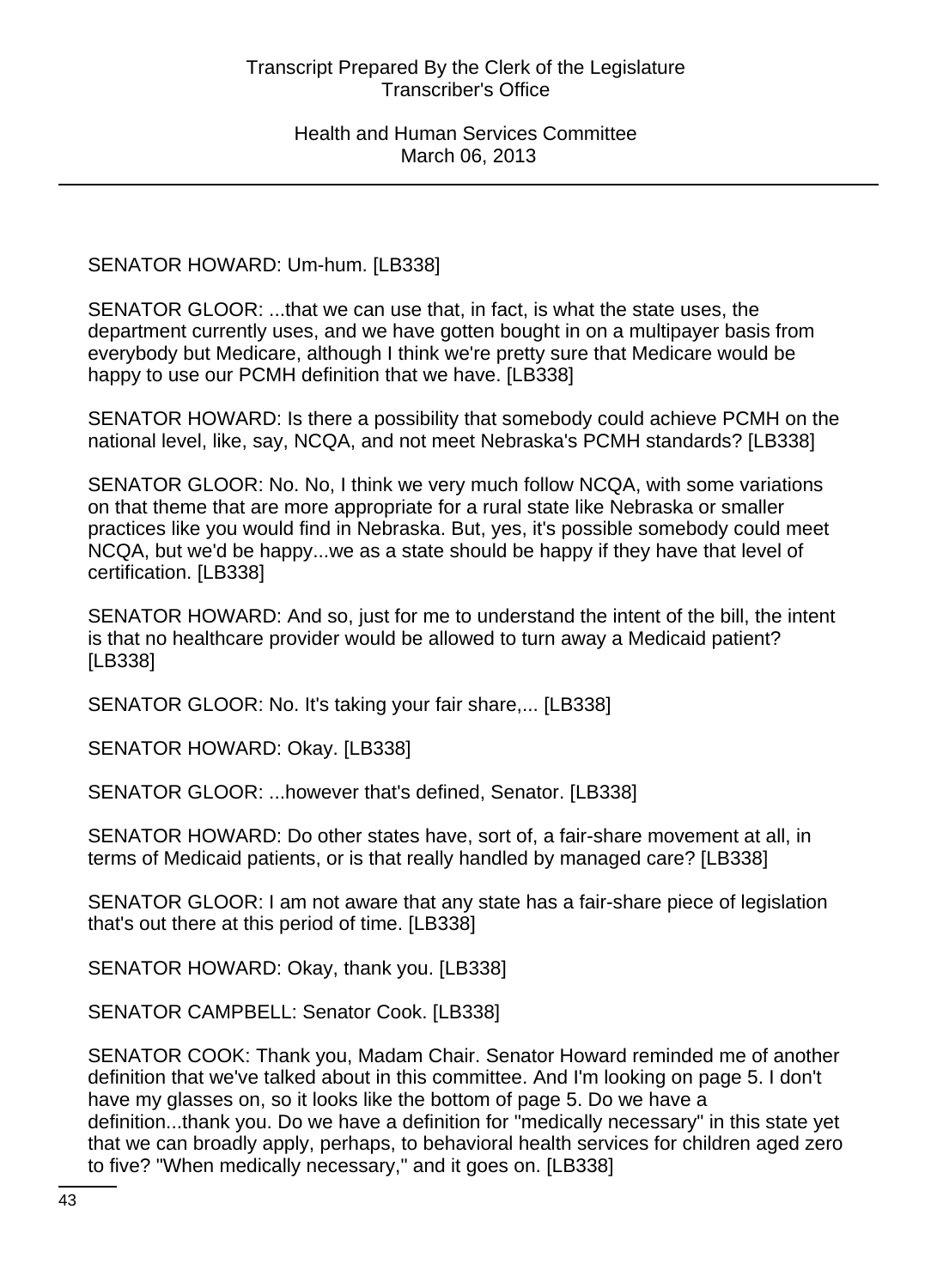SENATOR GLOOR: This is under the section...I know we've got EMTALA,... [LB338]

SENATOR COOK: Um-hum. [LB338]

SENATOR GLOOR: ...which would require emergency rooms to provide care. Above and beyond that, that's a good question. I'll have to ask and find out how that fits...how that language would be a fit with... [LB338]

SENATOR COOK: Um-hum, so as we continue the conversation... [LB338]

SENATOR GLOOR: Yep. [LB338]

SENATOR COOK: ...about medical necessity and behavioral health services. Thank you. [LB338]

SENATOR GLOOR: That's a great question. Thank you for bringing that up. [LB338]

SENATOR CAMPBELL: Senator Crawford. [LB338]

SENATOR CRAWFORD: Thank you, Senator Campbell. This is following up on Senator Krist's comment, I guess, more than a question. But just...since that's on the record, I'll put this on the record, too, as we're looking at models and examples, so...and one question would be how pediatricians responded when they had expansion. So, you know, is there any models of fair practice or ways that they were watching one another as peers during that expansion that might be relevant as we're looking at what this would look like and what it would look like in practice? So you don't have to respond to that. I'm just throwing that out for the record. [LB338]

SENATOR GLOOR: Well, we...I would say, and this may not get at your question specifically. But one of the challenges with coming up with a hard-and-fast number, which is, all right, if, across the state, 15 percent of all patients are Medicaid patients in practices, is that the number that we ought to measure? And I would tell you the...I know the problem with that is...I don't...a pediatric practice, a pediatric medicine practice/dental practice that has only 15 percent Medicaid may not be seeing a lot of Medicaid patients, compared to a cardiologist who has 15 percent Medicaid. That may be quite a few Medicaid patients for a cardiologist. So therein lies the problem and the lack of specificity in what's the right number when you look at this. And, I mean, clearly this is going to be what is going to be hard for the Board of Health to come to some sort of decision on. But, on the other hand, I would say, if somebody's file folder is filled with letters of complaint from other providers, from Medicaid recipients, from hospitals, that may be...it may be, as some professors--not you, I'm sure--provide grades, and that is, look at how thick this file is, and they're all the same complaints. It may come down to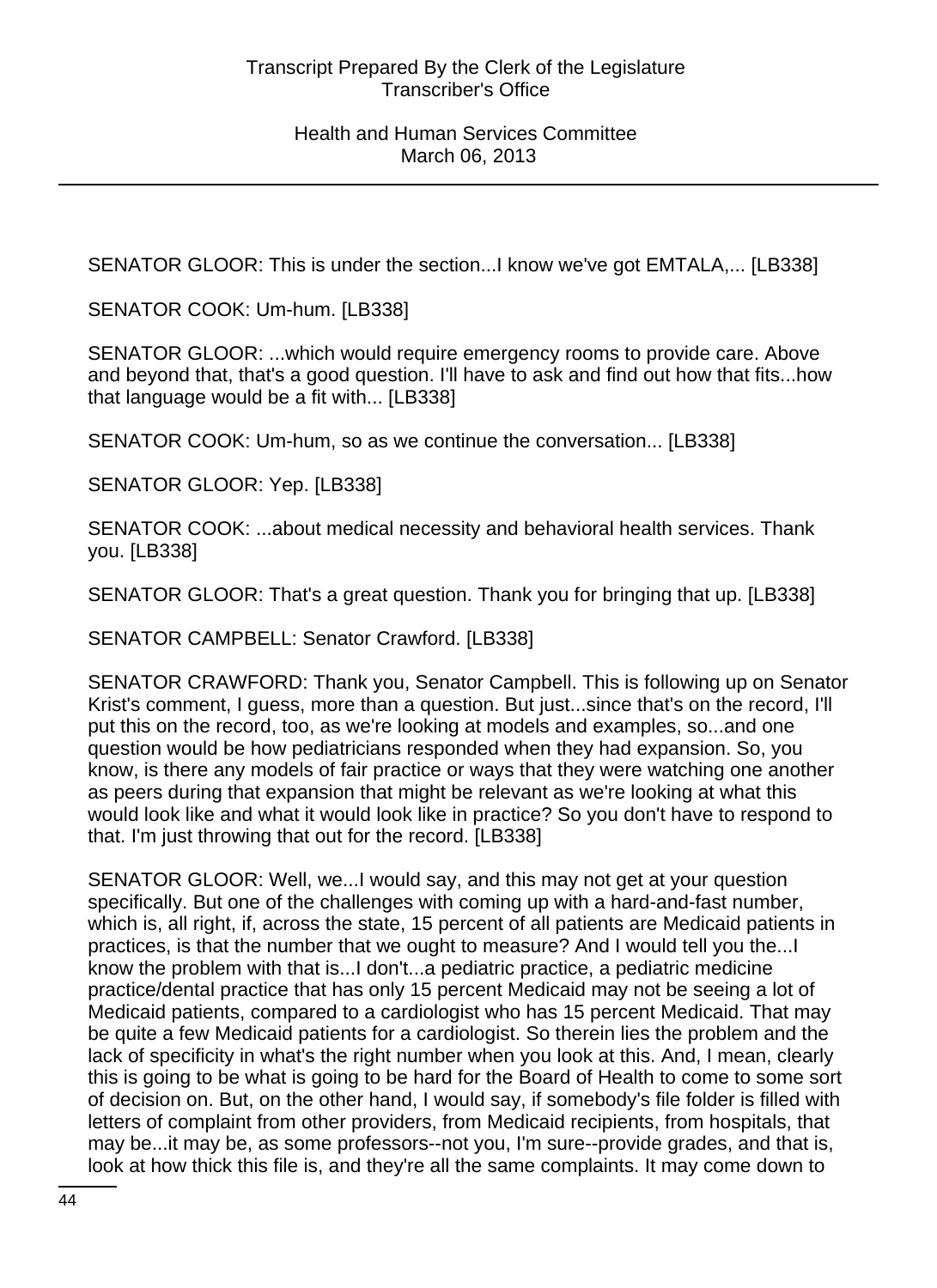### Health and Human Services Committee March 06, 2013

that sort of a judgment call. [LB338]

SENATOR CAMPBELL: Senator Howard. [LB338]

SENATOR HOWARD: Thank you. Is there a federal law against discrimination for Medicaid patients? [LB338]

SENATOR GLOOR: You know, I think there is, but I can't remember how that is specifically worded. [LB338]

SENATOR HOWARD: It's applied based on payer. [LB338]

SENATOR GLOOR: Yes, that's right, yeah. [LB338]

SENATOR HOWARD: Okay. [LB338]

SENATOR CAMPBELL: Applied based on what? [LB338]

SENATOR HOWARD: Based on payer. You can't discriminate based on payer, pay source. [LB338]

SENATOR CAMPBELL: Oh, payer, okay. [LB338]

SENATOR HOWARD: Is there a state law that says you can't discriminate based on payer? [LB338]

SENATOR GLOOR: Not that I know of. [LB338]

SENATOR HOWARD: Okay. [LB338]

SENATOR GLOOR: I think, if there is, it's foreign to me because the federal law was always the one that, frankly, frightened most providers most. Let's put it that way. [LB338]

SENATOR HOWARD: Okay, thank you. [LB338]

SENATOR CAMPBELL: Senator Gloor, as we've watched all of this unfold with the ACA and conversations--and committee counsel and I have had a lot of conversations about all of this--one of the things that we started paying attention to or thinking, well, we maybe should pay attention to this, is the fact that we now have Medicaid in the state of Nebraska under managed care. So how does this then work with managed care when that managed care, who we have hired in our Medicaid program...I mean, they put together the networks. [LB338]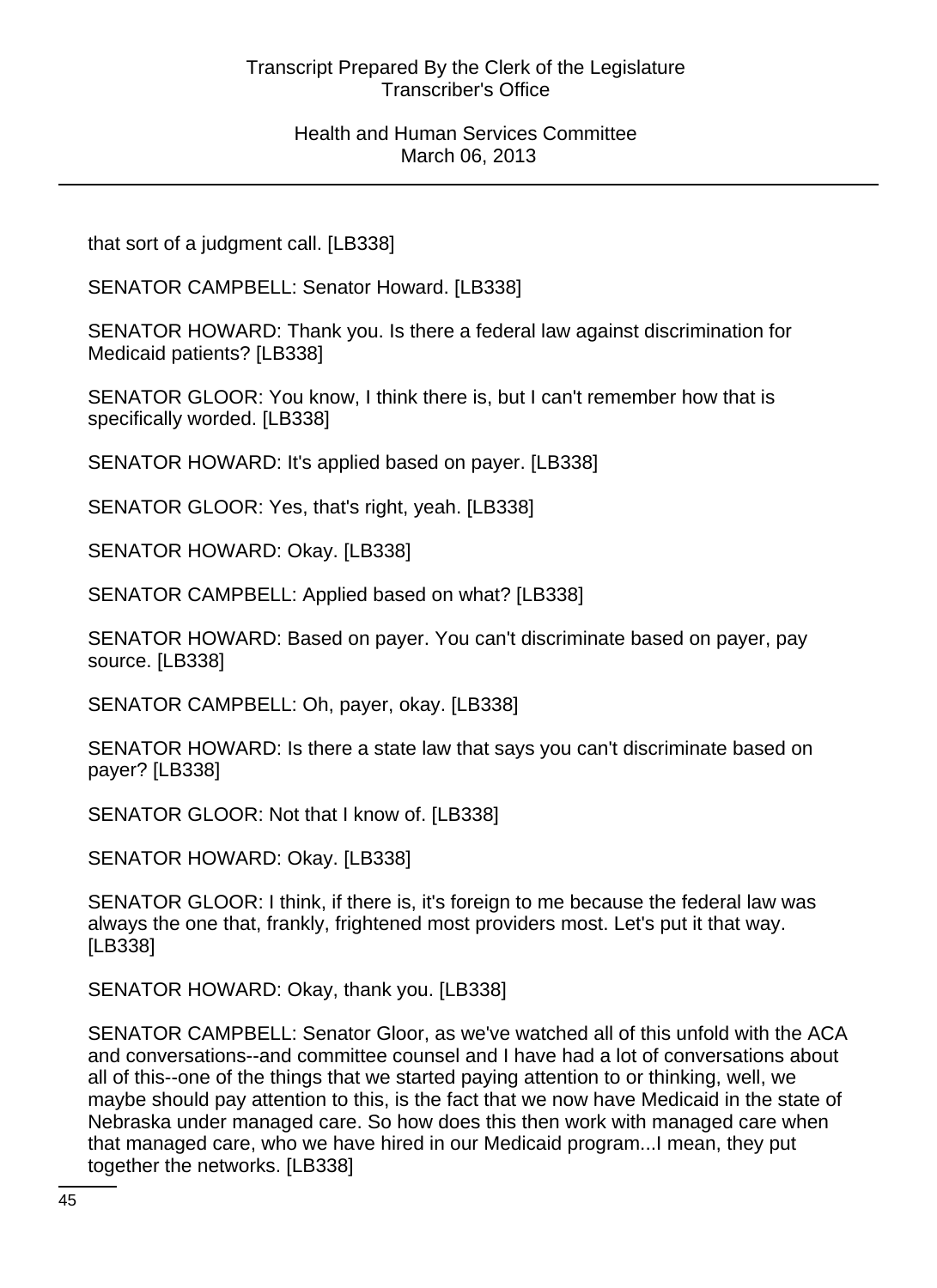Health and Human Services Committee March 06, 2013

SENATOR GLOOR: Well, I think everyone will be glad to sign up with the managed care provider for Medicaid, it would seem to me. I mean, I don't know that that's problematic. But it's like any contract. You can sign a contract and then you just never provide care for anybody under the terms of that particular contract. Signing the contract is just signing a piece of paper. I am sure that that piece of paper offered by the managed care company says that you'll provide care to folks, but I'm also guessing it doesn't say what exactly the number is of individuals that you'll take care of. And so taking one Medicaid patient a year, is that appropriate, versus having a caseload of 15 to 20 percent of Medicaid patients all the time? So I don't see managed care as... [LB338]

SENATOR CAMPBELL: I think we're just trying to figure out if somebody wasn't...if a physician was not in that network. And we're still saying, you have to have, you know, complaints...because I'm not within that community. [LB338]

SENATOR GLOOR: Yeah. [LB338]

SENATOR CAMPBELL: I'm not saying that I have an answer or I'm trying to lead you to any answer. I'm just raising a question. It's sort of like what we're all doing here, and it's just kind of think this through. [LB338]

SENATOR GLOOR: Yeah. [LB338]

SENATOR CAMPBELL: So you might want to think about that. We don't have to go into it right now. Any other questions? Probably raise more questions as we go through. All right, we will take our first proponent for LB338. Good afternoon. [LB338]

KERRY WINTERER: (Exhibit 18) Afternoon. I'll get you the other orange sheet here. I told Senator Gloor I was his bandwagon. [LB338]

SENATOR CAMPBELL: Go right ahead and start. [LB338]

KERRY WINTERER: Afternoon, Senator Campbell and members of the Health and Human Services Committee. My name is Kerry Winterer. That's spelled K-e-r-r-y; last name is Winterer, W-i-n-t-e-r-e-r. I am the CEO of the Department of Health and Human Services. Today I am substituting, or pinch-hitting, for Vivianne Chaumont, who is the director of Medicaid, who unfortunately is unable to be here to testify in support of LB338. She, of course, is the expert when it comes to Medicaid. And, to the extent that you ask me questions, I may have to punt to her, so. LB338 prohibits providers from discriminating against individuals who are eligible for Medicaid by denying access to services based on the individual's eligibility for the program. As we prepare for the additional 35,000 eligible persons coming into Medicaid from the implementation of the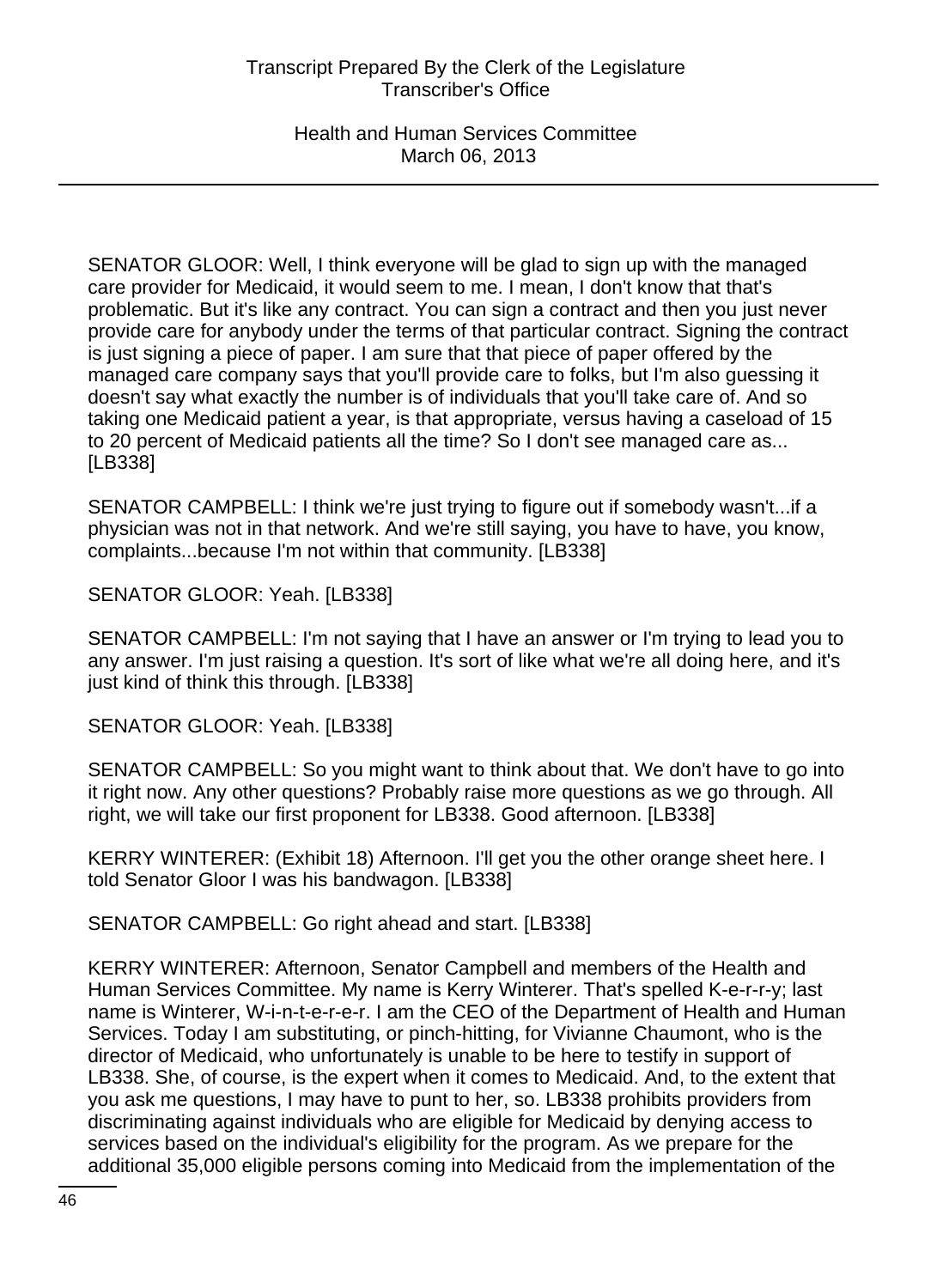Health and Human Services Committee March 06, 2013

mandatory provisions of the Affordable Care Act in 2014, and as many as 48,469 by 2020, we are concerned that providers and healthcare facilities will turn away patients simply because they are Medicaid clients. This entry of additional eligible clients will strain the number of current providers within the state. The ability of Medicaid clients to receive appropriate care may well be jeopardized. The Department of Health and Human Services supports this bill, which includes a provision that providers or healthcare facilities can be sanctioned through the licensure process for turning away Nebraska Medicaid clients simply because of their Medicaid eligibility. All Nebraska citizens should be able to obtain quality healthcare regardless of the payment source. In conclusion, DHHS supports LB338 as it prohibits discrimination by providers against individuals who have Medicaid by denying those individuals access to healthcare. I'd be happy to answer any questions to the extent that I can. [LB338]

SENATOR CAMPBELL: Questions? Senator Howard. [LB338]

SENATOR HOWARD: Thank you, Senator Campbell. Can you tell me where the number 48,469 came from? [LB338]

KERRY WINTERER: I would assume that that has been the result of, particularly, Milliman studies and other studies that have occurred that project out the enrollment result of the mandatory ACA expansions. [LB338]

SENATOR HOWARD: Um-hum. I guess I'm asking the question because last week we heard a much larger number from Vivianne. [LB338]

KERRY WINTERER: Yeah. These would be the result of only the mandatory changes to Medicaid, beginning January 1. I'm sure you're thinking about the expansion population to the extent the Legislature chooses to expand. [LB338]

SENATOR HOWARD: Right. [LB338]

KERRY WINTERER: That number would be much higher, which also could mean that this becomes that much more of a problem. [LB338]

SENATOR HOWARD: And the 35,000 comes from? [LB338]

KERRY WINTERER: Well, if you recall, there's a number of folks that we think are going to be "switchers." They're not going to be newly eligible in the sense of the expansion population. But they're going to be "switchers" that will move from insurance that they may have because Medicaid is going to be more affordable or at no cost come January 1, and other populations out there that have other coverage or that have no coverage at all then now will come into the Medicaid population. [LB338]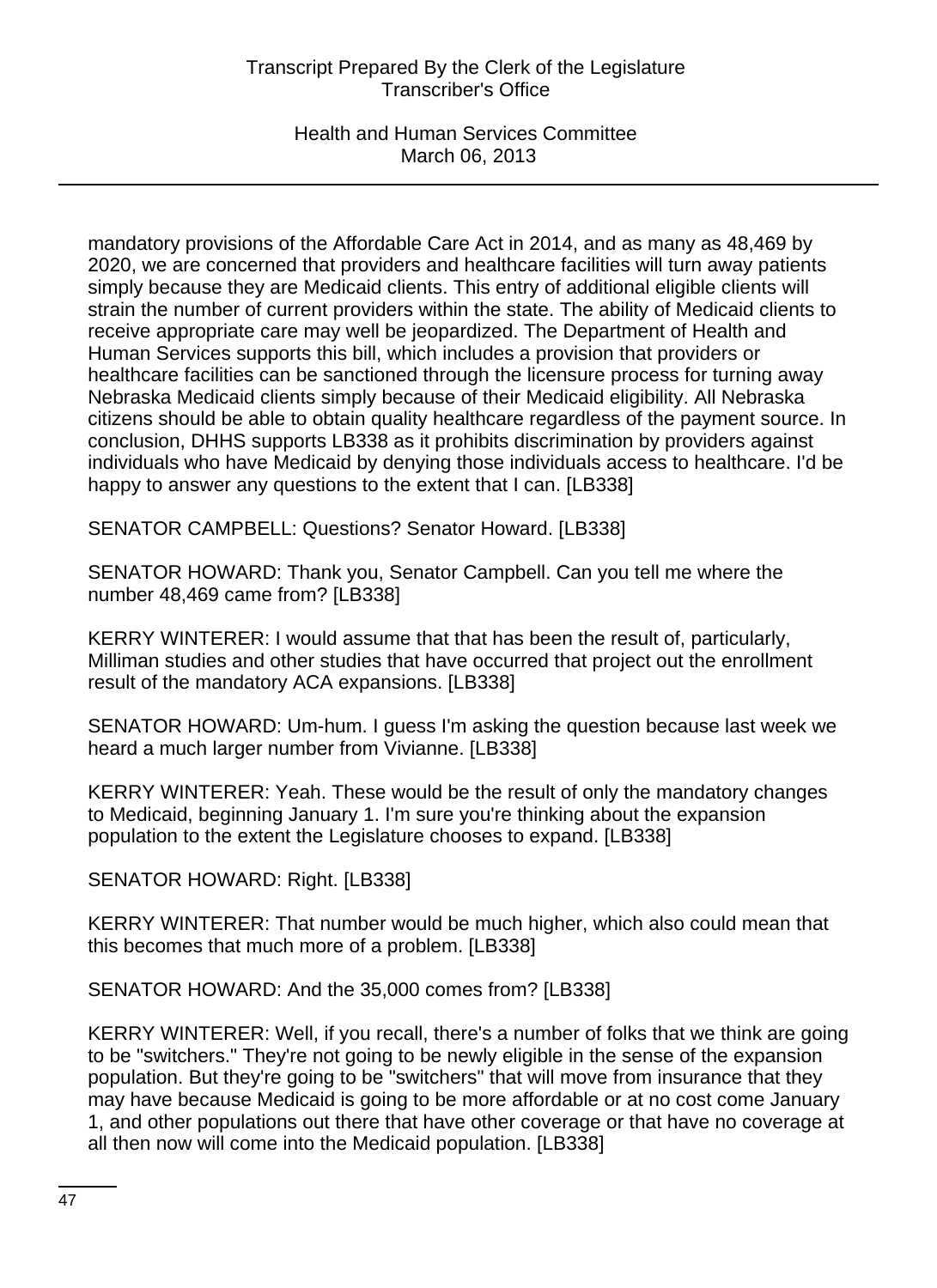SENATOR HOWARD: Okay, thank you. [LB338]

SENATOR CAMPBELL: Other questions? Senator Crawford. [LB338]

SENATOR CRAWFORD: Thank you, Senator Campbell, and thank you for your testimony. Senator Howard had mentioned that, you know, there's a federal law against discrimination based on payer. I just didn't know if, in your position as CEO, if you are familiar with federal cases or federal sanctions against providers in Nebraska for Medicaid discrimination? [LB338]

KERRY WINTERER: No. I'm unaware of that, nor am I aware of any federal requirement that would apply. [LB338]

SENATOR CAMPBELL: That answer your question, Senator Crawford? [LB338]

SENATOR CRAWFORD: Yes, thank you. [LB338]

SENATOR CAMPBELL: Mr. Winterer, do you have any idea how many complaints, on an annualized basis, the department gets now about physicians who don't take their fair share? [LB338]

KERRY WINTERER: I do not. I think we could probably go back through complaints that we've received and determine to what extent that is an issue. [LB338]

SENATOR CAMPBELL: And in years past, if there have been...I'm assuming that there has to be some complaints that come into the department. I don't know for sure about whether there's been any discussion by the director of Medicaid with the different medical professionals across the state in terms of their saying, how should we deal with complaints. Has there been any discussion in years past with the doctors, the nurses, the nurse practitioners? I mean, what I'm trying to get at here is have we reached out to the medical professions across the state to try to say, are you paying attention to what the Medicaid population needs and, as we move to managed care, whether there had been any discussion with them about this? [LB338]

KERRY WINTERER: Well, I would...I guess whatever my answer to that question would be speculation because I haven't been involved in those comments. I would assume that there have been conversations between the managed care contractor and, in turn, their providers relative to those issues and relative to dealing with complaints, if you will, if there truly are access complaints. [LB338]

SENATOR CAMPBELL: My last follow-up would be...and I don't expect you to be able to answer this today, but perhaps Director Chaumont could get back to us. But when we set up the managed care contracts across the state, because we had a period of time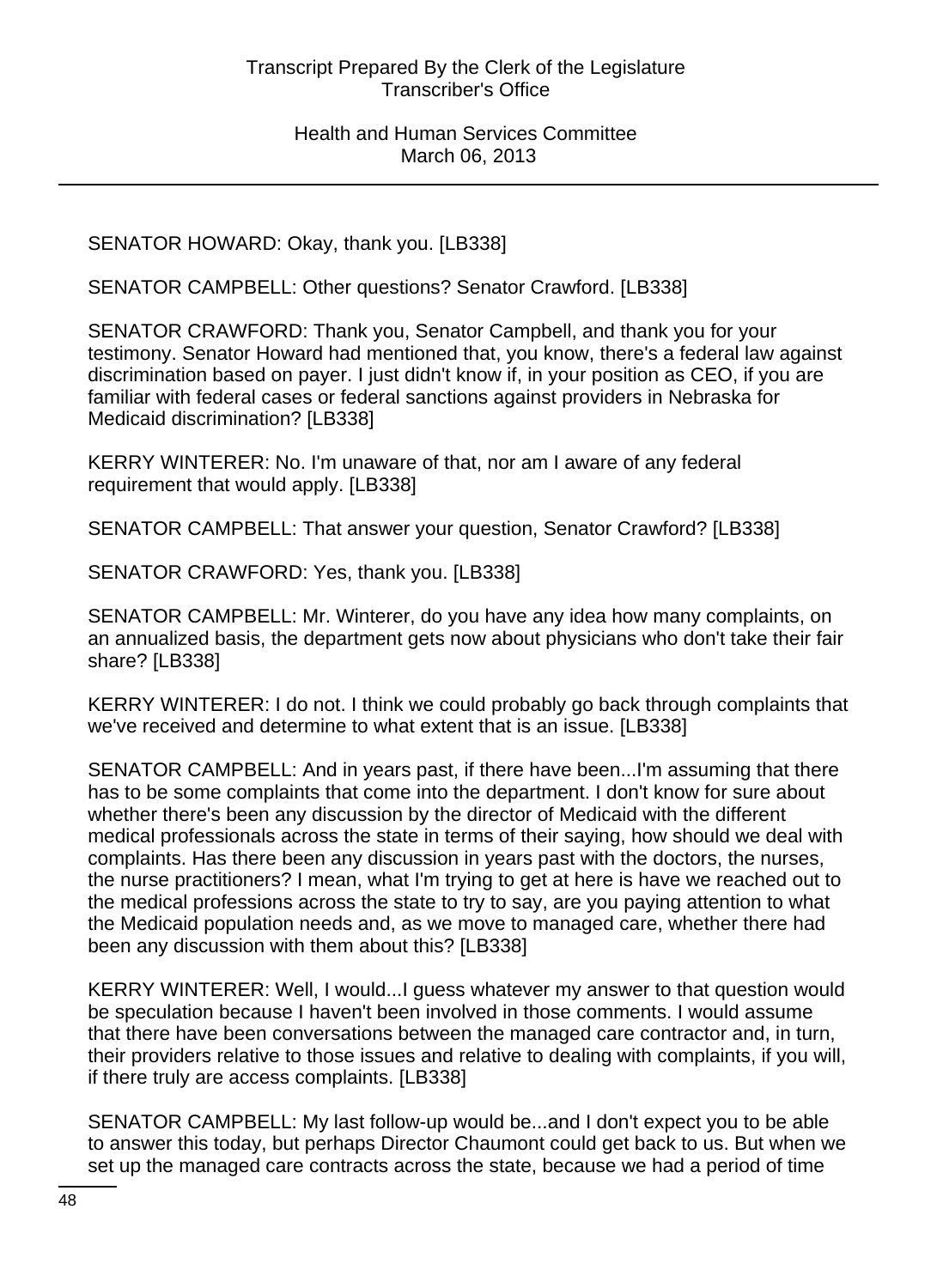which we had a pilot on the eastern side, and then we went... [LB338]

KERRY WINTERER: That's right. [LB338]

SENATOR CAMPBELL: ...statewide,... [LB338]

KERRY WINTERER: That's right. [LB338]

SENATOR CAMPBELL: ...what is required of those managed care contracts with regard to the serving of the Medicaid population? And so if the director could get back to us of that, that would be helpful. Because now that we are statewide on managed care with Medicaid, how are those companies dealing with this issue and question? So whatever information she might have. Any follow-up questions for the director--CEO, I should say? Okay, thank you, Mr. Winterer. [LB338]

KERRY WINTERER: Thank you. [LB338]

SENATOR CAMPBELL: We appreciate you coming and pinch-hitting. [LB338]

KERRY WINTERER: I don't think I hit it out of the park, but maybe a single. (Laugh) [LB338]

SENATOR CAMPBELL: We won't have any report on that. Okay, our next proponent. Okay, we will move to those in opposition. [LB338]

SENATOR KRIST: She positioned herself at the edge of her chair. (Laugh) [LB338]

SENATOR CAMPBELL: Yeah. Dr. Meeske was ready. Good afternoon. [LB338]

JESSICA MEESKE: (Exhibit 19) Good afternoon. I'm going to spell my name correctly today. So my name is Jessica Meeske, J-e-s-s-i-c-a M-e-e-s-k-e, and my address is 601 North St. Joseph Avenue in Hastings, Nebraska, 68901. So, as I said, my name is Dr. Meeske, and I'm a pediatric dentist and chair of the Nebraska Dental Association's Medicaid committee. I'm also a member of the Governor's Medicaid Reform Council. And I'm a proud Medicaid provider, with about 65 percent of my practice in the communities of Grand Island and Hastings dedicated to seeing Medicaid-eligible kids and developmentally disabled adults. I'm testifying today, on behalf of the NDA, in opposition to the bill. While the NDA appreciates the intent of Senator Gloor's bill regarding healthcare providers accepting Medicaid-eligible patients in their practices and agrees that Medicaid-eligible persons need reasonable access to care, the NDA would like to point out that access to care for Medicaid-eligible persons is a complex and it's a multifaceted issue. It's not as simple as getting enough docs to see the patients. I can assure you, as a children's dentist that sees the most difficult kids in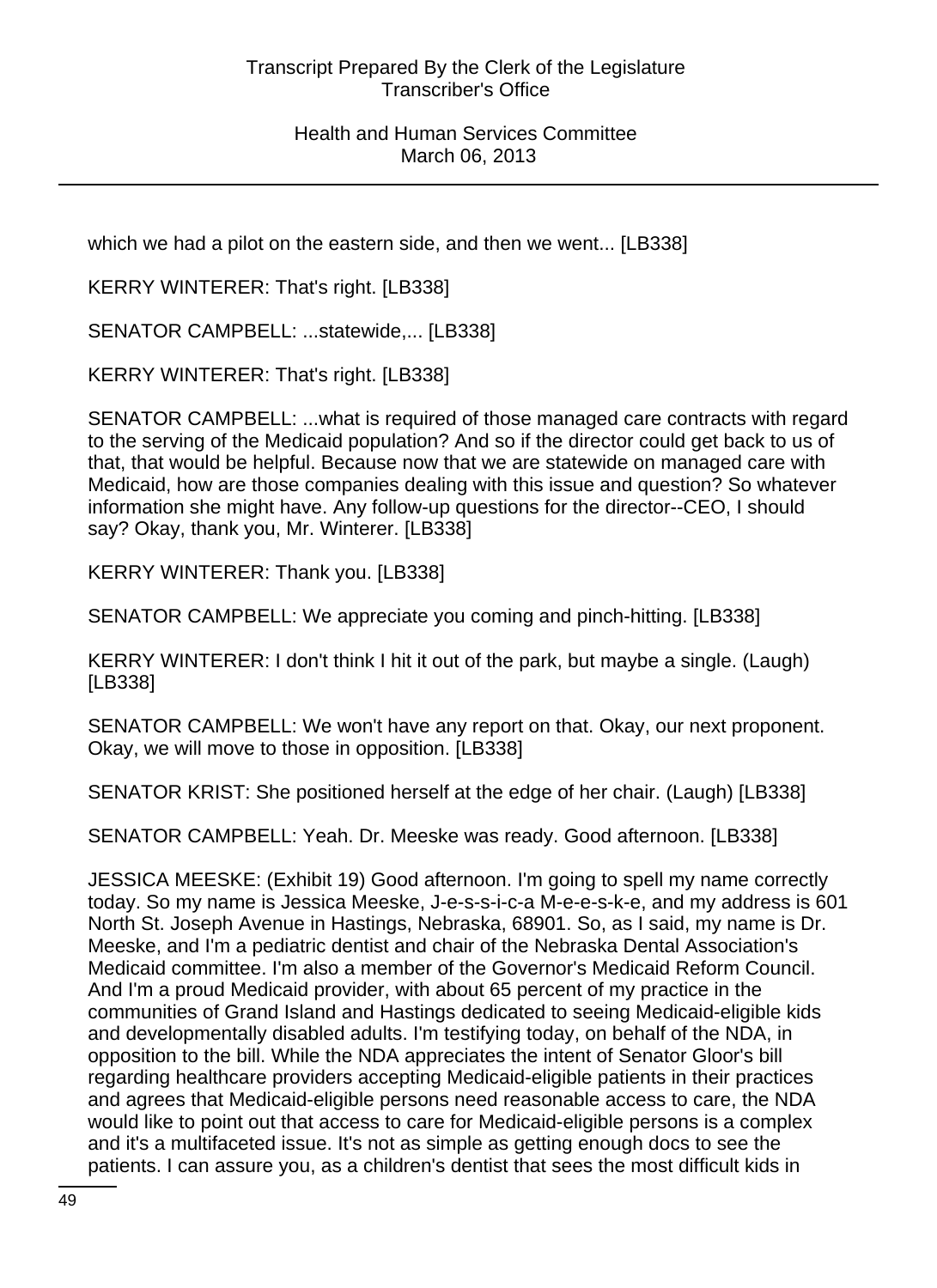Health and Human Services Committee March 06, 2013

Nebraska, whether it's a dental, a medical, a social, or a behavioral issue, I am clearly interested in getting more dentists to see Medicaid. No one wants to be the only game in town seeing the most challenging patients who have the least resources to compensate you. And, as you know, the Medicaid program, it's a partnership which includes the federal government, the state government, the providers, clinics, and the Medicaid population itself. And the spirit of a partnership recognizes that everyone has a vested interest in making a program work. If the state is concerned about access to care for Medicaid, there's some very clear pathways within the dental care system and in the overall healthcare system in which we can work together to achieve this. First thing I want to mention is there could be a whole lot more collaboration within HHS between the folks that run the Medicaid side and the public health side. We don't have good collaboration. These tend to be standalone agencies. Also, we don't sit together and look at outcomes data. There were questions asked about outcomes, disparities, and things like that. Now I can tell you, as a local school board member, I look at K-12 academic performance indicators all the time with stacks of information like you have. And that data is available on Web site for public viewing, and it clearly drives a lot of the decisions we make. But I'm really surprised at how we don't know a lot about Medicaid outcomes, and it's very difficult data for us to get ahold of. And for what we spend, we need to know more about what that's all about. A second solution includes adopting sound public health policy in terms of preventing tooth decay before it even occurs, and that would be something like water fluoridation. So fluoridation is the single most cost-effective way to reduce dental disease and, therefore, help with your demand on access to dental care, decrease Medicaid expenditures. Its effectiveness is as sound as seat belt safety, childhood immunizations, and yet the Legislature doesn't have the political will to seem to get this passed. Third is the state's lack of commitment to recruiting and retaining a state dental director. This is the individual who is responsible for coordinating all the dental public health activities--your school-based sealant programs, working with your low-income schools, matching people who need care with the providers who are able to give it. Fortunately, LB187 is a step to making this happen, and I hope the members of this committee will support it. It's an Appropriations bill. This is one of the most exciting things for me about how this all comes together. Within the next year or two, the Nebraska Dental Association, in collaboration with the Hygiene and the Assistant Association, plans to bring forth a bill that will maximize better use of all the members of the dental team. We're going to do this in a collaborative, proactive way. We're not going to duke it out in front of the Legislature. If we're able to get this passed, what this is going to do is allow people like me to be a lot more efficient and increase my capacity to see Medicaid. The fourth involves a Medicaid program exploring more effective ways of paying for dental care and managing risk. Medicaid doesn't have the expertise, nor does it have the resources, to understand utilization, recruitment, and retention of Medicaid providers. You were asked a question about outreach. There is not a lot of outreach. I can tell you that, as someone being on the side of the provider. And then, finally, in summary, appropriately funding the dental public health clinics in Nebraska is key. And I commend Senator Cook on your bills that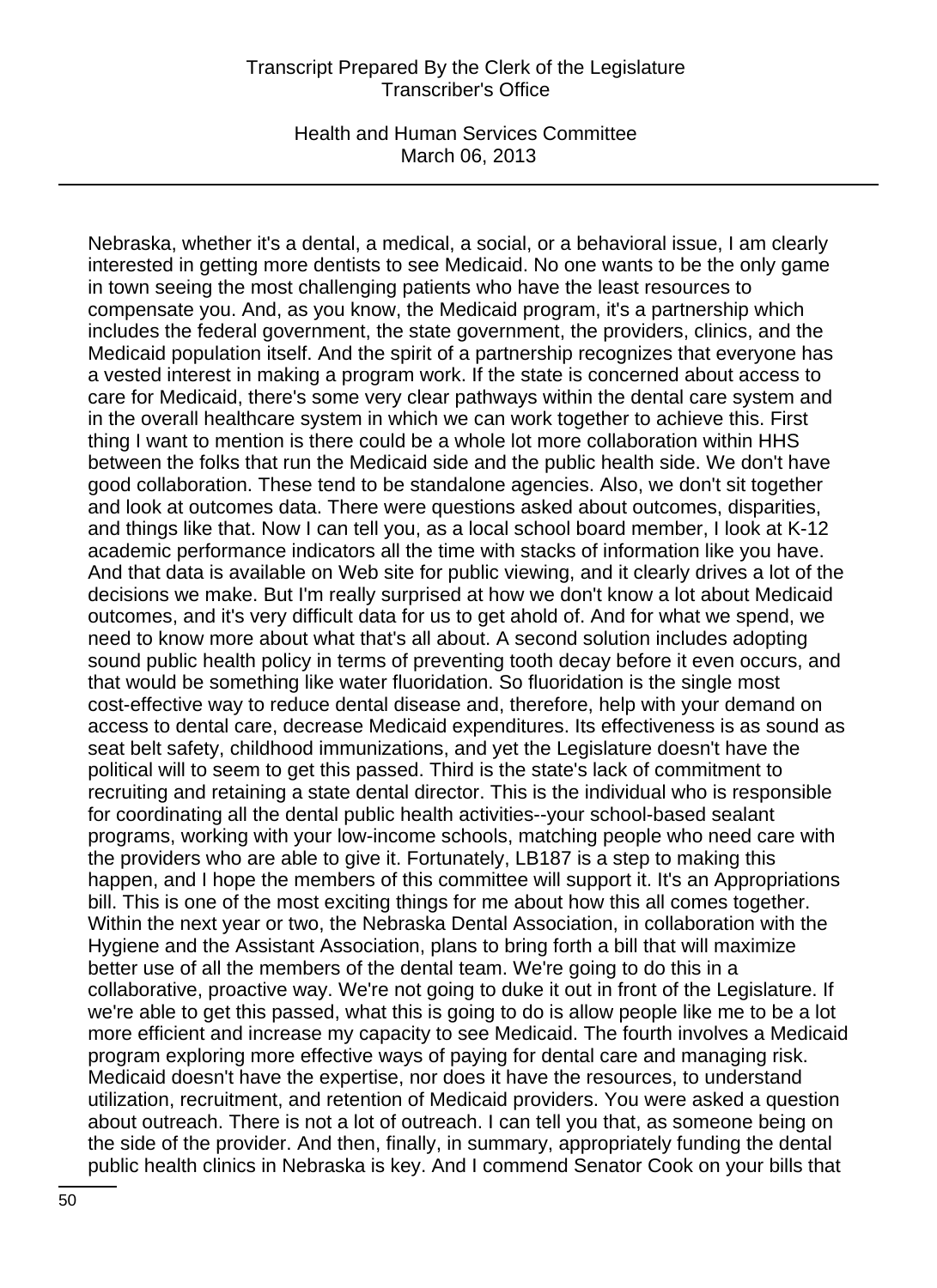are coming forth because that's an important piece of this pie. The NDA is committed to working with the dental Medicaid program and the Legislature to help improve access to care for all Medicaid recipients. Specifically, in your packet I've included 11 recommendations of how we can start doing this tomorrow that cost very little money. Thanks, and I'll be happy to address any questions you might have. [LB338]

SENATOR CAMPBELL: Thank you, Dr. Meeske. Questions from the senators? I do want the senators to know that Dr. Meeske is a champion for kids and certainly for the dental profession as she sits on the Medicaid Reform Council. [LB338]

JESSICA MEESKE: Thank you. [LB338]

SENATOR CAMPBELL: I've had the pleasure of serving with her, and I do want you to know that, through Senator...or through Dr. Meeske's continued perseverance, we tried on the dental administrator and sent a letter and got turned down flat. So Dr. Meeske is...I wanted you to know how hard she has worked on some of these issues, so. [LB338]

JESSICA MEESKE: Thank you. [LB338]

SENATOR CAMPBELL: Senator Krist. [LB338]

SENATOR KRIST: I'd be happy to bring the fluoride bill back next year if you want to. But I think, sitting on the Governor's board, did you find an opportunity to whisper in his ear about the dental director and a few of those kind of things or no? [LB338]

JESSICA MEESKE: Well, that's what...that will be coming up in a couple weeks. We'll have a hearing, and we're starting to get our ducks in a row to see if we can make that happen. I do want to...if you want the answer to the question that you've been asking the other testifiers, in regards to what is the federal government say about my requirement to see Medicaid, I can answer that. [LB338]

SENATOR CAMPBELL: That would be terrific. [LB338]

JESSICA MEESKE: Okay. I am actually meeting with the OIG in New York in two weeks, and I do a lot on the national level for the dental Medicaid program. So the answer to that is I can turn down any Medicaid patient in my practice as long as it doesn't violate the Civil Rights Act. So I can't turn down somebody if they're HIV positive or, you know, race or religion or something like that. But I do want to say I do limit my practice in the Medicaid that I see, and I do that sometimes by age, by geography, by all kinds of reasons. But sometimes you have to do that in order to get the sickest kids in the door or it just...I don't...it's not my job to see all the kids from North Platte just because someone isn't seeing them in North Platte, so we do limit. [LB338]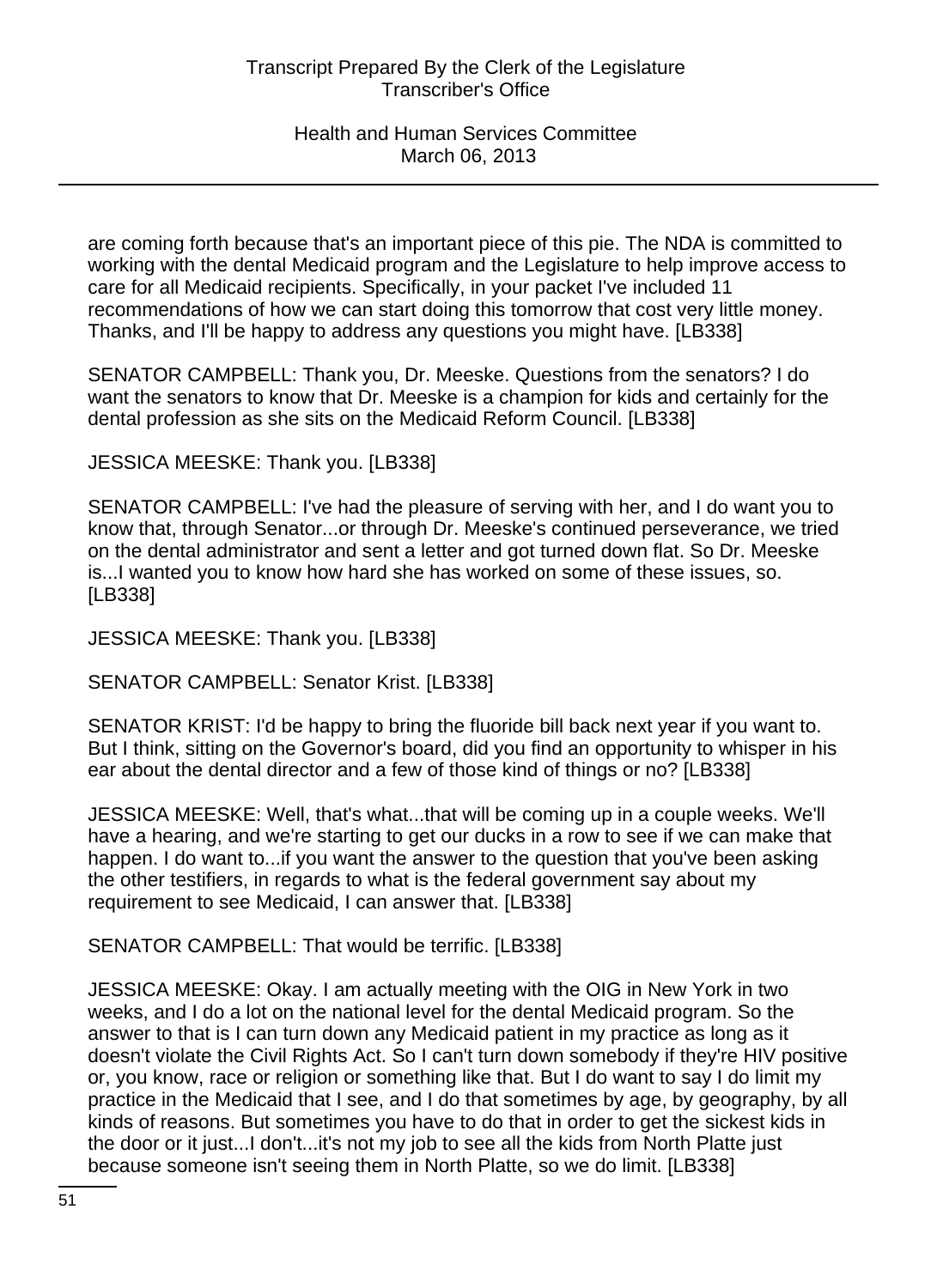SENATOR CAMPBELL: Senator Krist. [LB338]

SENATOR KRIST: So is there also...it seems to me like a few years ago there was a federal regulation that said if you're going to accept Medicare you'd have to accept Medicaid. [LB338]

JESSICA MEESKE: And that may be. And I'm not the person to ask that because Medicare does not pay for dental services, so that would be a question for a nondentist. [LB338]

SENATOR KRIST: Okay. Yeah, I think that's probably the federal regulation as well. [LB338]

JESSICA MEESKE: Yeah, I think you're right. [LB338]

SENATOR KRIST: Thank you very much. [LB338]

SENATOR CAMPBELL: Any other questions? Thank you, Dr. Meeske. Good to see you. [LB338]

JESSICA MEESKE: Yeah, thanks. [LB338]

SENATOR CAMPBELL: Our next proponent. [LB338]

\_\_\_\_\_\_\_\_\_\_: Opponent. [LB338]

SENATOR CAMPBELL: Or, sorry, opponent. Thank you. A little help from the wings here. Our next opponent. [LB338]

ANN FROHMAN: Good afternoon, Madam Chair and members of the Health and Human Services Committee. [LB338]

SENATOR CAMPBELL: Good afternoon. [LB338]

ANN FROHMAN: My name is Ann Frohman. For the record, that's spelled A-n-n F-r-o-h-m-a-n. I'm an attorney and a registered lobbyist, and I'm here today on behalf of the Nebraska Medical Association to testify in opposition to LB338. The challenge with Medicaid expansion is one that the physician community, through the membership at the NMA, have been spending quite a bit of time on. And in grappling with it, this dialogue we're having here today is one of the, you know, topics of their agenda as well. And we had several discussions with the legislative committee at their annual members' meeting about what all of this means. And in looking down to the focus of this bill and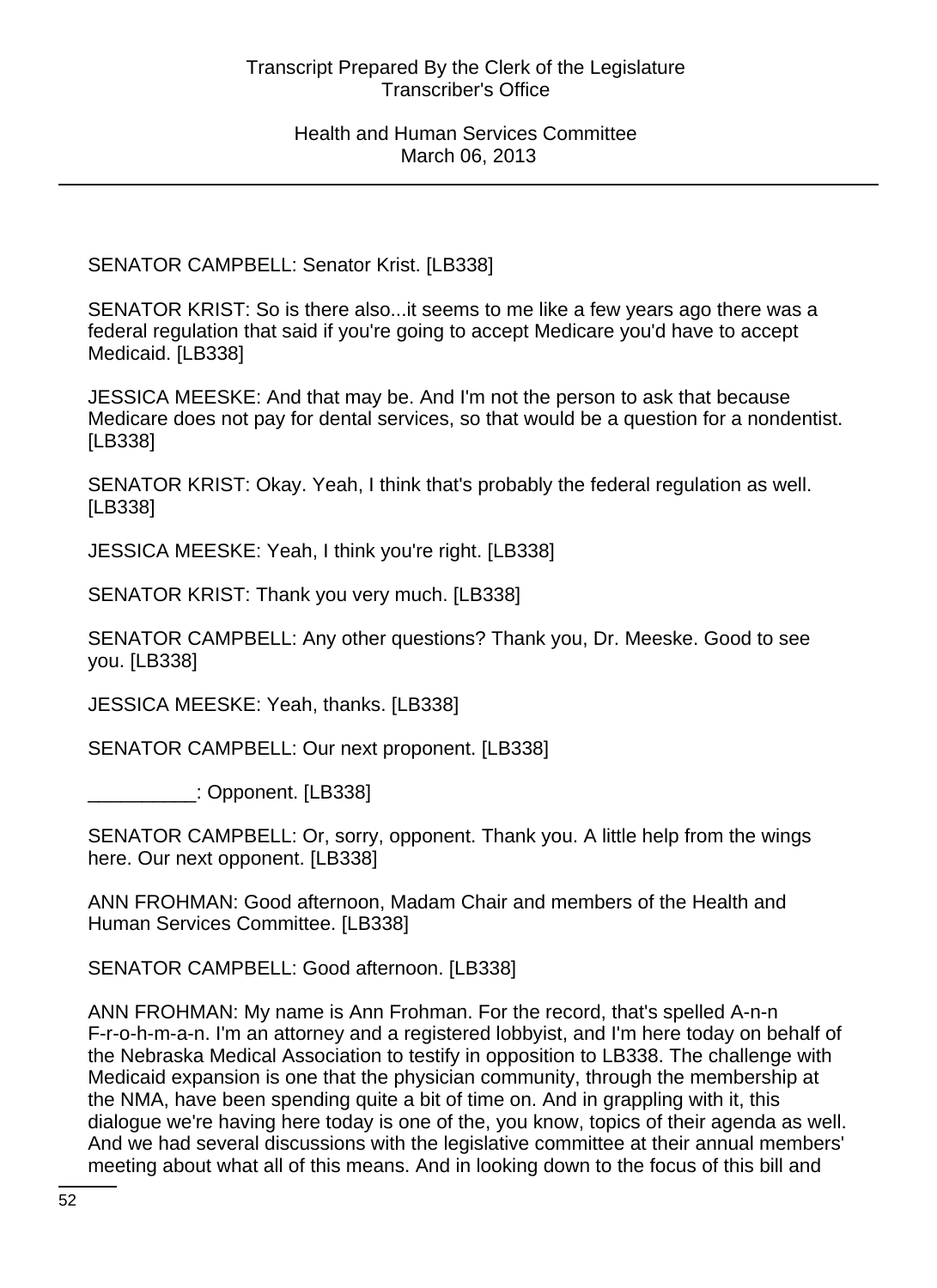Health and Human Services Committee March 06, 2013

what we're trying to accomplish, the trouble is really in three areas for the practitioners. And the first area is the fact that, in the Medicaid arena, you're working with low reimbursements already. And even with Medicaid expansion, as one physician advised me, he said it may be X dollars, you know, less of our actual cost to provide the services. You multiply that out, and it's still a losing proposition. It's still X dollars. I mean, so the expansion is a challenge in that regard, with respect to Medicaid. The other issue with declining reimbursements or the lower reimbursement level, we recognize that there is some temporary relief under the ACA, that they also saw this and wanted to make sure that Medicaid patients have the wherewithal to go to the physicians that they need to when they need to. And in looking at that, they put an incentive in there for 2013 and 2014. Unfortunately, it is only a two-year component, but that does give us a little bit of time, perhaps, to try to resolve some of the other challenges that we see in this. Two of them exist that we're not sure how you resolve. And I appreciated where Senator Krist was coming from because that's one of the issues, is this uneven allocation. The Nebraska Medical Association canvassed a number of their physician clinics and talked them about this, and indeed there are clinics that have 50 to 60 percent of their capacity filled by Medicaid patients now. Now if they happen to be in a geographic area where Medicaid patients gravitate into their door and they're looking at their mix and saying, hey, we're barely making our margins now, is that the right thing to do, to put more pressure on them? How many is enough? How do they make their margins? And you have to be careful there because now you're playing around with the marketplace. And is there a disincentive to have a physician practice in a certain zip code simply because they know that that attracts, you know, maybe more? They want to provide the services. But with the lower, you know, reimbursement rate and needing the private market to help with that, it's very complex in terms of what this can do to upset that apple cart there. And so that uneven allocation of patients among clinics is one issue that we think we would need some help on and we'd have to figure that out, and I don't see any help here in the bill. The other is hidden costs, and there are a number of hidden costs that are imposed on the medical practitioners in particular with respect to Medicaid patients that folks don't often recognize. And one of them, in particular, is the cost associated with interpreter fees. Interpreters are provided on a regular basis. The practitioners will tell stories of how, you know, they'll need them for a couple of hours on occasion or they'll have to...by the time they set them up, get them there, they may have no-shows. They still eat those costs, and those can be exorbitant costs. And so we need help with the hidden costs, with the capacity issue, in terms of those that are already seeing a large number of Medicaid patients. So if you can help us with those issues, those are the sorts of things that we think impede our ability to really support the idea of going forward with this without resolving a number of issues. [LB338]

SENATOR CAMPBELL: Questions from the senators for Ms. Frohman? Ms. Frohman, I know that you are very well versed on the ACA and have spent a lot of time. One of the issues that the legal counsel and I talked about a lot earlier and...was: Is there a component in the ACA on incentivizing, giving points for certain services or serving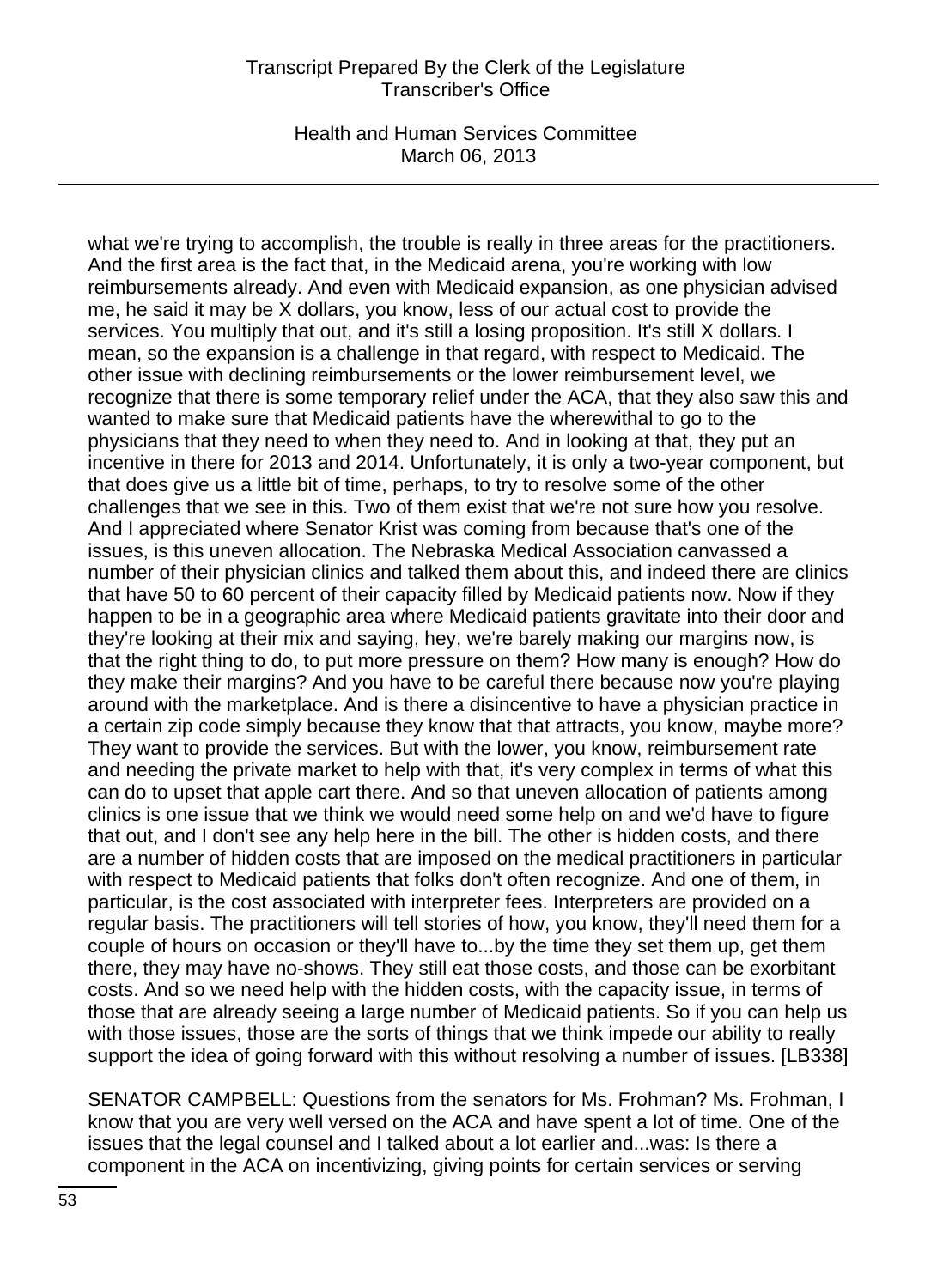people? Do you...have you heard of that? [LB338]

ANN FROHMAN: I know that, with respect to the temporary reimbursement, you're looking at, you know, family medicine, you're looking at internal medicine, pediatrics, and there's a number of services within there. You know, the scope of services, if it's...it may be embedded in that. [LB338]

SENATOR CAMPBELL: Okay. [LB338]

ANN FROHMAN: But I'm not all that familiar with it. [LB338]

SENATOR CAMPBELL: We just...I think we were just looking at, you know, rather than the stick, you look at how do you incentivize people, and we're trying to figure out if there was such a thing in the ACA. We'll all have to dig in deeper. Just when...I mean, there's, like, pages and pages. It's not that it would be strange that we missed it. But, in any case, I just thought I'd ask you. [LB338]

ANN FROHMAN: Yeah. It might be embedded in that service piece. [LB338]

SENATOR CAMPBELL: Okay. [LB338]

ANN FROHMAN: I am not sure. [LB338]

SENATOR CAMPBELL: Okay, we'll take a look there. Thank you very much. Oh, Senator Crawford, I'm sorry. [LB338]

SENATOR CRAWFORD: Thanks, Senator Campbell. I was just looking through some of the other letters here as well, and one of the concerns that I thought I'd get your reaction to is, I think, the language right now talks about not discriminating against a person who is eligible and whether or not your...you were interpreting that as, you know, an inability to decide about some kind of...decide, if someone came forward, to not be able to deny anyone based on Medicaid, which is a little different than some of our earlier discussion, which was something around a fair share. You know, like, would you think there would be more acceptance if there was a fair share-type of regulation as opposed to a strict not discriminate, which...language that's like in the bill? [LB338]

ANN FROHMAN: I do. I understand that route in terms of these...of administration. But I don't think that that will do well for creating an incentive to want to do more for those that are already at capacity, and it might be a disincentive. It's...the unintended consequences can be worse than what we're trying to accomplish here. If you're looking at a practitioner's clinic that's at 50-60 percent and saying, this is all I can handle, he's going to pause. He's really going to pause and say, hey, what am I doing here, am I going...you know, throw up my hands and go to a different model, sell out to the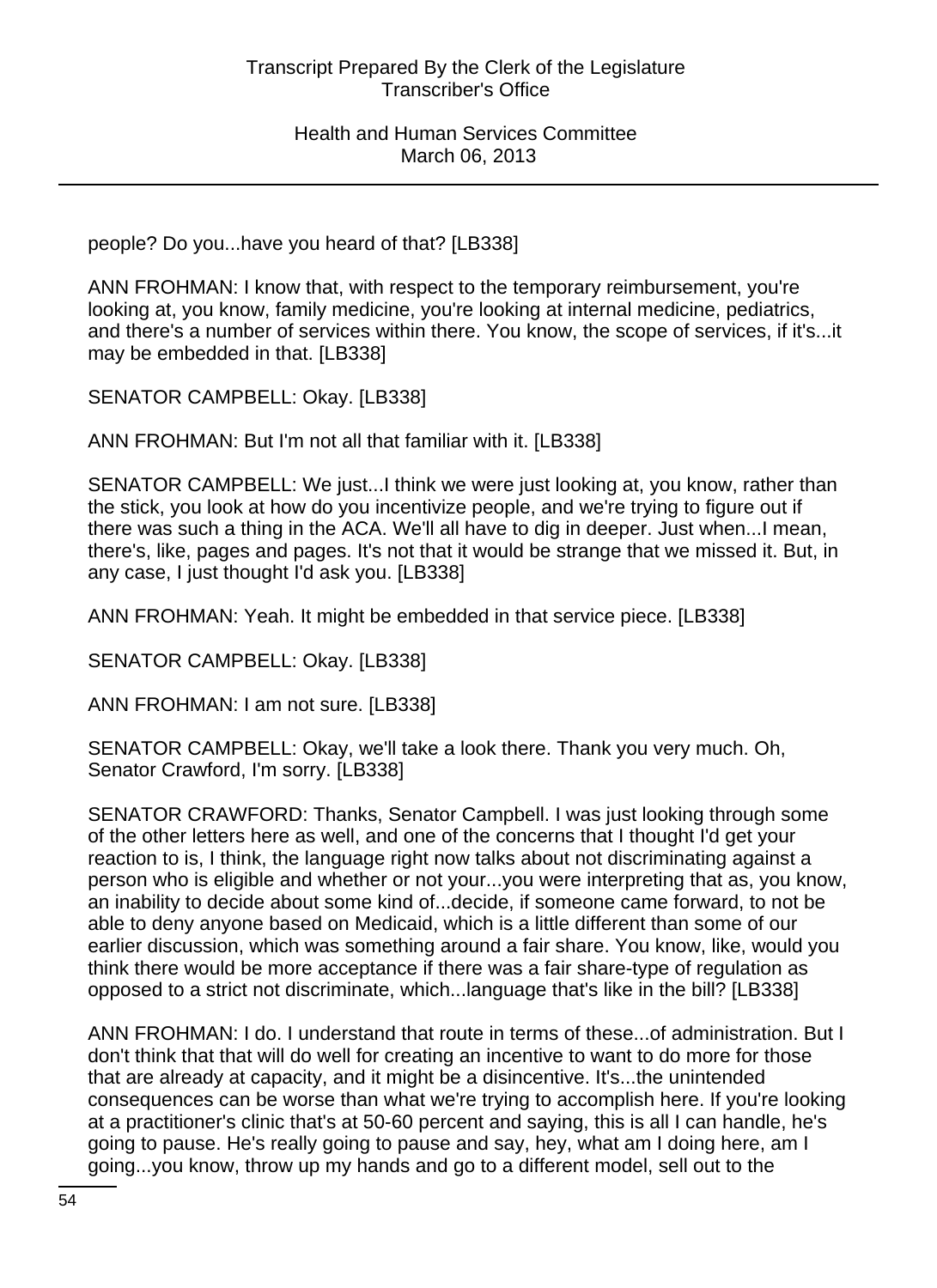hospitals, that sort of things. That's...it's going to create some disintegration, I think, in the market. [LB338]

SENATOR CRAWFORD: So the provider who has been a good player all along and has a 50 percent load, like you said, if it...if we're looking at new people coming in, then they are getting hurt by this, where somebody who hadn't taken Medicaid patients in the past, it's easier for them to take the new patients as they come in, as I understand. So that's that dynamic of being a (inaudible)... [LB338]

ANN FROHMAN: I think that's fair to say, yes. [LB338]

SENATOR CRAWFORD: Thanks. [LB338]

SENATOR CAMPBELL: Any other questions? Thank you, Ms. Frohman. [LB338]

ANN FROHMAN: Thank you. [LB338]

SENATOR CAMPBELL: Any other opposition to the bill? Good afternoon. [LB338]

BRUCE RIEKER: (Exhibit 20) Good afternoon. My name is Bruce Rieker. It's R-i-e-k-e-r. And I am vice president of advocacy for the Nebraska Hospital Association, appearing here in opposition to LB338. And we appreciate the intent of the proposal. And you would think that on its face, as one of the backstops to healthcare where federal law requires hospitals to take patients regardless of the ability to pay in emergency situations, that we may be one of the first to rush to the front and say this would be a great solution. But, as Senator Gloor alluded to in his opening comments about unintended consequences of what may come with expansion, there's also some unintended consequences that we see with LB338. One, you've already talked about some definitions that we would hope to see more clarification, whether that be appropriate ratio, medically necessary. One of the things that I will throw out is that there is an existing methodology for the disproportionate share hospitals that, if they take a higher number of Medicaid patients, there is some payment. It doesn't make those providers whole, but there is some payment to help offset the cost associated with those hospitals that see a higher number of Medicaid patients, and that may be something that we could look at it through this. Part of our concern about LB338 has to do with, and we would hope this would never happen, but the unscrupulous actors that would file claims against various providers that may be with merit or may be not. But it seems that maybe one of the unintended consequences is a very draconian effect of losing one's license to practice based upon if we don't have more definition as to what, exactly, an appropriate ratio is, or discrimination, what medically necessary is, so we'd be looking for more information there. Our overall position is that we think that this issue has merit and that we would urge the committee to make this part of LR22, which delves into this issue deeper, looking at a holistic approach. The redesign of the delivery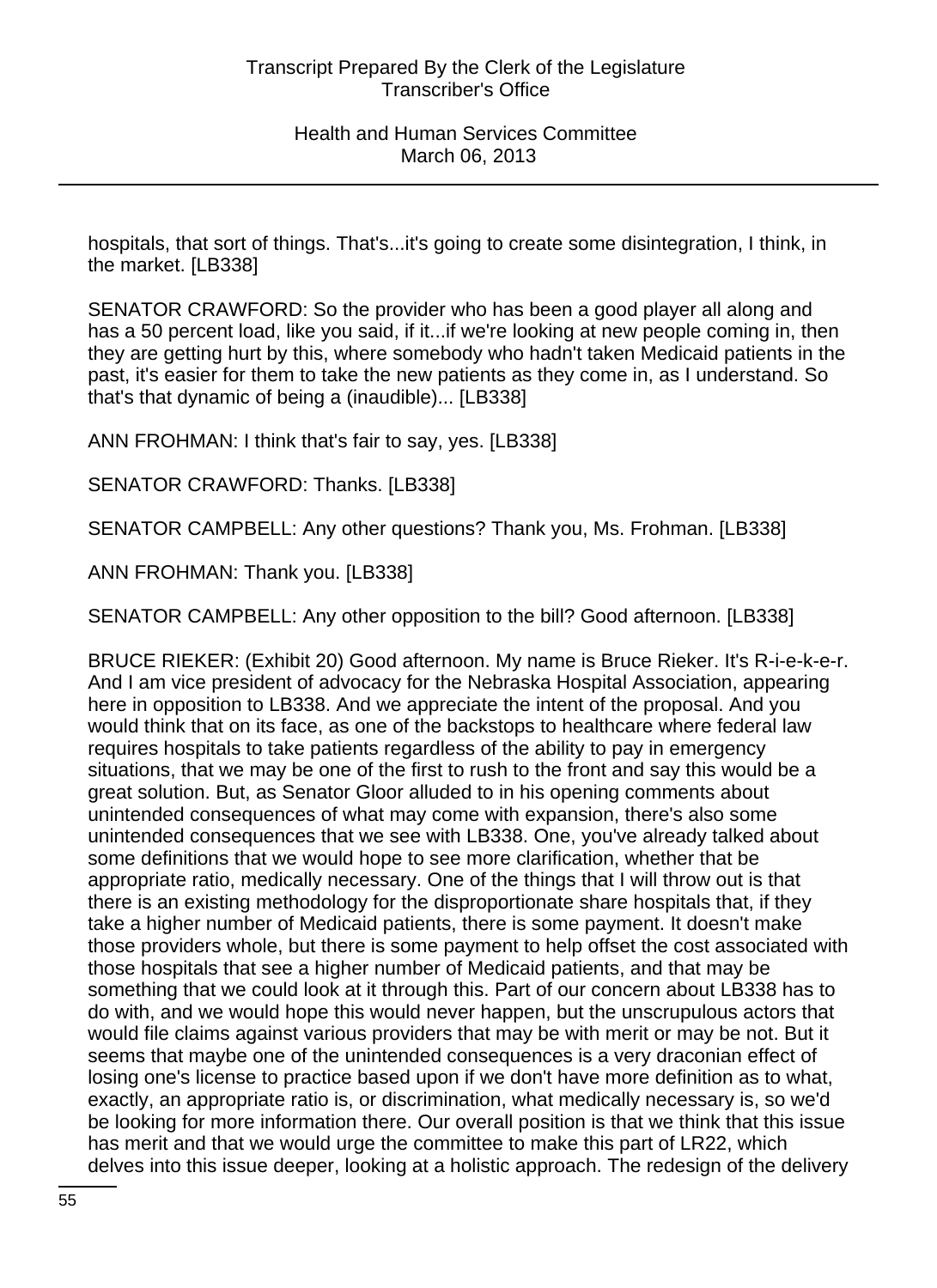Health and Human Services Committee March 06, 2013

system has been identified as the hospital association's number one priority. We survey our members through a very thorough process, and this is the highest priority that they have for us as an association. Given the relatively low reimbursements, you know, we see that as problematic. Right now we're already facing a growing number...or a shortage of primary care physicians and, in essence, one of the consequences of LB338 could make all healthcare providers somewhat indentured servants or employees of the state by saying, you will take these patients and this is what we will pay you. And it may actually work in reverse where we would lose providers that would move to other states. I don't know whether that's what happened in Dallas or not. But when they were forced to do something...you may not be able to find a provider that's willing to live under those consequences. And as things stand right now, we can't blame certain providers for not taking more Medicaid patients or taking Medicaid patients at all. But we've seen a shift in recent years where physicians have said, we're not getting enough from Medicare, we're not getting enough from Medicaid, if you want us to stay in your community you need to make us whole. And that puts more pressure on the hospitals to come up with more money to offset the below-cost reimbursement that is required to keep providers in the area. So, in a nutshell, you know, we would hope that we could engage in a much deeper discussion about this with LR22. There is a lot of recommendations, things that we think could be core issues to study in the written testimony that I've submitted to you, and hopefully that could be part of the framework for where we go in the not-so-distant future, called the interim. [LB338]

SENATOR CAMPBELL: Okay, thank you, Mr. Rieker, for your testimony. Questions from the committee? Okay, seeing none, thanks. [LB338]

BRUCE RIEKER: You're welcome. [LB338]

SENATOR CAMPBELL: Anyone else? If you are planning to testify today, you might want to come to the front, and then you're all ready. [LB338]

DAVID O'DOHERTY: (Exhibit 21) Good afternoon, Senators. [LB338]

SENATOR CAMPBELL: Good afternoon. [LB338]

DAVID O'DOHERTY: Senator Campbell and members of the committee, my name is David O'Doherty, O-'-D-o-h-e-r-t-y. I'm the executive director of Nebraska Dental Association, representing nearly 80 percent of the dentists in the state. And I have no intention of trying to compete with Dr. Meeske's testimony. My main purpose in being in front of you was to discuss this handout that's going around now. It was done by the American Dental Association in 2012. Approximately 10 to 15 years ago, six other states listed--if you go to the bottom of page 3, you can see what those states are: Alabama, Michigan, South Carolina, Tennessee, Virginia, and Washington--all were asking the same question: How do we get more providers? I think this report focuses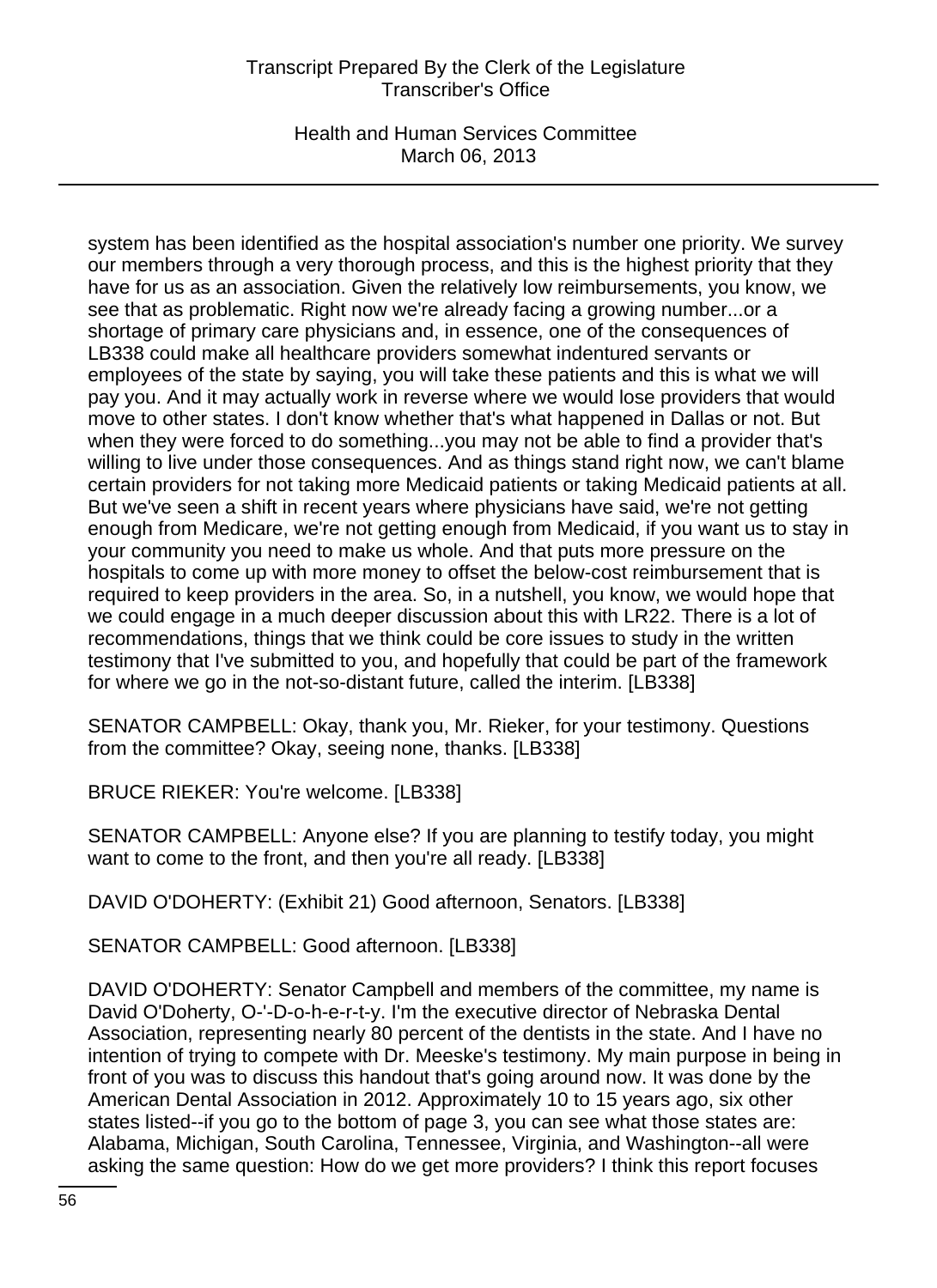Health and Human Services Committee March 06, 2013

mainly on children, but I think their recommendations apply to children and adults since many states don't have adult Medicaid. But, unfortunately, it gets down to provider fees. It's one of the constant results that come from these studies. Administrative burdens is another one, depending on the state and how they administer their Medicaid. But increasing provider fees is always something that will increase provider participation. And in this report it's between 30 and 50 percent. That's a big jump of folks. Dental offices have a much higher cost of doing business, 60 to 65 percent overhead. So if their fees are 40 to 45 percent, they can't make it up in volume. And with the kids coming out of dental school these days with over \$200,000 in debt, it'd be tough to ask them to start taking patients without their losing money by taking patients. One thing I was thinking of on the drive down today: There are dentists who don't take certain types of private dental insurance. They still see the patient; they just don't accept the insurance because they don't want to be bound by the fee structure. And the one I'm thinking of specifically was analogized to...they said they're almost as bad as Medicaid fees. It's like, you don't want to be in that ballpark. So they still see the patient and they're able to see the patient. It's just that the patient doesn't get reimbursed from their private insurance. But you can't do that with Medicaid. If you take a Medicaid patient, you have to...you're bound by the Medicaid contract and the fees. That's a big distinction. So, unfortunately, with the high cost of doing business and the low reimbursement fees, there are plenty of providers to see Medicaid patients in the state. It's unusual when you see the reports on which counties have, you know...are tabbed as low-access areas. It's not because there aren't dentists in those counties. They just don't take Medicaid. There's plenty of dentists. Even with our retiring group of dentists we have in the state, there are still plenty of providers in the state. They just aren't...they choose not to accept the patients because of the fee structure, primarily. But I just wanted to give you this report. It's very recent. It summarizes the six states that asked the same question and came up with some recommendations. So I'd be happy to answer any questions. [LB338]

SENATOR CAMPBELL: Any questions from the senators? Bringing solutions is always a good thing. [LB338]

DAVID O'DOHERTY: Yes. Thank you. [LB338]

SENATOR CAMPBELL: Thank you. Any other opposition? Good afternoon. [LB338]

NICK FAUSTMAN: (Exhibit 22) Good afternoon. I'm Nick Faustman with the Nebraska Health Care Association. The Nebraska Health Care Association is the parent association of a family of entities, including the Nebraska Nursing Facility Association, which is NNFA, and the Nebraska Assisted Living Association, which is NALA. Both NNFA and NALA represent nonpropriety in governmental long-term care facilities. NNFA and NALA both oppose LB338. The bill amends the Uniform Credentialing Act and the Health Care Facility Licensure Act to prohibit discrimination against persons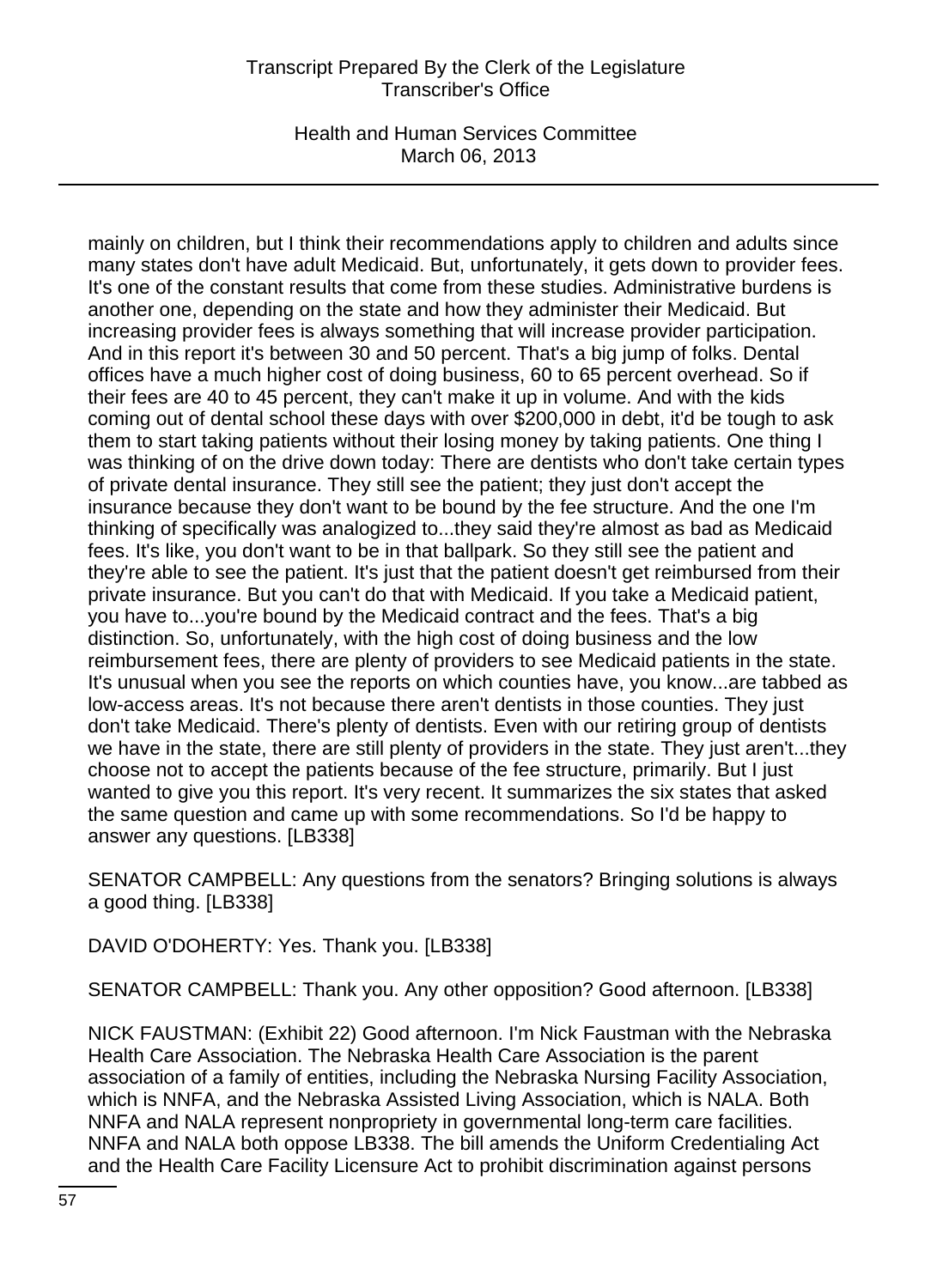Health and Human Services Committee March 06, 2013

eligible for Medicaid--I'm sorry--eligible for medical assistance or covered by Medicaid by licensed healthcare facilities or licensed healthcare professionals. NNFA and NALA fully understand that the...Senator Gloor introduced this bill as part of a bigger conversation centering on the question of whether the state of Nebraska should expand Medicaid eligibility. However, there are several practical concerns that we have with the bill that would make the proposal inoperable in our complex industry. First, individuals who apply for Medicaid benefits may be termed "Medicaid pending." Medicaid pending means, generally, that the application is complete with the department but has not yet been authorized, that the patient has not been authorized. As introduced, it is not clear whether the bill applies to these individuals. Second, a nursing facility can only be paid by Medicaid if the bed is certified for Medicaid care. Some facilities only certify a certain number of beds for Medicaid. And if the certified beds are full or otherwise occupied, LB338 apparently still requires the facility to take that person because the requirement is a condition of licensure or credential. And third, there is nothing in the bill that would allow a healthcare facility to decline taking a person for the purpose of simply not having the means to care for that individual. Some facilities are not staffed for high-acuity residents, and others do not have the specialty staff available to treat them. If a nursing facility takes a resident for whom the staff is not trained, the resident may be...may not receive the care, and the facility may be opening itself up for liability. We appreciate the conversation regarding Medicaid coverage and what it could mean for our state, but we urge the Health and Human Services Committee to consider the complications that a proposal such as LB338 would present to existing law and to our industry. [LB338]

SENATOR CAMPBELL: Thank you, Mr. Faustman. Any questions from the senators? Seeing none, thanks for coming today. [LB338]

NICK FAUSTMAN: Thank you. [LB338]

SENATOR CAMPBELL: Other testifiers in opposition? Okay, those who wish to testify in a neutral position. Good afternoon. [LB338]

RON JENSEN: Chairwoman Campbell and members of the Health and Human Services Committee, my name is Ron Jensen, R-o-n J-e-n-s-e-n. I'm a registered lobbyist appearing before you this afternoon on behalf of Leading Age Nebraska, which is a statewide organization of nonprofit and government-owned nursing homes, assisted living, and low-income housing facilities. And basically, for information on LB338--I've begun to feel like the great historian around this place--there is, apparently, a little-known and lesser-cared-about statute in the books presently that applies to nursing homes, and it was introduced and sponsored by Senator Ron Withem when he was in the body. And it provides, essentially, that a nursing facility that participates in the Medicaid program, and not all of them do, but those who do may not discharge a resident for reasons of payment, for exhausting their own resources and transferring over to Medicaid, unless 10 percent of the house is...are Medicaid clients. I don't think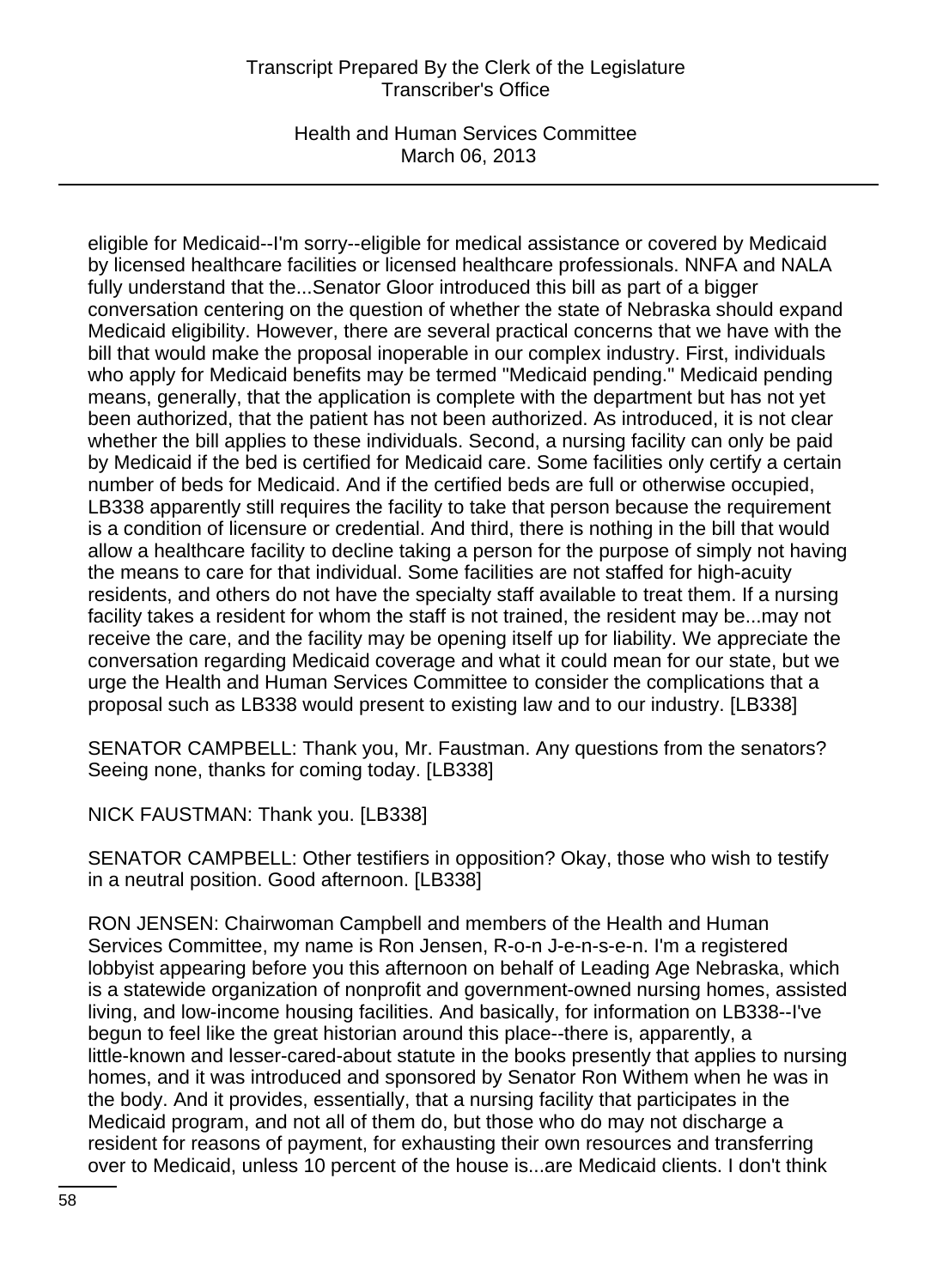our members of the association I represent...I don't think that becomes operative for them, seldom to never, because many of them don't even seem to know about it, and I don't know of instances of homes being sanctioned for it. I think that there...it would be a rare not-for-profit or government-owned facility in the state that has a policy of not admitting Medicaid clients or, more commonly, keeping them after they exhaust their own resources and go over to Medicaid. I just thought the committee might want to be aware of that as they consider this bill. [LB338]

SENATOR CAMPBELL: There's a number of facilities, are there not, Mr. Jensen, that have a spend-down policy? I mean, in terms of, you know, if you have Medicaid beds, you allow someone to come in, but you're...they're spending down their own personal and they soon will be eligible for Medicaid. [LB338]

RON JENSEN: Yeah. [LB338]

SENATOR CAMPBELL: At least I know that was a policy in Lancaster Manor. [LB338]

RON JENSEN: Sure, and it's tricky. I spent eight years on the board of directors of Tabitha here in Lincoln, last year's president. And, candidly, your concern about the proportion of the house that is on Medicaid...because you're shifting some of those costs over to the private-pay residents and you exhaust their resources that much more quickly, and then they move over here. And even if, at that time, we had had a policy of not admitting Medicaid residents--and for a church-based facility, that would be pretty hard to testify--that proportion of the house that was on Medicaid continued to increase. So it's not an easy balancing act, as you know, Senator Campbell, for facilities that do accept Medicaid residents. [LB338]

SENATOR CAMPBELL: Any other questions? Thank you for coming. [LB338]

RON JENSEN: Thank you. You bet. [LB338]

SENATOR CAMPBELL: Always good to have an historian. [LB338]

RON JENSEN: (Laugh) Okay. [LB338]

SENATOR CAMPBELL: Any other testimony in neutral position? Good afternoon. [LB338]

DAN NOVOTNY: Good afternoon. Possibly, I'm the last one you'll have to listen to. (Laugh) [LB338]

SENATOR CAMPBELL: Maybe. [LB338]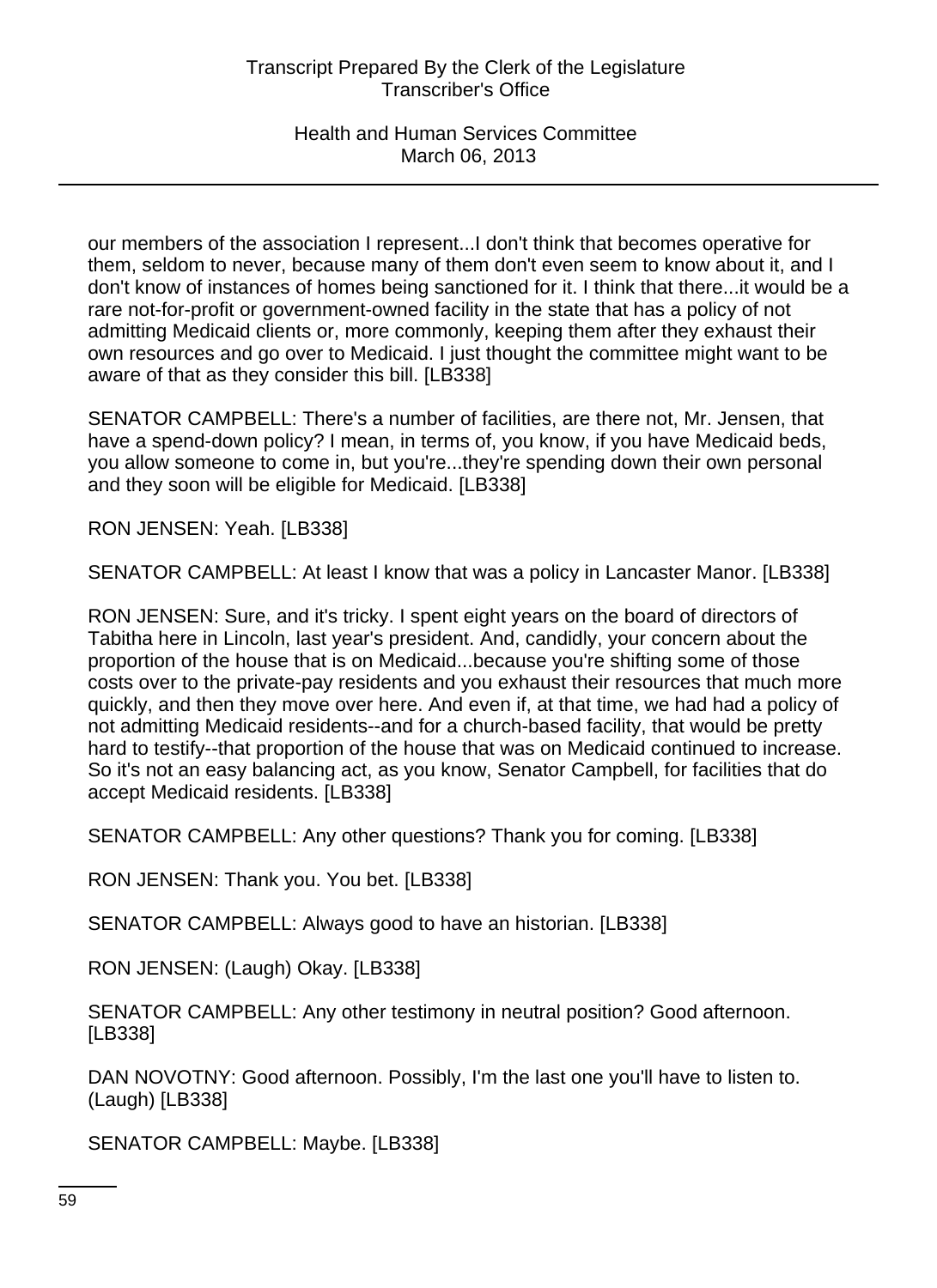Health and Human Services Committee March 06, 2013

DAN NOVOTNY: It's been a long day. Thank you for having me. My name is Dan, D-a-n. My last name is Novotny, N-o-v-o-t-n-y. I'm a licensed clinical social worker from Grand Island, Nebraska. And I was talking to our executive director for the Nebraska Association of Social Workers and, obviously, social workers are all for inclusiveness and all for accessibility. And it's wonderful if we can have more people getting benefits, medical and otherwise. My practice has been mostly with psychiatric patients, adults, and I've been in the business for well over 30 years. Unlike some folks, most of my business was Medicare and Medicaid because I dealt with people with severe mental illnesses. In the last several years, in my estimation, everything that could be done to discourage me from practicing has been done by Medicaid, and so I'm a little reluctant to see someone have to work with that system if they're being discouraged to use it or to practice. Frequently I was told that my services were unnecessary. I suppose this was done to contain costs. I was told that I should find volunteers to see severe mental illness clients because they could adequately meet their needs. The state shouldn't have to pay for a psychologist or a social worker. It's a difficult situation and, you know, one of the things that really caused me upset was when, during the Johanns administration, efforts were made to close regional centers and, of course, Hastings Regional Center was closed. And the offset was that we would have more community-based services. Well, many institutions, many facilities, group homes, and nursing homes took over seeing quite a few people with chronic mental illnesses. And the state was sponsoring these facilities, saying that, you know, we needed them. But now we find out that this was illegal in that Medicaid funds should not have been used to support what is called "institutes for mental diseases." And anybody who has more than 16 beds, any nursing home with more than 16 beds, and if at least 16 of those people are diagnosed as depressed or otherwise have a mental illness, they are not eligible for Medicaid reimbursement, even though those reimbursements had been made. And so many of the people I was seeing were in group homes for mental illness, and many of these group homes had over 16 beds. Now I'm being told that they can go back to 2004, ten years, and collect back payments from doctors, dentists, and anybody who provided these services because these services were not legitimate under federal guidelines. So, yeah, I would love to be able to serve the population. But at the same time, these disparate rules between the federal government and the state and just not knowing how you're going to qualify under different rules, it's been a real nightmare. And I thank you for that consideration. I'd love to be able to supply more services, but at this time, I won't even bill for Medicaid until... [LB338]

SENATOR CAMPBELL: Thank you, Mr.... [LB338]

DAN NOVOTNY: I'd like to see some reform done with behavioral health and Medicaid in Nebraska, to start there before you're mandating providers provide the care. [LB338]

SENATOR CAMPBELL: Thank you, Mr. Novotny. We have had some of the issues you're talking about--the IMD and PRT have been...you know all the acronyms. But,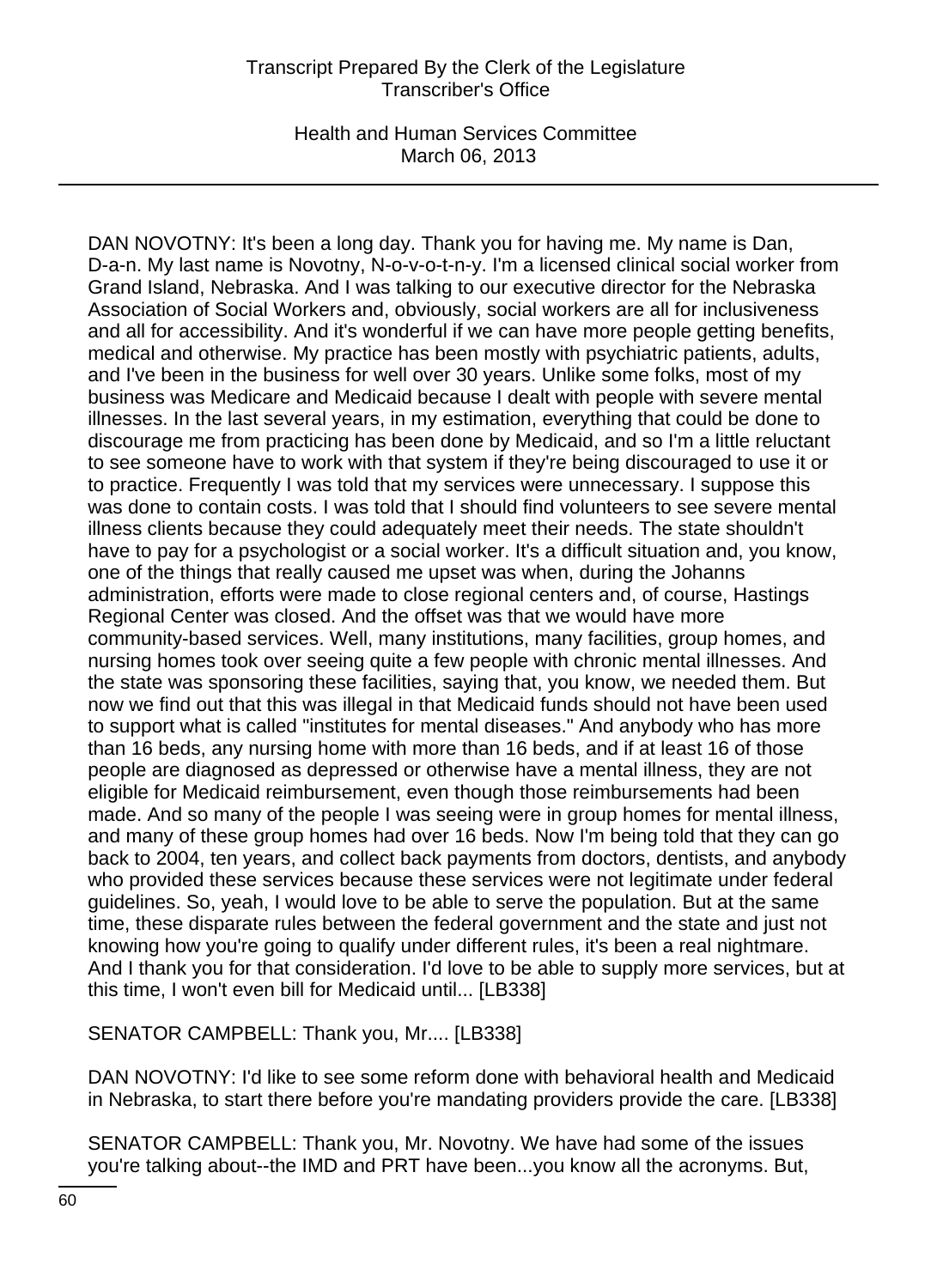yeah, we've been...the committee has wrestled with those issues over the last year. And the issue painfully came to us more so in the service of behavioral health for children than adults, but it exists for adults, we understand. [LB338]

DAN NOVOTNY: It does exist for adults, and I know the Legislature has taken up quite a bit of time to try to help repair children's services. But for adults it's been quite a quagmire too. [LB338]

SENATOR CAMPBELL: It's interesting, Mr. Novotny. You're the second person to talk to me this week about holes in the adult system. And so I find that really interesting because everybody thought LB1083 was really going to take care of it. LB1083, Senator Jensen's bill a number of years ago, so. [LB338]

DAN NOVOTNY: Right. [LB338]

SENATOR CAMPBELL: Questions? Senator Krist. [LB338]

SENATOR KRIST: More a comment: Thank you for coming, and thank you for your service and what you've done. I have to say, though, that with all the efforts and Senator Campbell and this committee, I'm convinced that the only way we're going to get Medicaid reform is with a change of administration and a change of director. So hopefully, 2014, it will be a valid issue, and we'll figure out how to reform Medicaid along with starting our jaunt down Medicaid expansion, so. But thank you very much for coming. [LB338]

DAN NOVOTNY: Well, I hope it helps. I know that reform would certainly be a benefit, especially for new people entering the counseling field, whether they're social workers or psychologists or psychiatrists. But right now, as the system exists, I wouldn't recommend any young person having anything to do with Medicaid or Medicare. You're looking for more than just a slap on the wrist. And I know, if you don't have everything just right, they're going to go after you for funds. And it's one way to contain costs, if you can contain how many providers you have. And perhaps you may want to have primary care physicians. But if you don't want to have mental health therapists or you can't afford mental health therapists, I think it's just best to say you can't do it rather than to impose sanctions on people who have tried. [LB338]

SENATOR KRIST: Right. Thank you, sir. [LB338]

DAN NOVOTNY: Thank you. [LB338]

SENATOR CAMPBELL: Any other comments? Thank you, Mr. Novotny. Any others in the hearing room who wish to testify today? Okay, Senator Gloor, I believe we're back to you. [LB338]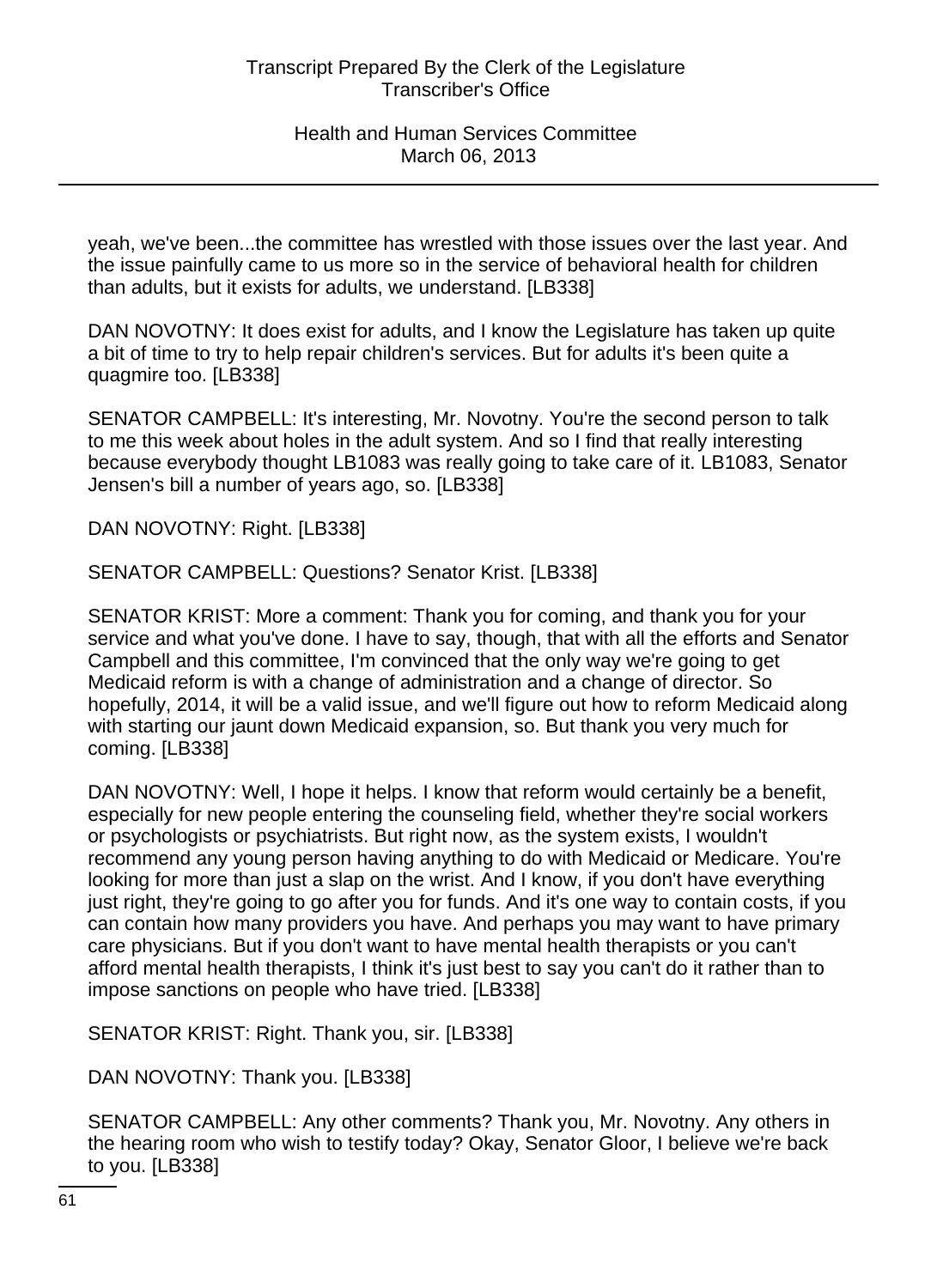Health and Human Services Committee March 06, 2013

SENATOR GLOOR: I want to thank everybody for keeping me engaged enough so that I forgot about coughing for the first time in about three days. (Laugh) As the committee knows, a large portion of this bill was a soapbox, and so I'm very appreciative of the testifiers who took advantage of that, especially Dr. Meeske and Dr. O'Doherty and Mr. Novotny, who drove quite a long ways for this event. So I'm very appreciative of their taking the opportunity to speak on this behalf. You know, the real issue here is that we're...I mean, I'll go back to the unintended consequences. We're offering an invitation for people to join the Medicaid program, sending out invitations for people to join us. And my concern, again, is that they're going to show up for this party and be told, there's no room, or, you're not welcome now, in spite of the invitation. And it's a real issue we have to deal with, and it's a complicated issue. And LR22, I think, starts allowing us to get our hands around it with payment issues, payment rates--a problem for us. We have shortage. We don't have enough trained professionals in a variety of specialties, subspecialities, and modalities to provide care. In fact, here's a story I just heard today that you might find of interest that puts an emphasis on how things have gotten out of control for us. I found out from the head of my local airport that there's an incredible number of boardings that are international people who have international destinations who leave Grand Island or fly into Grand Island from southeast Asia; not from Mexico or Central America or South America, southeast Asia, a surprising number. They're Filipino nurses who are coming in to help fill some of the nursing staffing needs in central Nebraska of institutions. So we're now bringing nurses in from southeast Asia. How badly have we fallen behind that we have staffing needs, work force issues, that we're now turning to southeast Asia, taking work force out of those countries to bring to this country, as opposed to educating our own and building our own? And, you know, Senator Nordquist has LB20, which tries to put some more money back into rural health work force issues, scholarship forgiveness, community partnerships, but it's a small amount of money compared to what we ought to be doing. We have regulatory expenses. And Ms. Frohman did a nice job talking about one example--that's interpreters--that now is an added expense that gets foisted on top of providers. They try and balance all this and still take care of Medicaid patients that we currently have, and now we're going to be looking at even more Medicaid patients. This isn't just an issue that we can blame on one branch of government, as was pointed out by Dr. Meeske, and we dropped the ball in some areas also. And fluoridation was a perfect example of what a huge difference that would make in our public health expenses, and we lack the courage to be able to do it. I got some skin in that game. I've got a tobacco bill, second time up, I know would make a huge difference in Medicaid expense, short term and especially long term. That's a difficult one to stand up to the lobby on, very difficult one. And not to mention the fact that who wants to be in favor of a tax increase? But that's a public health issue that's our responsibility to wrestle with one way or another. I appreciate the committee's patience on this. I think, once again, I really appreciate individuals coming to testify on it because it's a lot different when I climb up on the soapbox and say these same things time and time again. It's different when